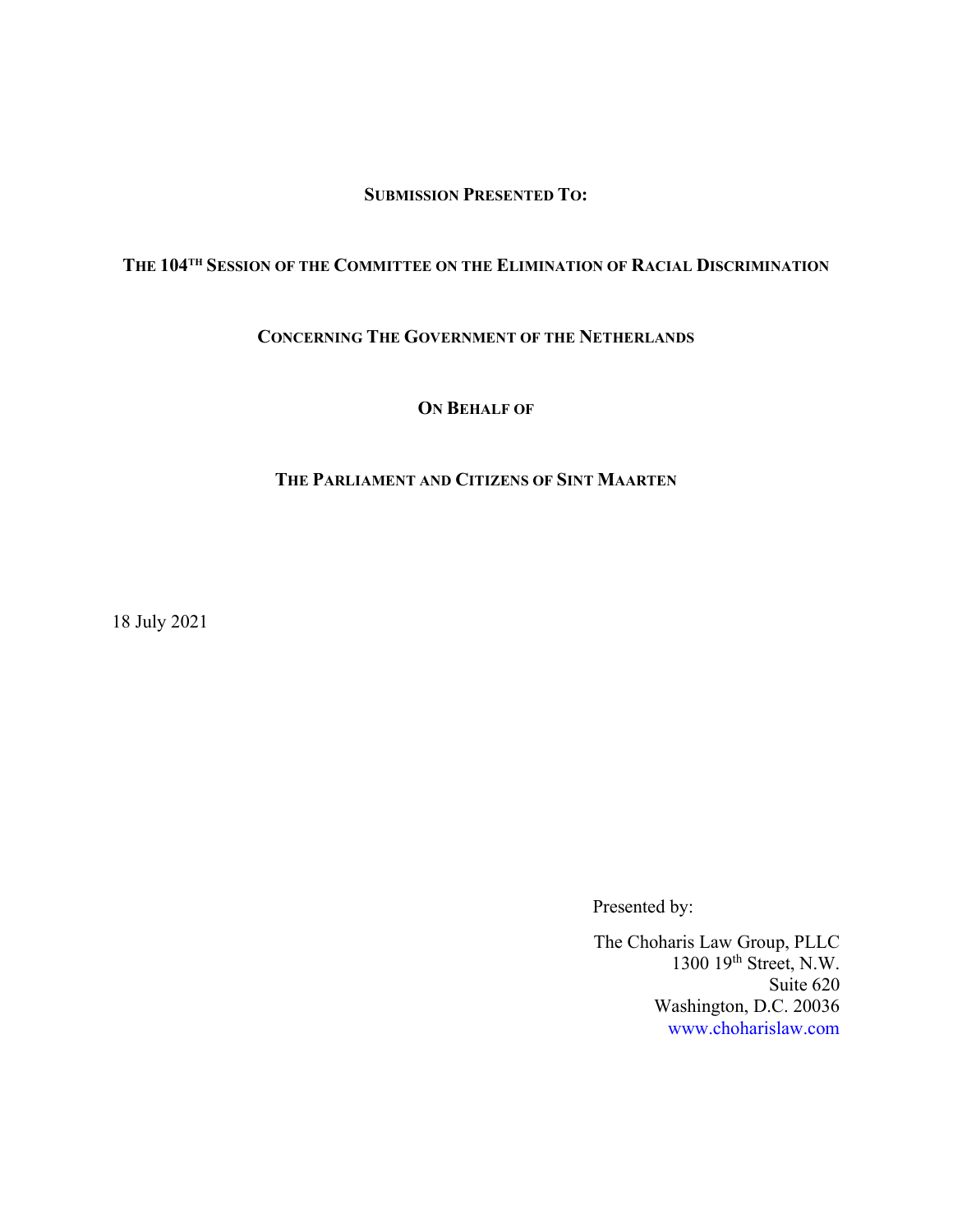#### 1.0 Introduction

The Parliament and citizens of Sint Maarten ("Submitters") respectfully bring to the attention of the Committee on the Elimination of Racial Discrimination ("CERD") the persistent, systemic, and ongoing acts of racial discrimination and violations of international human rights law by the Government of the Netherlands ("Netherlands" or "Dutch government") against Submitters and others similarly situated in the islands of Aruba and Curaçao as well as in the special municipalities of Bonaire, Sint Eustatius, and Saba—together, the six islands of the former Netherlands Antilles.

For decades, the Netherlands has failed to meet its international legal obligations to promote self-government in, as well as the political, economic, social, and educational advancement of, the islands of the former Netherlands Antilles and to ensure their just treatment and protection against abuses. More recently, the Netherlands has attempted to deny Submitters and others similarly situated their right to a democratically elected representative government, their right to complete decolonization, and their right to freedom from racial discrimination and economic and social injustice. Far from providing humanitarian assistance—let alone financial assistance that is commensurate with the funding provided by the Dutch government to its predominantly white, European citizens—the Netherlands is using a global pandemic, economic devastation from two hurricanes, and a global recession to force Submitters and others similarly situated to surrender their sovereignty and human rights by trying to impose neo-colonial financial, economic, and budgetary authority in place of the democratically elected governments of Sint Maarten, Aruba, and Curaçao. In exchange, the Dutch government is offering yet more debt to these islands conditioned upon Submitters and others meeting fiscal benchmarks that very few countries in the world are currently satisfying. And if Submitters refuse, the Dutch government has repeatedly threatened to cut off economic assistance and declare a default on past debt, which would decimate the credit rating of Sint Maarten and wreak further economic damage on its already precarious economy. This discriminatory treatment toward the islands of the former Netherlands Antilles not only threatens the health and safety of people of color, who compose the overwhelming majority of these islanders, during a global pandemic and recession, but it also reinforces centuries of systemic racism and colonialism, depriving them of their fundamental human rights.

Submitters respectfully request that the CERD with the support and cooperation of the Office of the United Nations High Commissioner for Human Rights ("OHCHR"), adopt one or more of the following measures and otherwise use its good offices to address and remediate the persistent and systemic racial discrimination and human rights violations by the Netherlands against Submitters:

(1) support a decolonization process; (2) endorse monetary and other forms of reparations; (3) endorse debt forgiveness and conversion of future debt to grants; (4) call for the immediate restoration of democracy in Sint Eustatius; (5) call for a formal apology from the Netherlands for the suffering and damage caused by the transatlantic slave trade and the colonization of the islands of the former Netherlands Antilles; (6) endorse the establishment of cultural and educational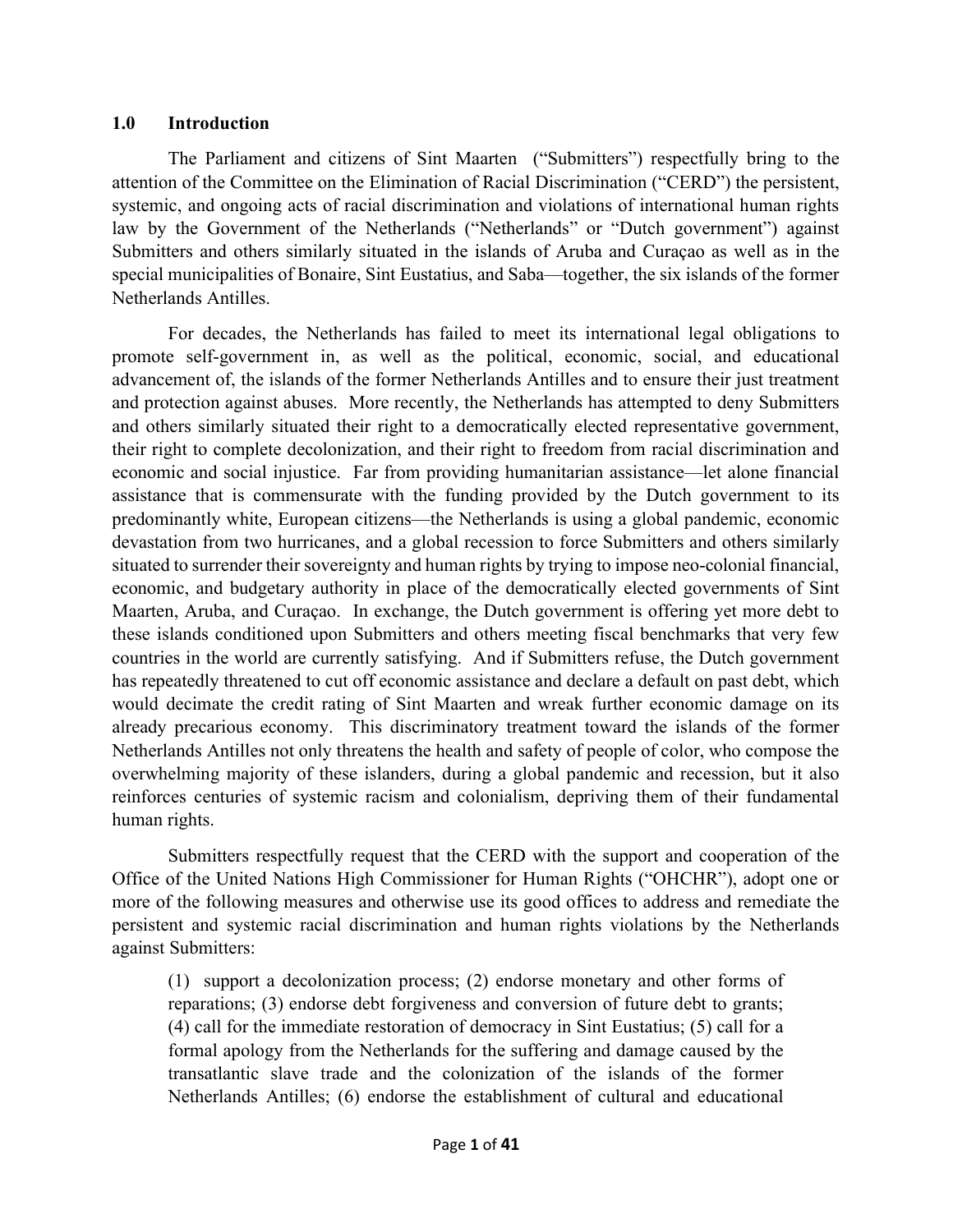institutions to document the history of Dutch slavery and colonialism; and (7) support addressing the public health crisis caused by systemic discrimination and racism—all as set forth in greater detail in Section 7.

IN SUPPORT OF THIS SUBMISSION, Submitters state the following:

# 2.0 Jurisdiction of the Committee on the Elimination of Racial Discrimination

Pursuant to Articles 8 and 9 of the International Convention on the Elimination of All Forms of Racial Discrimination (ICERD) and consistent with Article 15, the CERD has jurisdiction to consider this Submission and the claims of extensive systematic racial discrimination and concomitant violations of international human rights laws committed by the Netherlands $<sup>1</sup>$ </sup>

Article 1(1) of the ICERD defines racial discrimination as:

any distinction, exclusion, restriction or preference based on race, colour, descent, or national or ethnic origin which has the purpose or effect of nullifying or impairing the recognition, enjoyment or exercise, on an equal footing, of human rights and fundamental freedoms in the political, economic, social, cultural or any other field of public life.<sup>2</sup>

This definition encompasses the Dutch government's violations of international law, attempts to displace a democratically elected government with a neo-colonial fiscal authority appointed by the Dutch government, and grossly unequal economic assistance, especially during a global pandemic following two natural disasters—all based on race, colour, descent, and/or ethnic origin.

# 3.0 Recent Political and Economic Background

As explained below, the islands of Aruba, Sint Maarten, and Curaçao along with the Netherlands are the constituent countries of the Kingdom of the Netherlands. The three island countries enjoy multi-racial, multi-ethnic populations that contribute to the islands' rich culture and heritage. Although precise statistics on race are not readily available for the islands and the Netherlands, it is clear that on the aggregate level, the Kingdom's treatment of the overwhelmingly white population of the Netherlands is far superior to its treatment of the people of African descent and other racial and ethnic minorities that comprise the considerable majority of the three Caribbean islands.

Because of a precipitous drop in revenue caused by the COVID-19 pandemic, and two ruinous hurricanes in Sint Maarten in 2017, these three islands are suffering from profound economic devastation. As a result, Sint Maarten, whose population was approximately 85%

<sup>&</sup>lt;sup>1</sup> International Convention on the Elimination of All Forms of Racial Discrimination, Dec. 21, 1965, 660 U.N.T.S. 195, available at

https://www.ohchr.org/en/professionalinterest/pages/cerd.aspx (last visited July 17, 2021).  $2$  Id.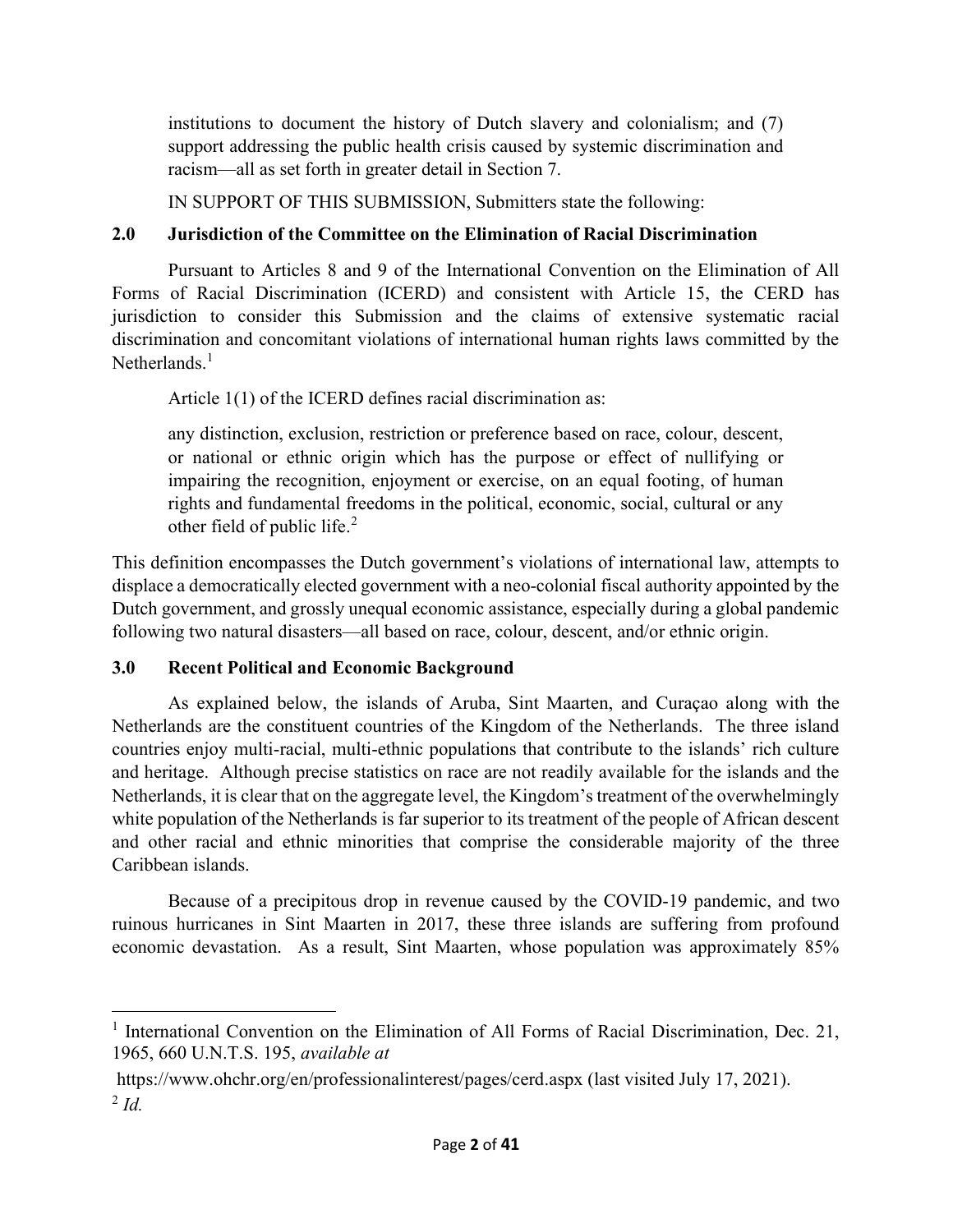people of African descent in  $2005$ ,<sup>3</sup> is extremely vulnerable financially. This vulnerability is manifested in high poverty rates, low health insurance coverage rates, and other social welfare barometers that are far below those in the Netherlands, whose population is approximately 80–85% white.<sup>4</sup> This disparity in economic and social wellbeing has not only existed, but in fact has increased, during the past decade—a period when Aruba, Sint Maarten, and Curaçao nominally became "autonomous partners within the Kingdom, alongside the country of the Netherlands" with equal rights and sovereignty.<sup>5</sup>

Most disturbing, the financial vulnerability of the three island countries is being compounded by the Faustian bargain that they were forced into by the Dutch government as a condition for their nominal equality in the Kingdom Charter, the agreement or constitution that reconstituted the Kingdom of the Netherlands. By means of Boards of Financial Supervision (or in Dutch, Colleges Financieel Toezicht or "CFTs"), financial decision-making in Sint Maarten as well as in Aruba and Curaçao—is controlled by fiscal overseers who continue to impose recessionary budgetary policies during a recession caused by a global pandemic. Not content with beggaring the islands even while the Dutch government props up its own predominantly white citizens' businesses and social safety net (as well as those of other white European nations) with massive government spending, the Dutch government is trying to impose a new financial body with governmental authorities that are independent of the island country governments' oversight and that would further deprive the nominally "equal" island governments of their constitutional authority to formulate budgets, borrow money, and determine local government spending for their own citizens.

Even after the Dutch Council of State issued an opinion that the proposed law establishing the CFTs violated Dutch law, the Dutch government pressed forward, continuing to demand that the islands accept Dutch dictates—including Sint Maarten slashing its healthcare budget *during a* pandemic. And if the island countries refuse, the Dutch will withhold additional debt ("tranches

<sup>3</sup> CIA, Netherlands Antilles, THE WORLD FACTBOOK (Feb. 10, 2005), https://user.iiasa.ac.at/~marek/fbook/04/geos/nt.html.

<sup>&</sup>lt;sup>4</sup> See Bevolking; Geslacht, Leeftijd, Generatie en Migratieachtergrond, 1 Januari, STATLINE (June 10, 2020), https://opendata.cbs.nl/statline/#/CBS/nl/dataset/37325/table?fromstatweb.

<sup>&</sup>lt;sup>5</sup> Ministry of Foreign Affairs, *Kingdom of the Netherlands: One Kingdom – Four Countries;* European and Caribbean, GOVERNMENT OF THE NETHERLANDS, https://www.government.nl/binaries/government/documents/leaflets/2015/06/05/kingdom-of-thenetherlands-one-kingdom-four-countries-european-and-caribbean/the-kingdom-of-the-

netherlands-4-pager-eng.pdf (last visited July 15, 2021) ("The Kingdom of the Netherlands consists of four autonomous countries: the Netherlands, Aruba, Curaçao and St Maarten. The latter three are located in the Caribbean. The country of the Netherlands consists of a territory in Europe and the islands of Bonaire, Saba and St Eustatius in the Caribbean. The Kingdom of the Netherlands therefore has a European part and a Caribbean part. . . . Aruba, Curaçao and St Maarten are not overseas dependencies of the Netherlands, but instead autonomous partners within the Kingdom, alongside the country of the Netherlands. . . . Only the Kingdom of the Netherlands can be considered a State. Only the Kingdom – not the individual autonomous countries or the public bodies – has international legal personality.").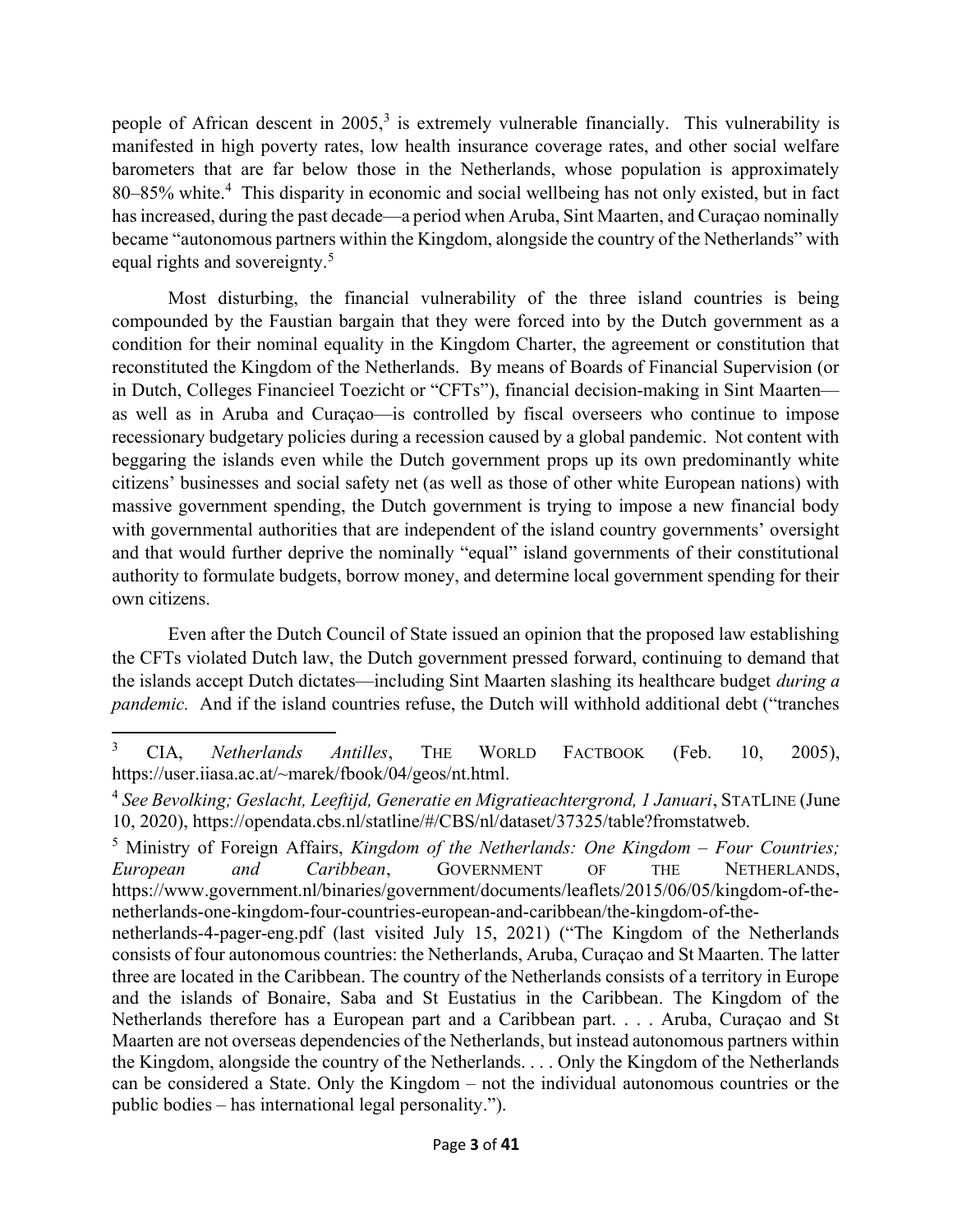of liquidity") so that the islands will not be able to provide basic government services. These recent Dutch actions are in violation not only of the Kingdom Charter—the constitutional organ of the Kingdom of the Netherlands—but also of the international human rights of the citizens of Sint Maarten, including their right to a democratically elected, representative government and to self-determination.

The Dutch government's blatant attempts to use a global pandemic and economic collapse to reimpose colonial authority over its own, non-European citizens of color by forcing them to surrender their international human rights—while at the same time approving massive, unconditional government subsidies and financial support for its largely white, European citizens and even non-citizen, overwhelmingly white people in the European Union—constitutes racial discrimination, reinforces systemically racist political and economic structures, and deprives the islanders of political, economic, and social development. Subsections 3.1–3.3 provide background about the political and economic structure of the Kingdom of the Netherlands and how the islands of the former Netherlands Antilles fit within this structure. Subsection 3.4 describes the dire economic condition of Sint Maarten due to two hurricanes, a global pandemic, and global recession. Subsections 3.5–3.7 document how the Dutch government has used this economic vulnerability to impose neo-colonialism over Aruba, Curaçao, and Sint Maarten and deny their citizens, who are overwhelmingly people of color, their basic human rights, including the right to democracy and self-determination.

# 3.1 Constitutional Overview of the Kingdom of the Netherlands

Sint Maarten is a constituent country of the Kingdom of the Netherlands. After years of wrangling over the post-colonial future of the six Caribbean islands that composed the Netherlands Antilles—namely Aruba, Bonaire, Curaçao, Saba, Sint Eustatius, and Sint Maarten—the Dutch government approved a series of roundtable conferences beginning in November 2005.<sup>6</sup> Over the course of these roundtable conferences, the Netherlands, the Netherlands Antillean government, and representatives of the island nations agreed that Sint Maarten and Curaçao would join Aruba and the Netherlands as constitutionally equal "autonomous countries" within the Kingdom of the Netherlands and that Bonaire, Saba, and Sint Eustatius (BES) would become special municipalities of the Netherlands.<sup>7</sup> The Netherlands, further, would assume most of the public debt of the Netherlands Antilles on the condition that the islands accepted outside budgetary oversight and

<sup>6</sup> See Johannes van Aggelen, Decolonization: Dutch Territories, MAX PLANCK ENCYCLOPEDIAS INT'L L. ¶ 21 (Sept. 2017); Closing Statement of the First Round Table Conference, MINISTRY OF INTERIOR & KINGDOM RELS., (Nov. 26, 2005).

<sup>&</sup>lt;sup>7</sup> Supra note 5; Van Aggelen, *supra* note 6,  $\P$  21. The constitutional change was supported by popular referenda in all countries except Sint Eustatius, which voted overwhelmingly (76.6%) in favor of retaining the Netherlands Antilles. See Econ. & Soc. Council, *Implementation of the* International Covenant on Economic, Social, and Cultural Rights: Fourth Periodic Reports Submitted by States Parties Under Article 16 and 17 of the Covenant: Addendum: The Netherlands Antilles, at 15–16 tbls. 6, 7, 8, 9 & 10, U.N. Doc. E/C.12/NLD/4/Add.1 (Dec. 16, 2008) [hereinafter ESC 2008 Report].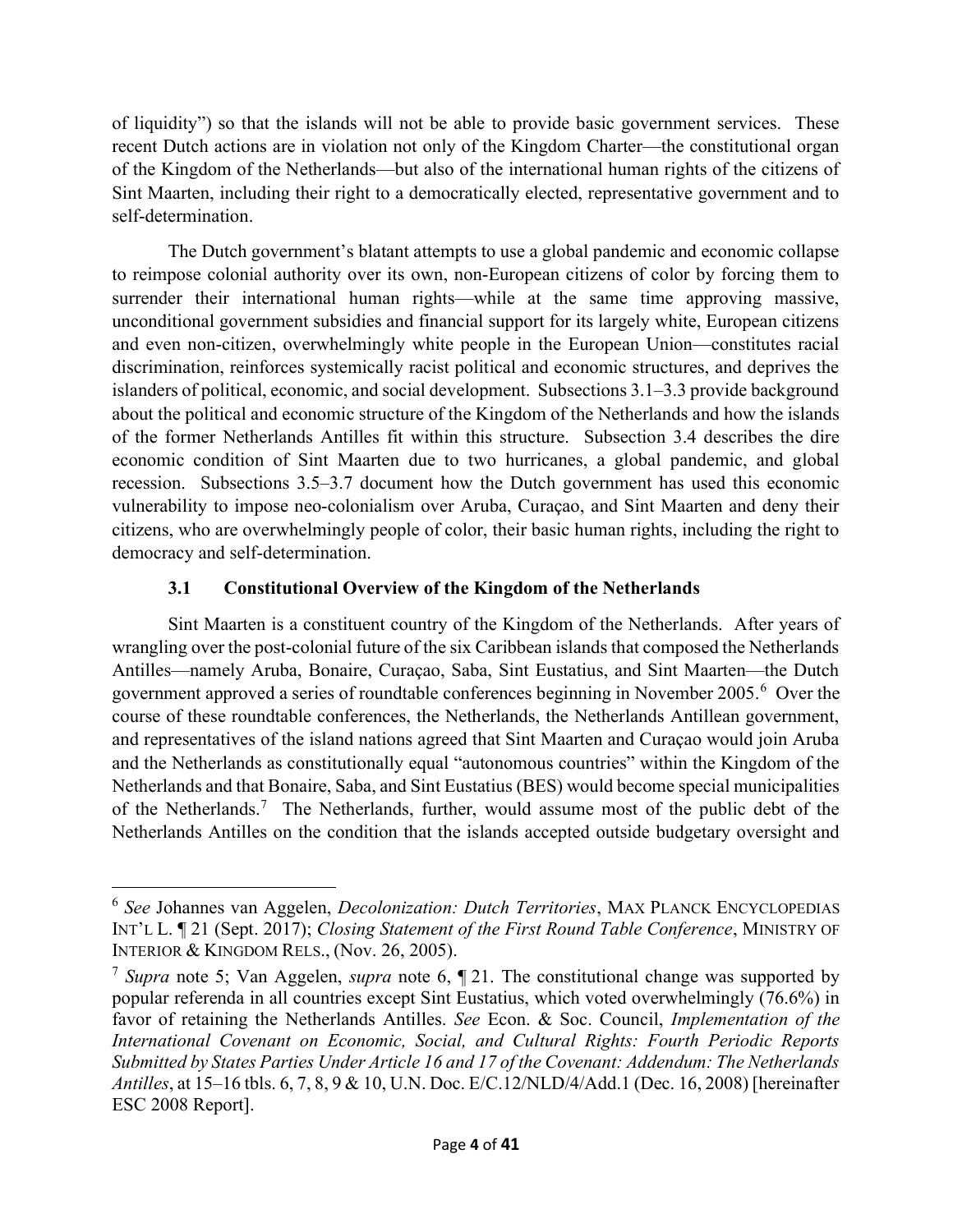committed to the prevention of future debt buildup through balanced budgets. $8$  The closing agreements, known collectively as the "10/10/10" Agreement, were ratified through an Act of Parliament amending the Charter of the Kingdom of the Netherlands ("the Kingdom Charter") that the parties signed on September 9, 2010, with an effective date of October 10,  $2010$ .<sup>9</sup>

# 3.2 Political Control of Aruba, Curaçao, and Sint Maarten

The Kingdom Charter governs the political relationship among the four countries that constitute the Kingdom of the Netherlands.<sup>10</sup> As co-equal "autonomous countries," Aruba, Curaçao, and Sint Maarten are supposed to enjoy full autonomy and to cooperate with the Netherlands on affairs that concern the whole Kingdom.<sup>11</sup> Each constituent country has its own government and parliament that are empowered to govern their own affairs.<sup>12</sup> All four countries, however, are obliged to "accord one another aid and assistance."<sup>13</sup> The government of each of the Caribbean countries is headed by a governor that represents and is appointed by King Willem-Alexander as the Kingdom head of state.<sup>14</sup> The Council of Ministers of the Kingdom, comprised of the twelve to sixteen ministers of the Council of Ministers of the Netherlands and three ministers plenipotentiary of Aruba, Curaçao, and Sint Maarten, governs all Kingdom affairs.<sup>15</sup> Kingdom affairs include competence areas that depend on the Kingdom's singular international legal personality, such as defensive matters, foreign relations, and issues involving Dutch citizenship and nationality.<sup>16</sup>

# 3.3 Financial Control of Aruba, Curaçao, and Sint Maarten

As noted, the internal fiscal decision-making of Sint Maarten—as well as that of Aruba and Curaçao—is controlled by Boards of Financial Supervision, or Colleges Financieel Toezicht ("CFTs") in Dutch. "CFT Curaçao and Sint Maarten" and "CFT Aruba" are independent Dutch administrative bodies that supervise the public finances of the islands pursuant to the 10/10/10 Agreement and the September 2015 National Ordinance on Aruba Temporary Financial

<sup>&</sup>lt;sup>8</sup> See History, COLLEGES FINANCIEEL TOEZICHT, https://www.cft.cw/en/about-the-cft/history (last visited Mar. 2021).

 $9$  See Constitutional Reform of Netherlands Antilles Completed, MINISTRY OF INTERIOR & KINGDOM RELS. (Sept. 10, 2010), https://web.archive.org/web/20101016123851/http://www.government.nl/News/Press\_releases\_a nd news items/2010/September/ Constitutional reform of Netherlands Antilles completed.

<sup>&</sup>lt;sup>10</sup> STATUUT VOOR HET KONINKRIJK DER NEDERLANDEN [KINGDOM CHARTER] Nov. 17, 2017, art. 1 (Neth.).

<sup>&</sup>lt;sup>11</sup> See supra note 5; KINGDOM CHARTER at Preamble.

 $12$  See KINGDOM CHARTER at arts.  $41-42$ , 46.

 $^{13}$  *Id.* at art. 36.

 $14$  *See id.* at art. 2(2).

 $15$  See id. at art. 7

 $16$  See id. at art. 3.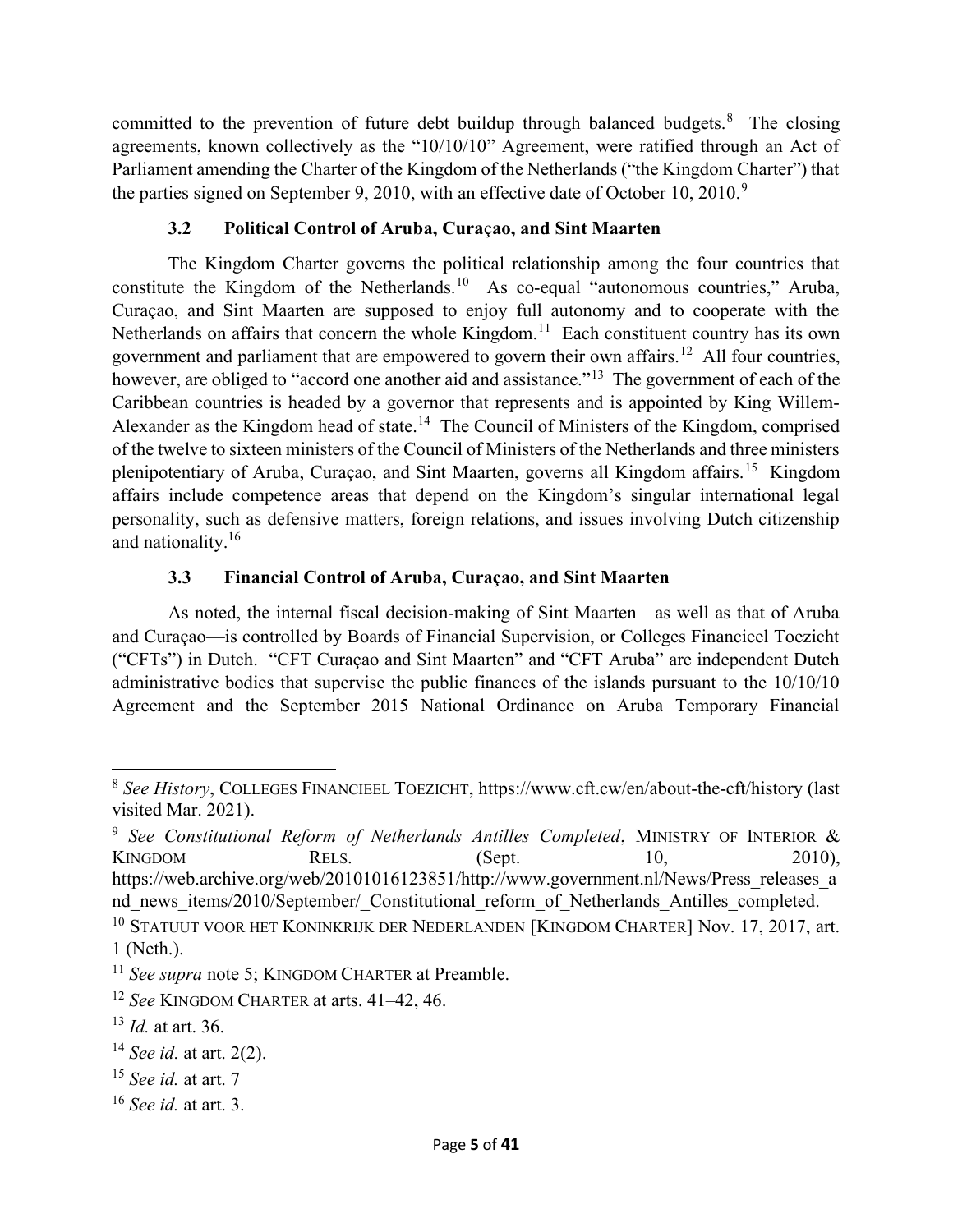Supervision (LAFT) respectively.<sup>17</sup> The primary *de jure* function of the CFTs is to scrutinize the adopted budgets against the agreed standards, namely the financial balancing norm.<sup>18</sup>

CFT Curaçao and Sint Maarten consists of four members, including a chairman and three members appointed one each by the Council of Ministers of Curaçao, Sint Maarten, and the Netherlands;<sup>19</sup> while CFT Aruba is comprised of three members, including a chairman and two members appointed one each by the Council of Ministers of Aruba and the Netherlands.<sup>20</sup> Both CFTs are headed by a single chairman that is appointed by the Prime Minister of the Netherlands and the Council of Ministers of the Kingdom.<sup>21</sup> And while the island countries have representatives to the CFTs, in practice, the Chair, who is appointed by the Dutch government, often ignores the input of these island members.<sup>22</sup> So, for example, it was recently leaked that, whereas the Dutch-appointed Chair "Gradus advise[d] that Dutch aid to the Caribbean countries should only take place in the form of loans [], the members on behalf of Curaçao, Aruba, and Sint Maarten believe that these loans 'only push the countries further into the abyss.'"<sup>23</sup>

The international financial status of Aruba, Curaçao, and Sint Maarten, meanwhile, is governed by several provisions of the Kingdom Charter. Pursuant to Article 25 thereof, the King may not bind the Caribbean island countries to international economic and financial agreements and may not terminate such agreements except with the acquiescence of the island governments.<sup>24</sup> The Dutch government, moreover, is duty bound to assist in the conclusion of an international

 $17$  See History, supra note 8.

<sup>&</sup>lt;sup>18</sup> See KINGDOM ACT OF 7 JULY 2010 at art. 15 (Sint Maarten); L.A.F.T. OF 31 AUG. 2015 at art. 14 (Aruba).

<sup>&</sup>lt;sup>19</sup> RIJKSWET FINANCIEEL TOEZICHT CURAÇAO EN SINT MAARTEN [KINGDOM ACT OF 7 JULY 2010] arts. 2(2)–(3) (Neth.), https://www.cft.cw/wetgeving/curacao-en-sint-maarten/finish/57 general/907-kingdom-act-financial-supervision-curacao-and-sint-maarten.

<sup>&</sup>lt;sup>20</sup> LANDSVERORDENING ARUBA FINANCIEEL TOEZICHT [L.A.F.T. OF 31 AUG. 2015] arts.  $3(1)$ – $(2)$ (Neth.), https://rekenkamer.aw/pages/wp-content/uploads/pdf/Wetten/Landsverordening-Aruba-Financieel-Toezicht-AB-2015-no.-39.pdf.

<sup>&</sup>lt;sup>21</sup> See id. at art. 3(2)(a); KINGDOM ACT OF 7 JULY 2010 art. 2(3)(a).

<sup>&</sup>lt;sup>22</sup> See Scheuring Binnen CFT, ANTILLIAANS DAGBLAD (Apr. 7, 2020), https://antilliaansdagblad.com/nieuws-menu/21289-scheuring-binnen-cft.

<sup>&</sup>lt;sup>23</sup> See id. ("This is because the debt and debt ratio will continue to rise sharply, well above the 40 percent debt/GDP ratio set by the International Monetary Fund (IMF) for Small Island Developing States (Sids). 'It is for the above reason that when deciding on the aid requested by the countries, the State Council of Ministers should also consider making part of it in the form of a donation,'" argued the island CFT members. "Damoen, Voges and Van der Wal," the island CFT members,

<sup>&</sup>quot;themselves come up with a proposal: 'It can be considered that all loans that exceed the debt/GDP ratio of 40 percent used by the IMF and the Cft can be considered as a donation, in order to be able to explicitly realize the pursuit of sustainab[ility] and sustainable public finances.'").

<sup>&</sup>lt;sup>24</sup> KINGDOM CHARTER at art. 25. *But see id.* at art. 25(2) ("An agreement may nevertheless be denounced if exclusion of the Country concerned from the denunciation is incompatible with the provisions of the agreement.").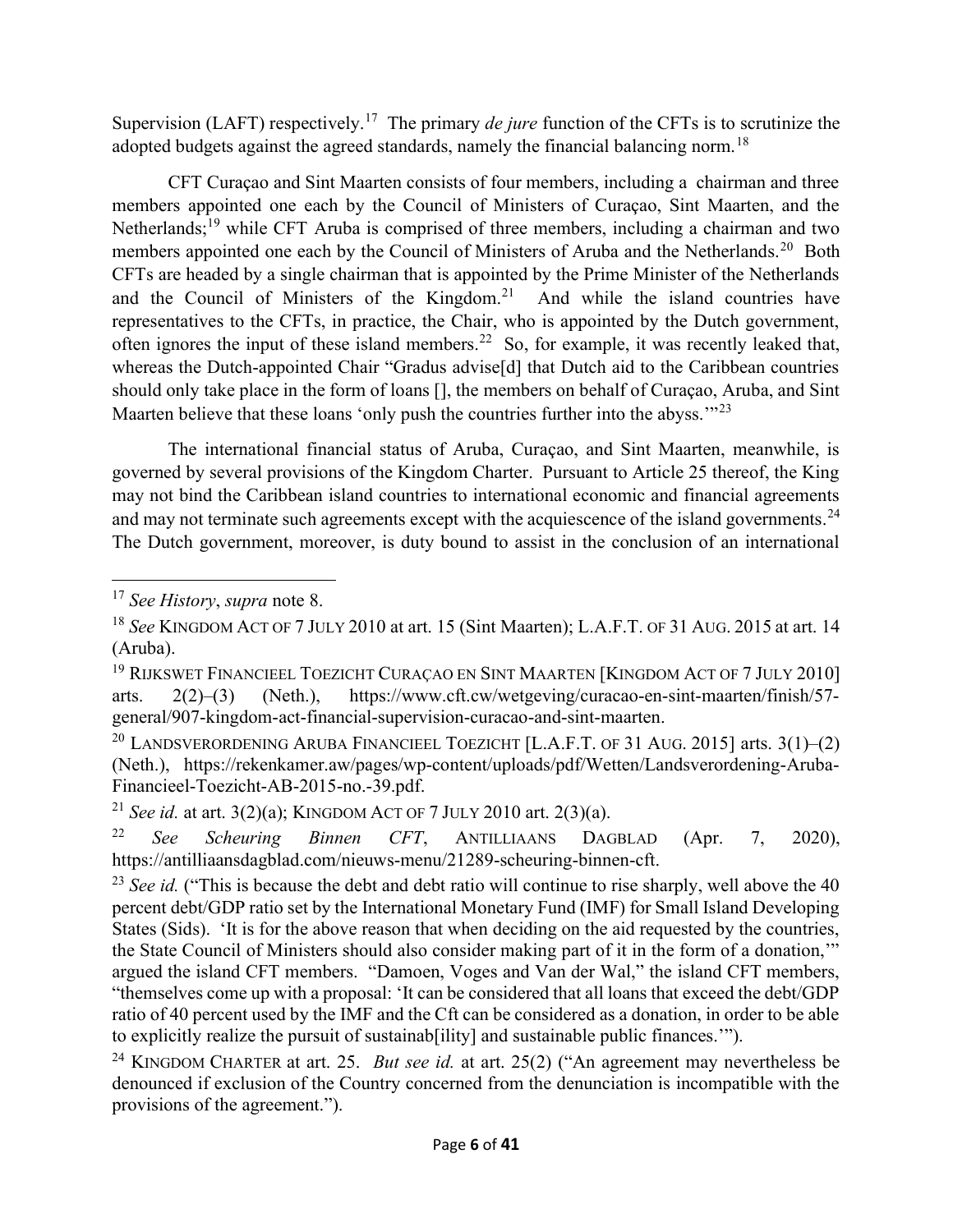economic or financial agreement that is desired by the governments of Aruba, Curaçao, or Sint Maarten, if not inconsistent with their Kingdom ties.<sup>25</sup> And the Netherlands is obliged to lend money to Sint Maarten to cover its expenditures under the same terms that the Netherlands itself borrows under.<sup>26</sup> Nevertheless, pursuant to the 10/10/10 Agreement, Sint Maarten must obtain the consent of the CFT before seeking access to the financial markets.<sup>27</sup>

### 3.4 Hurricanes Irma and Maria, the COVID-19 Pandemic, and the Dutch Government's Response

The economy of Sint Maarten, as a small Caribbean island state, was particularly vulnerable to the impact of the COVID-19 pandemic. At the start of the pandemic, the interim president of Central Bank of Curaçao and Sint Maarten estimated that Sint Maarten would need \$48 to \$58.1 million *per month* to stay afloat.<sup>28</sup> Sint Maarten's economy is heavily dependent on tourism revenue, with related sectors accounting for up to 45% of Sint Maarten's GDP.<sup>29</sup> Amid the global pandemic, however, international tourism has nearly come to a halt and periodic lockdowns and other preventive measures have impacted even local consumption. As a result, Sint Maarten's economy is projected to contract by 25%.<sup>30</sup>

To make matters worse, the economy of Sint Maarten was still struggling to recover from the disastrous 2017 hurricane season.<sup>31</sup> Hurricanes Irma and Maria destroyed or seriously damaged 90% of the structures on Sint Maarten and caused almost \$3 billion in damages and losses.<sup>32</sup> In the words of the World Bank:

Following the devastation caused by hurricanes Irma and Maria in 2017, Sint Maarten suffered damages and losses of around 260% of its GDP, destroying homes, schools, and restaurants, damaging critical infrastructure including the hospital and the airport terminal, and disrupting the tourism-based economy,

 $^{25}$  *Id.* at art. 26.

<sup>&</sup>lt;sup>26</sup> See Emsley D. Tromp, *CHE Versus COHO: A Figment of Our Imagination*?, ST. MAARTEN NEWS (Oct. 9, 2020), https://stmaartennews.com/columns/che-versus-oho-a-figment-of-ourimagination/.

 $27$  See id.

<sup>&</sup>lt;sup>28</sup> St. Maarten needs massive financial support, STMAARTENNEWS.COM (Mar. 24, 2020), https://stmaartennews.com/finance/st-maarten-needs-massive-financial-support/.

 $29$  See Aruba – Economic Indicators, MOODY's ANALYTICS. https://www.economy.com/aruba/indicators (last visited Mar. 2021); Sint Maarten: Overview, WORLD BANK (Oct. 20, 2020) https://www.worldbank.org/en/country/sintmaarten/overview.

<sup>30</sup> See Sint Maarten: Overview, supra note 29.

 $31$  *Id.* 

<sup>&</sup>lt;sup>32</sup> See SINT MAARTEN NATIONAL RECOVERY AND RESILIENCE PLAN, WORLD BANK GROUP 17 (2017) http://www.sintmaartengov.org/government/AZ/NRPB/Presentations/NRRP%20final.pdf; REGIONAL OVERVIEW: IMPACT OF HURRICANES IRMA AND MARIA, U.N. DEVELOPMENT Programme 29 (2017).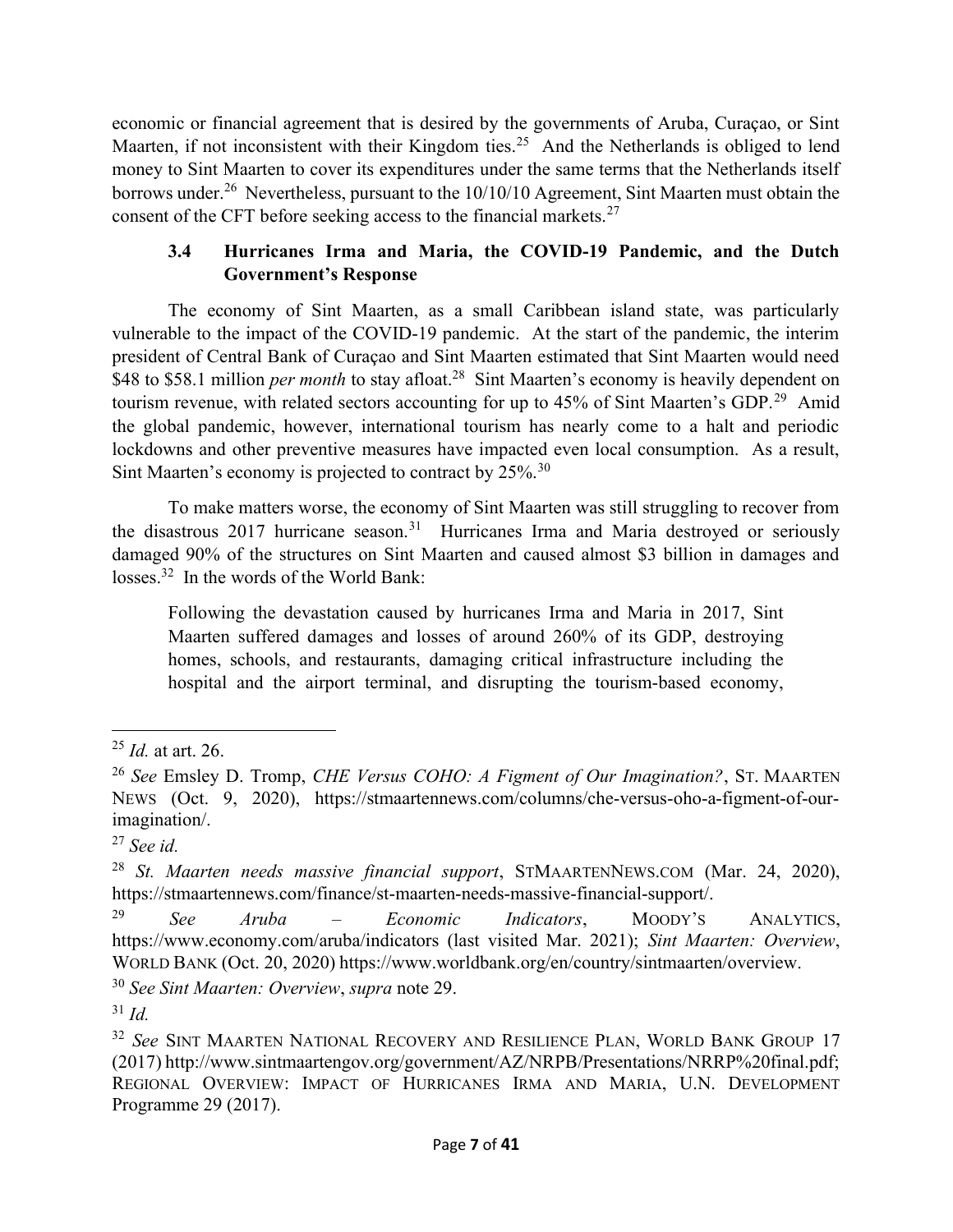dramatically reducing arrivals. Sint Maarten's economy contracted by a cumulative 12% in 2017-18 and public finances faced a sharp decline in tax revenue.

Through rebuilding and recovery efforts, in 2019 Sint Maarten's growth was just rebounding to 5% when the COVID-19 pandemic hit, causing heavy income and job losses. In particular, micro, small, and medium enterprises (MSMEs) endured significant capital losses due to the impacts of the hurricane that were compounded by the pandemic.

The global border closures and travel restrictions due to COVID-19 further exacerbated losses in tourism. The economy contracted by an estimated 24% in 2020, with major impacts on fiscal revenue (IMF, February 2021). Unemployment is projected to have increased to 19%, according to the Government of Sint Maarten.<sup>33</sup>

In response to the two hurricanes, the Netherlands promised \$654.5 million ( $\epsilon$ 550 million) in aid to help with the post-hurricane reconstruction of Sint Maarten, with the majority of these funds—up to \$559.3 million (€470 million)—to be held in a public trust and administered by the World Bank.<sup>34</sup> But as of the end of 2020, almost four years since the hurricanes devastated Sint Maarten, only \$109.9 million had actually been disbursed from the fund.<sup>35</sup> This amounts to less than 5% of the World Bank's own estimate of the cost of Sint Maarten's recovery of \$2.3 billion.<sup>36</sup>

Disbursements to and from the trust fund must be approved by the Dutch Parliament and State Secretary for the Interior and Kingdom Relations, who under the current caretaker government, is Raymond Knops ("Knops"). To date, the disbursements have focused on infrastructure reconstruction, housing repair, and capacity building.<sup>37</sup> Even when the Dutch Parliament and State Secretary come to an agreement with local officials on a particular project, such as airport reconstruction, long negotiations and approval delays often hinder progress.<sup>38</sup> But according to a 2018 report by the Dutch Court of Audit, the parties often differ over the scope of the recovery plan with the Dutch State Secretary often rejecting a number of technical assistance requests from Sint Maarten because he did not believe they were "directly related to the

<sup>&</sup>lt;sup>33</sup> See Sint Maarten: Overview, supra note 29.

 $34$  See Reconstruction of St Maarten, GOV'T OF THE NETH. https://www.government.nl/topics/caribbean-parts-of-the-kingdom/reconstruction-of-st-maarten (last visited Nov. 2020) (calculated using a 2021 exchange rate of:  $1$  EUR = 1.19 USD).

 $35$  Sint Maarten Recovery and Resilience Trust Fund Update, WORLD BANK 50 (April 26, 2019), https://www.worldbank.org/en/news/feature/2019/04/26/sint-maarten-recovery-and-resiliencetrust-fund-update.

<sup>&</sup>lt;sup>36</sup> See SINT MAARTEN NATIONAL RECOVERY AND RESILIENCE PLAN, *supra* note 32, at 17.

<sup>&</sup>lt;sup>37</sup> See Projects, SINT MAARTEN TRUST FUND, https://www.sintmaartenrecovery.org/projects (last visited Mar. 2021).

 $38$  Government Signs Long-Overdue Funding Agreements for Airport Reconstruction, STMAARTENNEWS.COM (Dec. 11, 2019), https://stmaartennews.com/aviation-news/governmentsigns-long-overdue-funding-agreements-airport-reconstruction/.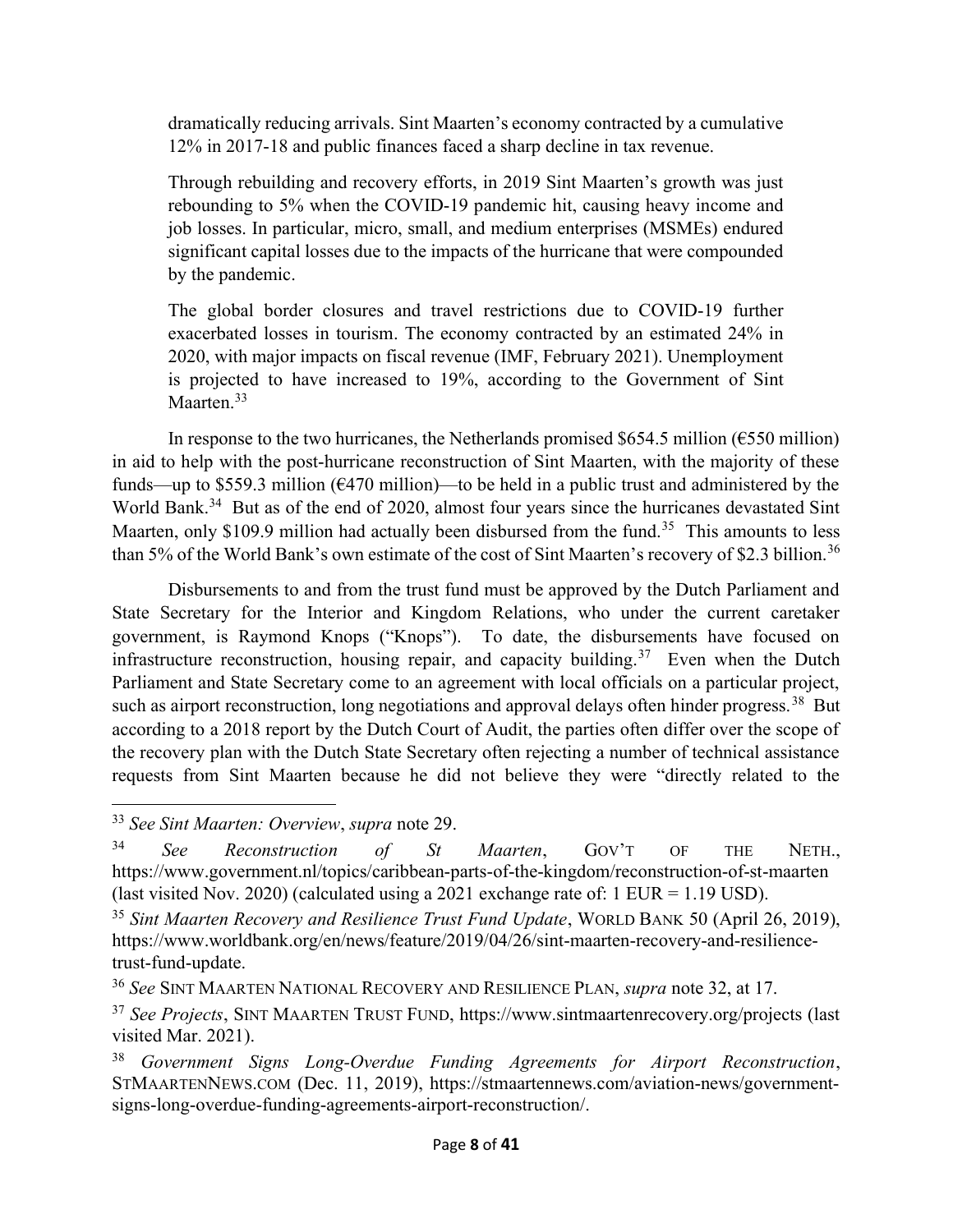reconstruction work."<sup>39</sup> With such a slow disbursement rate, the Sint Maarten agency that oversees the implementation of recovery activities, the National Recovery Program Bureau, is already negotiating an extension of the December 2025 deadline for fear that the full trust fund will not be utilized for its promised purpose.<sup>40</sup>

But whatever the reasons for the Dutch government's rejection of specific funding needs, one thing is beyond dispute: The onerous funding process that the Netherlands has erected including its veto authority over every penny requested—has resulted in the ongoing deprivation of a vast amount of relief assistance that was promised to the citizens of Sint Maarten. And as explained below, instead of disbursing this promised relief aid quickly now that Sint Maarten has been battered by a second natural disaster (the COVID-19 pandemic) and resulting economic distress, the Dutch government continues to withhold it. Instead, the Netherlands has required its citizens in Sint Maarten to assume ever greater amounts of debt. Other than with its own Caribbean islands, we are not aware of anywhere else in the Kingdom, in Europe, or in other countries where the Dutch government has withheld emergency relief aid and imposed unsustainable debt instead. Worse still, we are unaware of anywhere else where the Dutch government required the surrender of democratic rights in order to receive such debt or aid of any kind.

# 3.5 The Caribbean Entity for Reform and Development (COHO)

In response to requests by Curaçao, Aruba, and Sint Maarten for additional pandemic relief, the Dutch government instead proposed the creation of an independent Dutch administrative body, the Caribbean "reform" entity known as the Entity for Reform and Development ("COHO" in Dutch).<sup>41</sup> While the statute has not yet been finalized, the proposed law provides for the Dutch Minister of the Interior and Kingdom Relations to appoint the three members of the COHO, based thousands of miles away "in The Hague." The COHO will oversee sweeping economic reforms and will enjoy legislative input in the three island countries.<sup>42</sup> Predicated on a purported need for budgetary and governance reforms, the COHO will control a wide range of government functions, including "(a) the public authorities; (b) finances; (c) economic reforms; (d) healthcare; (e) education; (f) strengthening the rule of law; and (g) infrastructure" on each of the three islands for

<sup>&</sup>lt;sup>39</sup> ALGEMENE REKENKAMER, FOCUS ON THE DUTCH CONTRIBUTION TO THE RECONSTRUCTION OF SINT MAARTEN 21 (2018).

 $^{40}$  NRPB Negotiates Extension of Trust Fund Deadline, STMAARTENNEWS.COM (May 21, 2020), https://stmaartennews.com/business/nrpb-negotiates-extension-trust-fund-deadline/.

<sup>&</sup>lt;sup>41</sup> The entity was originally named the Caribbean Reform Entity in the Dutch proposal and is referred to as such under the agreement signed by Aruba but is known as the Caribbean Entity for Reform and Development (COHO in Dutch) under the agreement signed by Curaçao. See Tromp, supra note 26.

<sup>42</sup> See RIJKSWET VAN [DATUM], HOUDENDE REGELS OMTRENT DE INSTELLLING VAN DE CARIBISCHE HERVORMINGSENTITEIT IN ARUBA, CURAÇAO EN SINT MAARTEN (RIJKSWET CARIBISCHE HERVORMINGSENTITEIT ARUBA, CURAÇAO, EN SINT MAARTEN) arts. 7, 2, 3 (Neth.) [hereinafter PROPOSED CARIBBEAN REFORM ENTITY LEGISLATION]; No Parliamentary Supervision of Caribbean Reform Entity, DAILY HERALD (Aug. 28, 2020), https://www.thedailyherald.sx/islands/no-parliamentary-supervision-of-caribbean-reform-entity.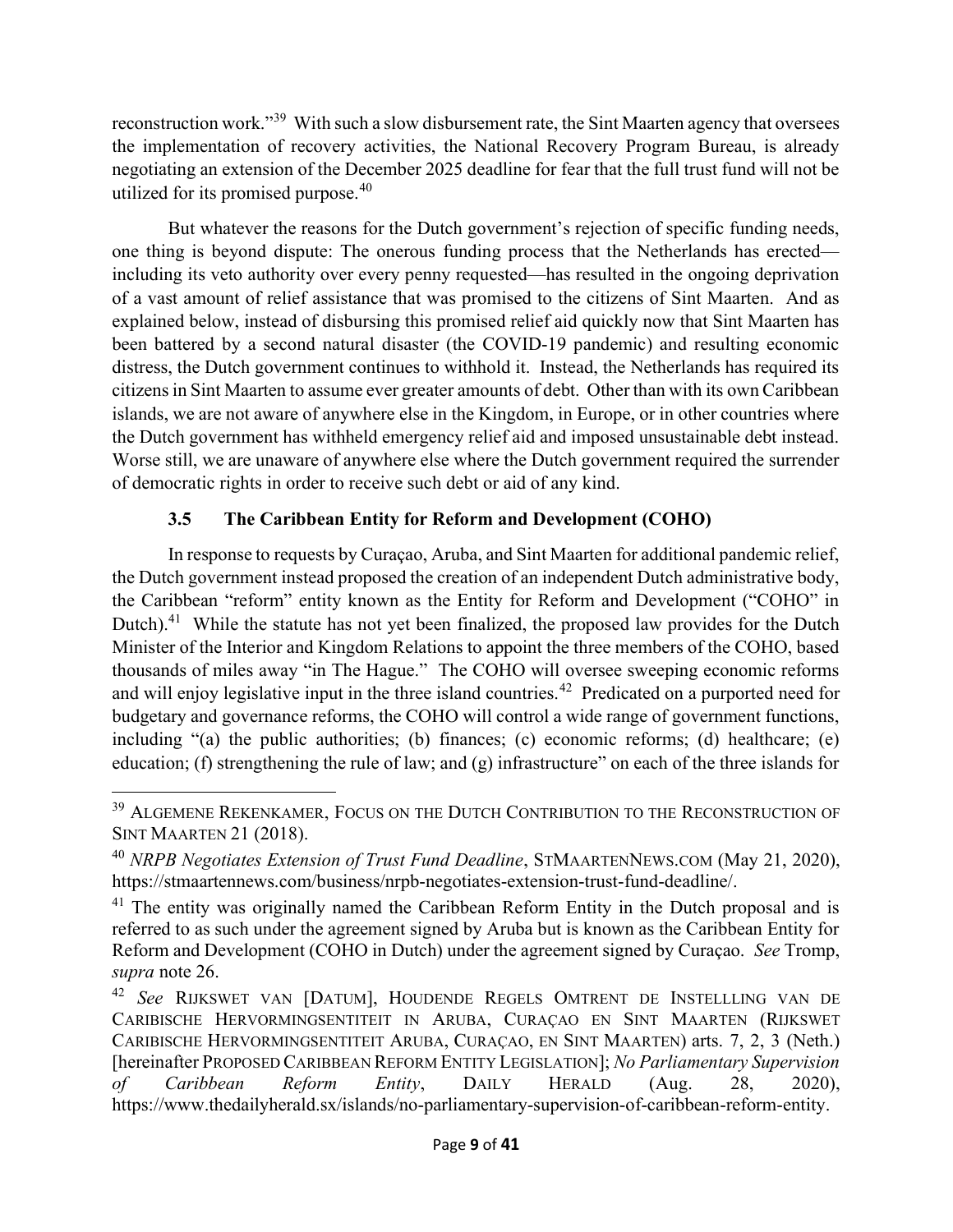a minimum of six years.<sup>43</sup> Nor is the COHO's governmental authority limited to administrative functions. Rather, COHO "experts" will draft implementing legislation for passage by the island legislatures:

If one of the countries needs support in drafting legislation, the [COHO] can, if it has legislative lawyers, make this capacity available. If the entity does not have legal counsel, it may, depending on the necessary expertise, request the Dutch Minister to appoint experts (Article 18). These experts shall be responsible, insofar as they assist the [COHO] in carrying out its duties. Furthermore, it is conceivable that the [COHO] will hire the necessary expertise externally.<sup>44</sup>

 If the COHO decides that the island governments are not fulfilling their reform obligations (i.e., do not "comply" with the COHO's demands, in the words of the legislation's Explanatory Memorandum), it may institute enhanced "financial supervision" under standards established by the relevant CFT.<sup>45</sup> Worse, the unelected COHO may suspend aid to the island in whole or in part.<sup>46</sup> As Section 3.7.1 of the Explanatory Memorandum makes clear:

The provision of these funds is not without obligation. It is done under the general condition that Aruba, Curaçao and Sint Maarten make efforts to comply with their various specifications under the state law and the [respective] country's packages [which will set forth greater details regarding reform obligations]. If a[n island] country fails to make this effort and obligations are structurally not fulfilled, the Netherlands must have an emergency brake to suspend or even stop the provision of financial resources.<sup>47</sup>

So, in the future, despite paying national taxes and despite being forced to surrender substantial parts of their administrative and legislative sovereignty to the COHO, the island citizens may still be deprived of future funding if the COHO sees fit. As explained below, this proposed thralldom is not new.

After proposing the COHO, the Netherlands moved to force the islands into accepting it. The governments of Aruba<sup>48</sup> and Curaçao<sup>49</sup> assented to the COHO in exchange for  $\epsilon$ 105 million and €50 million respectively in interest-free loans. Sint Maarten tried to retain its sovereignty and

<sup>&</sup>lt;sup>43</sup> See PROPOSED CARIBBEAN REFORM ENTITY LEGISLATION, *supra* note 42, at art. 4(2).

<sup>&</sup>lt;sup>44</sup> PROPOSED CARIBBEAN REFORM ENTITY LEGISLATION, *supra* note 42, at Explanatory Memorandum, § 3.4.1.

 $45$  *Id.* at arts.  $4(1)(d)$ , 33, 35.

<sup>46</sup> See id. at arts. 17, 23, 24, 38.

<sup>&</sup>lt;sup>47</sup> Id. at Explanatory Memo., § 3.7.1 (underline added).

<sup>48</sup> Accord Between Aruba, the Netherlands Signed, CURAÇAO CHRONICLE (Nov. 16, 2020), https://www.curacaochronicle.com/post/main/accord-between-aruba-the-netherlands-signed/.

 $^{49}$  Curaçao and the Netherlands Sign Historic Political Accord, DAILY HERALD (Nov. 3, 2020), https://www.thedailyherald.sx/islands/curacao-and-the-netherlands-sign-historic-political-accord.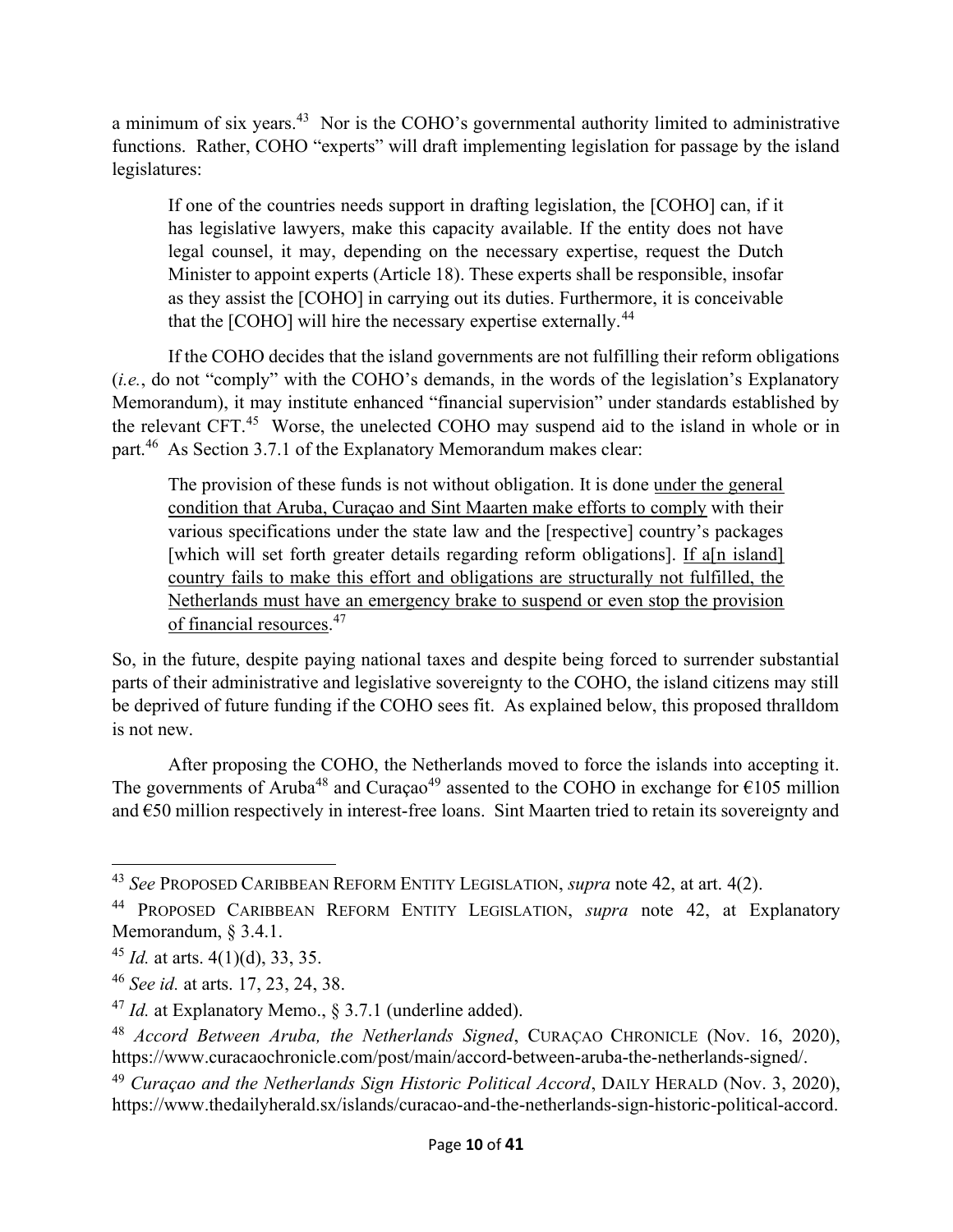entered into extensive negotiations with the Dutch.<sup>50</sup> But when Sint Maarten secured outside financing so that it would not remain dependent exclusively on the Netherlands for refinancing and liquidity, the Netherlands forbid Sint Maarten from proceeding with the loan. On October 20, 2020, State Secretary Knops sent a letter to the Sint Maarten Minister of Finance, Ardwell Irion, threatening to declare a decade-old loan in default unless Sint Maarten abandoned the new source of financing.<sup>51</sup> Specifically, Knops wrote:

As you know, a bullet loan of ANG 50 million [US \$28,000,000] from the Netherlands to Sint Maarten will expire on 21 October 2020. For ten years it has been known to Sint Maarten that this loan has to be repaid. Although I of course have understanding for the fact that the effects of Hurricane Irma have required a great deal of your attention and energy in recent years, this does not diminish this payment commitment, to which the CFT has also repeatedly drawn your attention.

 State Secretary Knops made no mention of the COVID-19 pandemic, the threat to the public health of the people of Sint Maarten who are his fellow Dutch citizens, or the economic devastation resulting from the near-total loss of tourism revenue. Nor did he mention the hundreds of millions of untapped hurricane relief funds still available in the World Bank trust fund. Instead, he affirmed that the unelected CFT, over which the Sint Maarten government had no authority, could block Sint Maarten from obtaining funding to refinance the loan on its own: "On September 17th, last, you submitted a loan request to the CFT for refinancing of this loan [from the capital markets]. The CFT was not in agreement with this proposed loan request and has indicated that decision-making on this request should take place in the Kingdom Council of Ministers (CFT 202000132)." The CFT blocked Sint Maarten from obtaining the loan despite Sint Maarten's clear right to such financing under Article 26 of the Kingdom Charter: "If the Government of Aruba, Curaçao or St Maarten communicates its wish for the conclusion of an international economic or financial agreement that applies solely to the Country concerned, the Government of the Kingdom shall assist in the conclusion of such an agreement, unless this would be inconsistent with the Country's ties with the Kingdom."<sup>52</sup>

 Far from opposing the CFT and protecting Sint Maarten's rights under Article 26, State Secretary Knops proceeded to threaten Sint Maarten if it tried to proceed with funding independent of the Dutch government's COHO scheme. First, Knops offered a mere "four-week extension" of the loan "in order to prevent a technical default on the part of Sint Maarten, with all its consequences." By that, he meant that a Dutch declaration of default on the ten-year-old bond

 $50$  See Press Release, St. Maarten Negotiations on the 3rd Tranche of Liquidity Support Starts Today, GOV'T OF SINT MAARTEN (Nov. 13, 2020), http://www.sintmaartengov.org/PressReleases/Pages/St.-Maarten-negotiations-on-the-3rd-

tranche-of-liquidity-support-starts-today.aspx; Accord Between Aruba, the Netherlands Signed, supra note 48.

<sup>&</sup>lt;sup>51</sup> See Oct. 16, 2020 Letter from Secretary Knops to Sint Maarten's Minister of Finance (on file with undersigned counsel).

<sup>52</sup> KINGDOM CHARTER, art. 26.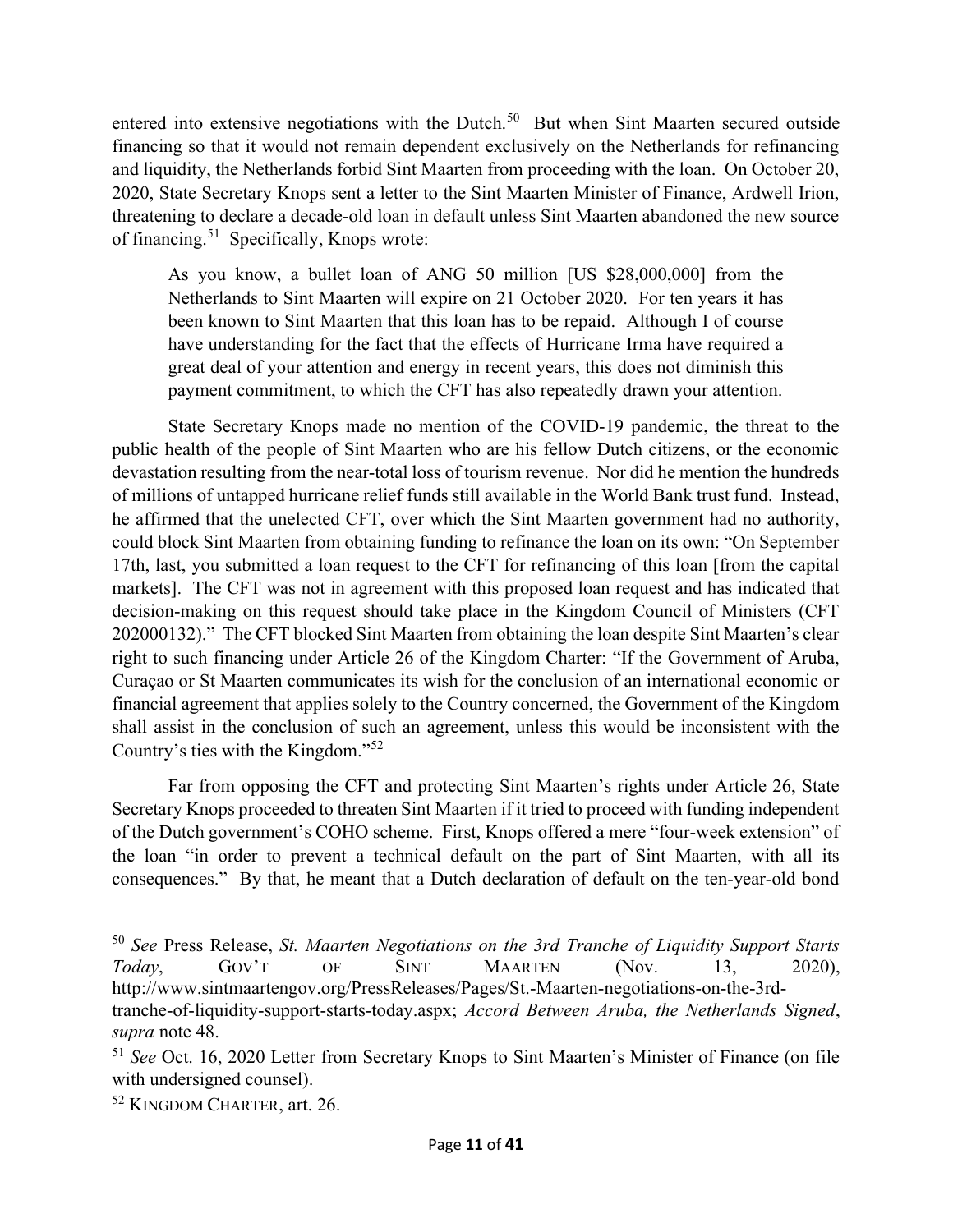would trigger cross-default provisions on all of Sint Maarten's debt (such provisions are common in loan agreements). This cascade of loan defaults would crater Sint Maarten's credit rating and eliminate the possibility of debt financing when needed most to protect the people of Sint Maarten from the COVID-19 threat and economic turmoil—a prospect Knops taciturnly termed, "all its consequences." During that four-week period, Knops continued, Sint Maarten must "meet the conditions attached to the second tranche of liquidity support" under the COHO scheme. And if Sint Maarten is obedient—"if you comply" in Knops's words—"our countries can discuss the third tranche of liquidity support . . . [and] a longer-term solution to the expiring [ten-year old] loan."

 The Dutch government's strategy could not be clearer: continue to keep Sint Maarten (as well as Aruba and Curaçao) indebted through a never-ending cycle of debt owed to the Dutch government, and only to the Dutch government, by barring Sint Maarten and its sister islands from accessing other sources of funding, and then continue to demand that the island countries abdicate ever greater parts of their sovereignty, even those expressly guaranteed in the Kingdom Charter, as the price of that debt—in short, a kind of  $21<sup>st</sup>$  century peonage for the descendants of Africans and African slaves on Sint Maarten as well as Aruba and Curaçao.

 Unable to risk the destruction of its credit—especially amid a global pandemic and recession—Sint Maarten capitulated and withdrew its bond offering.<sup>53</sup>

On November 5, 2020, Submitter the Parliament of Sint Maarten passed a motion that inter alia authorized "the Parliament and Government of Sint Maarten [to pursue] ending the violations of Sint Maarten's UN-mandated right to a full measure of self-government; completing the decolonization of Sint Maarten and the other islands of the former Netherlands Antilles with the assistance of the United Nations in accordance with the past, present, and future obligations of the Netherlands under international law; and obtaining reparations from the Netherlands for violations of international law and norms as well as its treaty obligations."<sup>54</sup> That motion authorized among other things the preparation and filing of the March 9, 2021 Petition by undersigned counsel on behalf of the Parliament and Citizens of Sint Maarten presented to the UN Special Rapporteur on Contemporary Forms of Racism and the Working Group of Experts on People of African Descent (the "Petition").

 In response, on December 10, 2020, State Secretary Knops wrote to the Prime Minister of Sint Maarten, Silveria Jacobs, demanding an explanation of how the Sint Maarten government

<sup>53</sup> See Minister of Finance Suspends Bond, Blackmailed by State Secretary Knops (UPDATED), ST. MAARTEN NEWS (Oct. 19, 2020), https://smn-news.com/st-maarten-st-martin-news/35954 minister-of-finance-suspends-bond-blackmailed-by-state-secretary-knops-updated.html.

<sup>54</sup> Similarly, the Parliament of Curaçao a month earlier filed a petition with the UN Special Committee on Decolonization seeking "re-inclusion of Curaçao on the list of Article 73(e) of the Charter of the United Nations." See Petition for the Confirmation and Protection of the Right of Self-Determination and the Re-Inclusion of Curaçao on the List of Article 73(e) of the Charter of the United Nations, in Motion of Endorsement by the Parliament of Curaçao (Oct. 9, 2020), https://ris.parlamento.cw/risopenbaardocs/DownloadDoc.aspx?doc\_id=23888.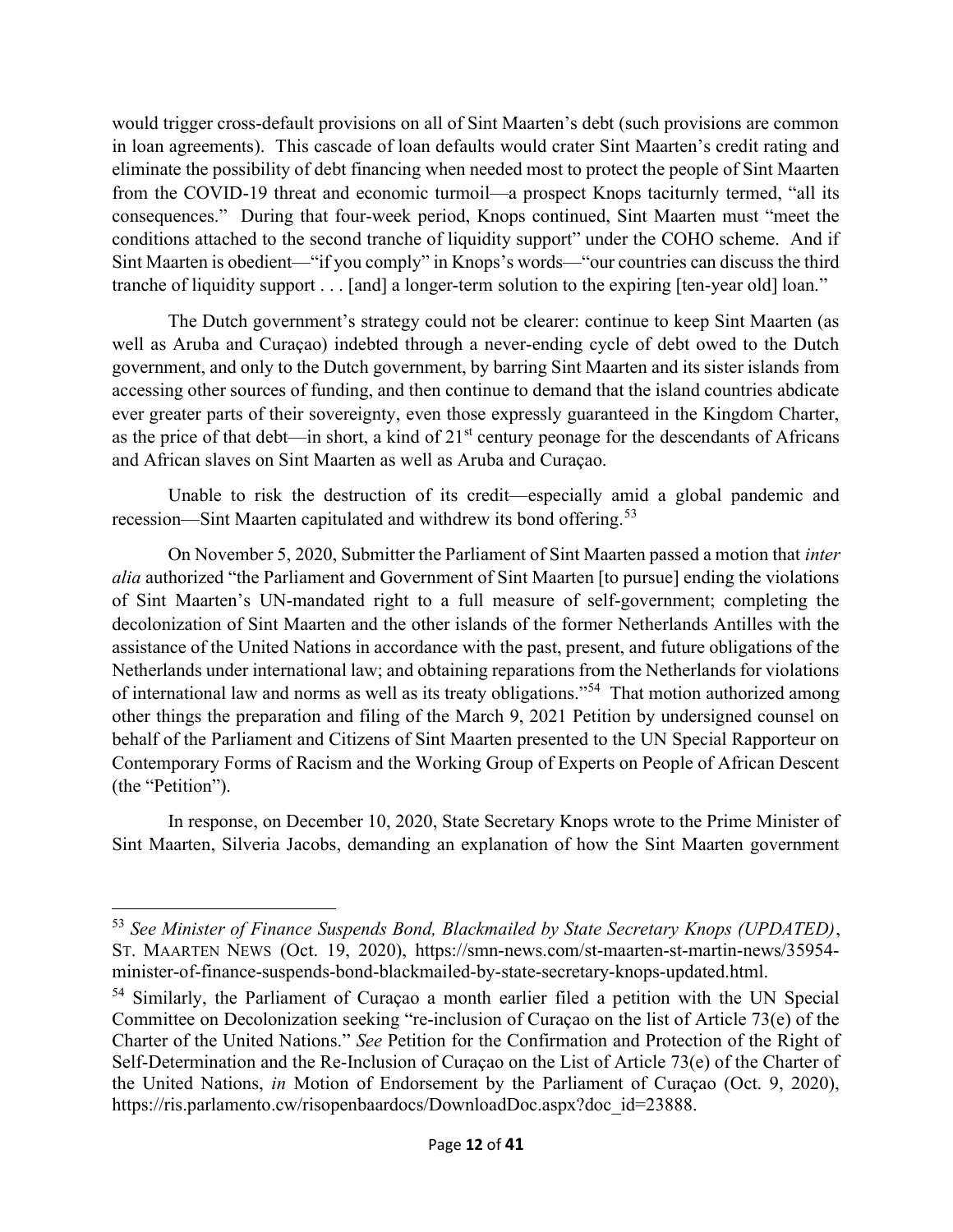would implement recessionary slashing of government expenditures "in the shortest possible time." He then demanded a

declaration or motion [to] show that there are [sic] no more incongruousness with the motion of the United People's Party and the National Alliance on (completion of complete [sic]) decolonization, which was adopted in the States of 5 November last. I stress once again that a motion or other kind of declaration of support by the States is a firm demand for me to reach an agreement.<sup>55</sup>

This demand—that Sint Maarten abandon its right to seek redress from the UN Special Rapporteur and Working Group for the Dutch government's deprivations of its island citizens' human rights as the price of additional loans—itself violates international law and constitutes a modern-day form of debt slavery. But Knops made clear the price of defiance: "Finally, I do not need to remind you that on December 18th, the extended deadline for repayment of the last bullet [ten-year old] loan will also expire again. As has already been indicated, I do not see any scope for further extension without an agreement. The potential consequences of a technical default for Sint Maarten are obviously known to you."<sup>56</sup>

 On December 14, 2020, Prime Minister Jacobs announced that her government had agreed to "structural reforms" and other measures as required by the COHO scheme in exchange for a third tranche of liquidity funding. The Prime Minister's explanation for why she had acceded to the terms of the COHO proposal were clear: "As a country, we are between a rock and a hard place . . . weighing our strive [sic] for autonomy against the immediate needs of the people of St. Maarten. Large countries around the world are faced with financial challenges, but our situation is one that is exacerbated by the challenges [two hurricanes] we recently faced in 2017 and the subsequent slow recovery and improvement in our effectiveness and efficiency as a government. My personal feelings aside, I must put the needs of the country as my highest priority."<sup>57</sup>

# 3.6 Ongoing Deprivation of Rights in Exchange for COHO Loans

Sint Maarten's objections to the COHO's legality, set forth in the Petition as violative of both international human rights law and Dutch law, was later validated by a March 3, 2021 ruling by the Dutch Council of State. The Council of State held that the proposed COHO bill raised serious questions about its "compatibility with the constitutional structure of the Kingdom, as laid down in the Charter, in which the autonomy and the own responsibility of the countries are

<sup>&</sup>lt;sup>55</sup> See December 2020 Letter from Secretary Knops to Prime Minister Jacobs (on file with undersigned counsel).

<sup>56</sup> Id.

<sup>&</sup>lt;sup>57</sup> Press Release, *Prime Minister Silveria Jacobs Updates Parliament on 3<sup>rd</sup> Tranche of Liquidity* Support Agreements with BZK, GOV'T OF SINT MAARTEN (Dec. 14, 2020), http://www.sintmaartengov.org/PressReleases/Pages/Prime-Minister-Silveria-Jacobs-updates-Parliament-on-3rd-tranche-of-liquidity-support-agreements-with-BZK.aspx.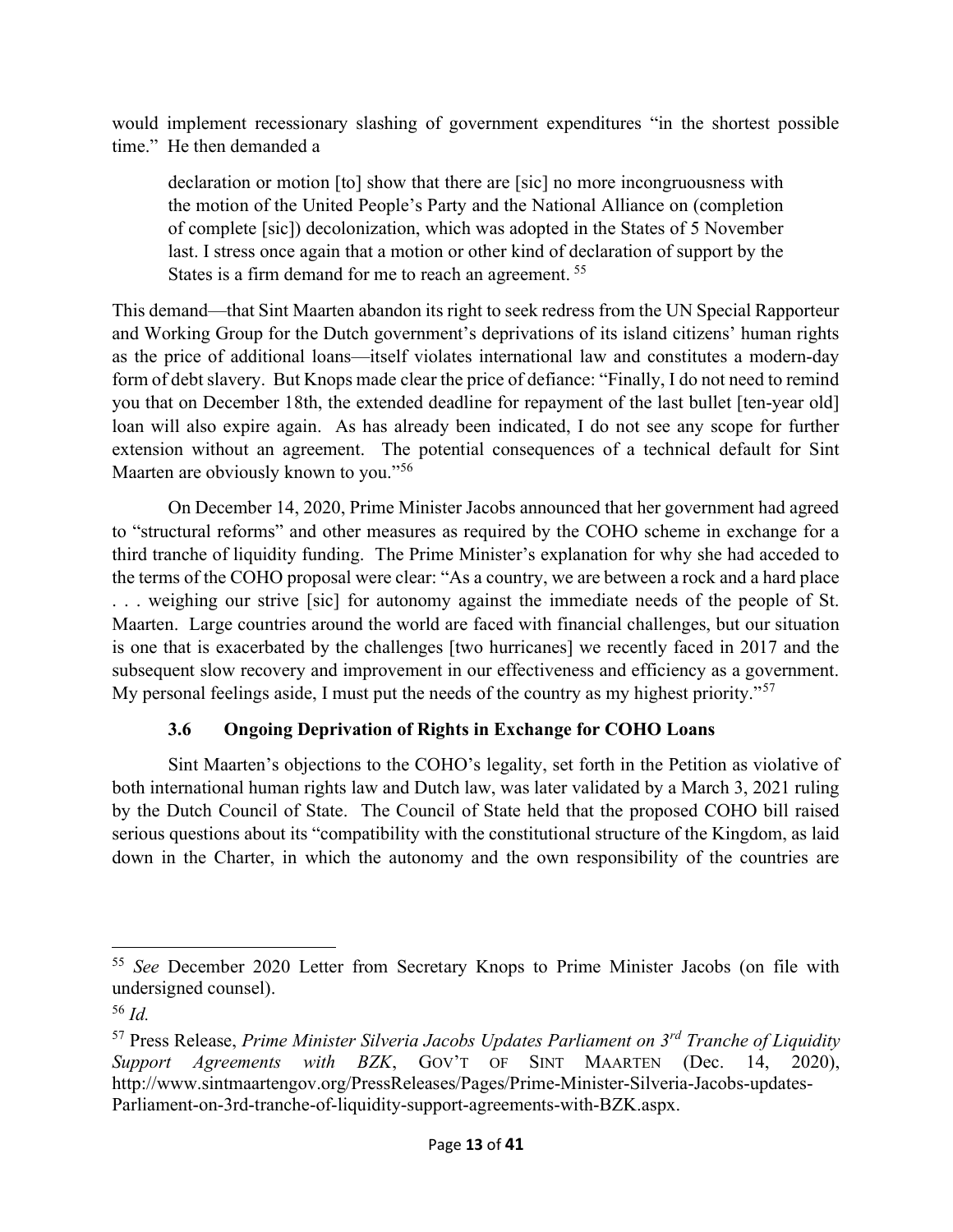important points of departure."<sup>58</sup> Undeterred, on March 16, 2021, State Secretary Knops again threatened to withhold the next tranche of liquidity, again forcing Prime Minister Jacobs to affirm Sint Maarten's commitment to carrying out the provisions of the COHO<sup>59</sup> and the President of the Sint Maarten Parliament, Rolando Bryson, sent State Secretary Knops a letter confirming support for the trajectory of reforms and for working groups to address long-term structural issues between the islands and the Netherlands.<sup>60</sup>

Then, on May 12, 2021, State Secretary Knops once more threatened to withhold a fifth tranche of liquidity support unless a dispute over the management of the Princess Juliana International Airport was resolved to his satisfaction.<sup>61</sup> A few weeks after this threat, on May 28, 2021, the Kingdom Council of Ministers of the Kingdom of Netherlands reversed its decision, approved on April 23, 2021, to grant Sint Maarten the much-needed ANG 39 million due since April 1, 2021. State Secretary Knops had opposed the decision based on allegations of corporate governance issues, even though this was not among the original conditions to receive this tranche.

Still not done, on June 22, 2021, State Secretary Knops informed the Dutch House of Representatives that, as one of the preconditions to be eligible for another (the seventh) tranche of liquidity support, the governments of Curaçao and Sint Maarten must cooperate with the Netherlands in a joint response to the Council of State's criticism of the COHO legislation. On top of that, State Secretary Knops confirmed that because Curaçao and Sint Maarten had not yet met the conditions of the sixth tranche, the payment of the liquidity support for the third quarter was therefore withdrawn. Sint Maarten urgently needed that ANG 48 million as recognized by State Secretary Knops himself. As he wrote in his letter to the House: "Without these loans, countries are likely to be unable to meet their obligations, such as salary payments, social security expenses and interest obligations on outstanding loans, in the course of next month."

<sup>&</sup>lt;sup>58</sup> Council of State Says COHO Law Is Unfitting and Requires Changes, DAILY HERALD (Mar. 24, 2021), https://www.thedailyherald.sx/islands/council-of-state-says-coho-law-is-unfitting-andrequires-changes.

 $59$  See also St Maarten committed to carrying out agreements, COHO not disputed, Boardwalk SXM News (March 23, 2021) https://www.boardwalksxmnews.com/st-maarten-committed-tocarrying-out-agreements-coho-not-disputed/.

<sup>&</sup>lt;sup>60</sup> See April 15, 2021 Letter from President of [Sint Maarten's] Parliament Rolando Bryson to Secretary Knops.

 $61$  See Knops: No fifth tranche until situation at airport is restored, THE DAILY HERALD, (May 12, 2021) https://www.thedailyherald.sx/islands/knops-no-fifth-tranche-until-situation-at-airport-isrestored (quoting Knops as informing the Sint Maarten Prime Minister: "Under this circumstance it cannot be demanded of the Netherlands that we keep investing tens of millions of euros in this economic recovery. That is why I will again present the fifth tranche liquidity support to the Kingdom Council of Ministers on May 21. My request will be to defer payment of the NAf. 39 million liquidity support to St. Maarten until your government has acted sufficiently forceful to structurally restore the problems at the airport and to safeguard the successful progress of the airport terminal reconstruction project.").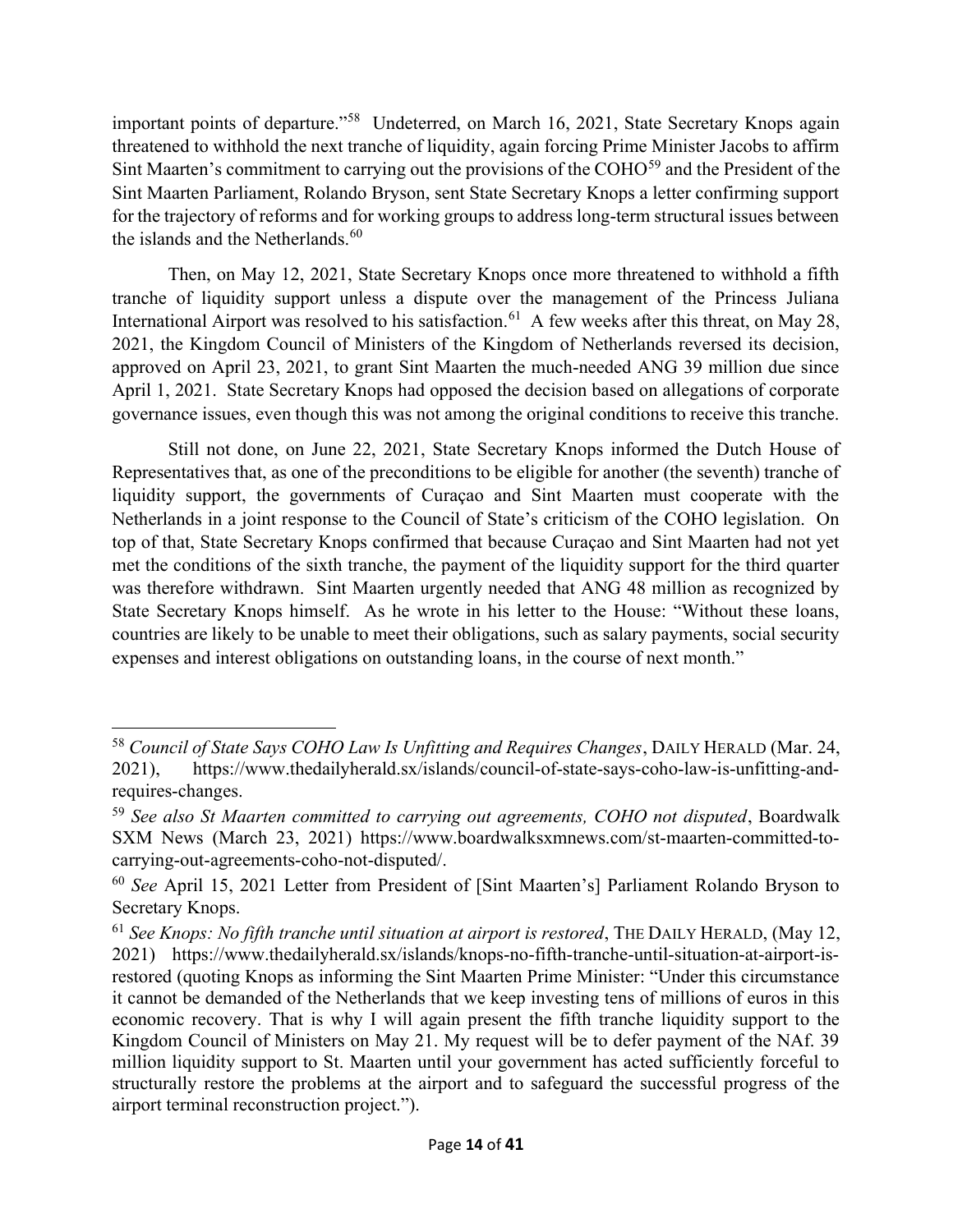State Secretary Knops is not a lone actor in this abuse. The constant threat of withholding liquidity support, which has plunged Sint Maarten and the other island countries into economic and social uncertainty, and the constant demand for the "co-equal" island countries to surrender their sovereign powers, has received support from the Dutch government at the highest level.<sup>62</sup> All of these steps to deny the island countries income support for essential government services have been taken by a caretaker government that had resigned months earlier because of its admitted discrimination and racial profiling.<sup>63</sup>

# 3.7 Dutch Deprivation of Rights and Discrimination in Context

Sint Maarten's (and Curaçao's) $<sup>64</sup>$  continued acquiescence to the COHO-related demands</sup> has been crucial to cover approximately fifty percent of Sint Maarten's monthly operating budget. In a June 2021 interview with undersigned counsel, a senior official of the Sint Maarten Ministry of Finance, who requested anonymity to speak freely, described the consequence of Sint Maarten not receiving liquidity as "Armageddon." "Would prison guards report to work if they are not paid," he asked, "and would prisoners have to be released if there is no food for them? Who would control immigration at the airport and the seaport facilities? What about healthcare, elderly care, and other essential social services? What about police? And once government workers stopped getting paid, how could they buy food and pay their other bills? Then how long could the private sector survive?"

And, of course, the credit rating of Sint Maarten would plummet further without liquidity, after already being battered by the COHO saga. Earlier this year, Moody's downgraded Sint Maarten's issuer rating by two grades from Baa3 to Ba2 and changed the outlook to negative because of its differences with the Netherlands over the COHO.<sup>65</sup> Ratings downgrades increase financing costs associated with sovereign bond issuances significantly.<sup>66</sup> Downgrades from investment grade to non-investment grade, such as what happened to Sint Maarten, have been

 $62$  Rutte vindt dat Knops goed reden had om RMR-besluit over liquiditeitssteun Sint Maarten niet uit te voeren, DOSSIER KONINKRIJKSRELATIES (July 2, 2021) https://dossierkoninkrijksrelaties.nl/2021/07/02/rutte-vindt-dat-knops-goede-reden-had-om-rmrbesluit-over-liquiditeitssteun-sint-maarten-niet-uit-te-voeren/.

<sup>63</sup> See infra Subsection 5.1.

<sup>64</sup> See Knops: Curaçao voldoet aan voorwaarden voor uitbetaling liquiditeitssteun, DOSSIER KONINKRIJKSRELATIES (July 15, 2021) https://dossierkoninkrijksrelaties.nl/2021/07/15/knopscuracao-voldoet-aan-voorwaarden-voor-uitbetaling-liquiditeitssteun/.

 $65$  See Gabriel Torres & Alejandro Olivo, Rating Action: Moody's Downgrades Sint Maarten to Ba2, Changes Outlook to Negative, Concluding Review for Downgrade, MOODY'S INVESTORS SERVS. (Mar. 19, 2021), https://www.moodys.com/research/Moodys-downgrades-Sint-Maartento-Ba2-changes-outlook-to-negative--PR\_441277.

<sup>66</sup> See, e.g., Richard Cantor & Frank Packer, Determinants and Impacts of Sovereign Credit Ratings, 2 ECON. POL'Y REV. 37, 44 (1996).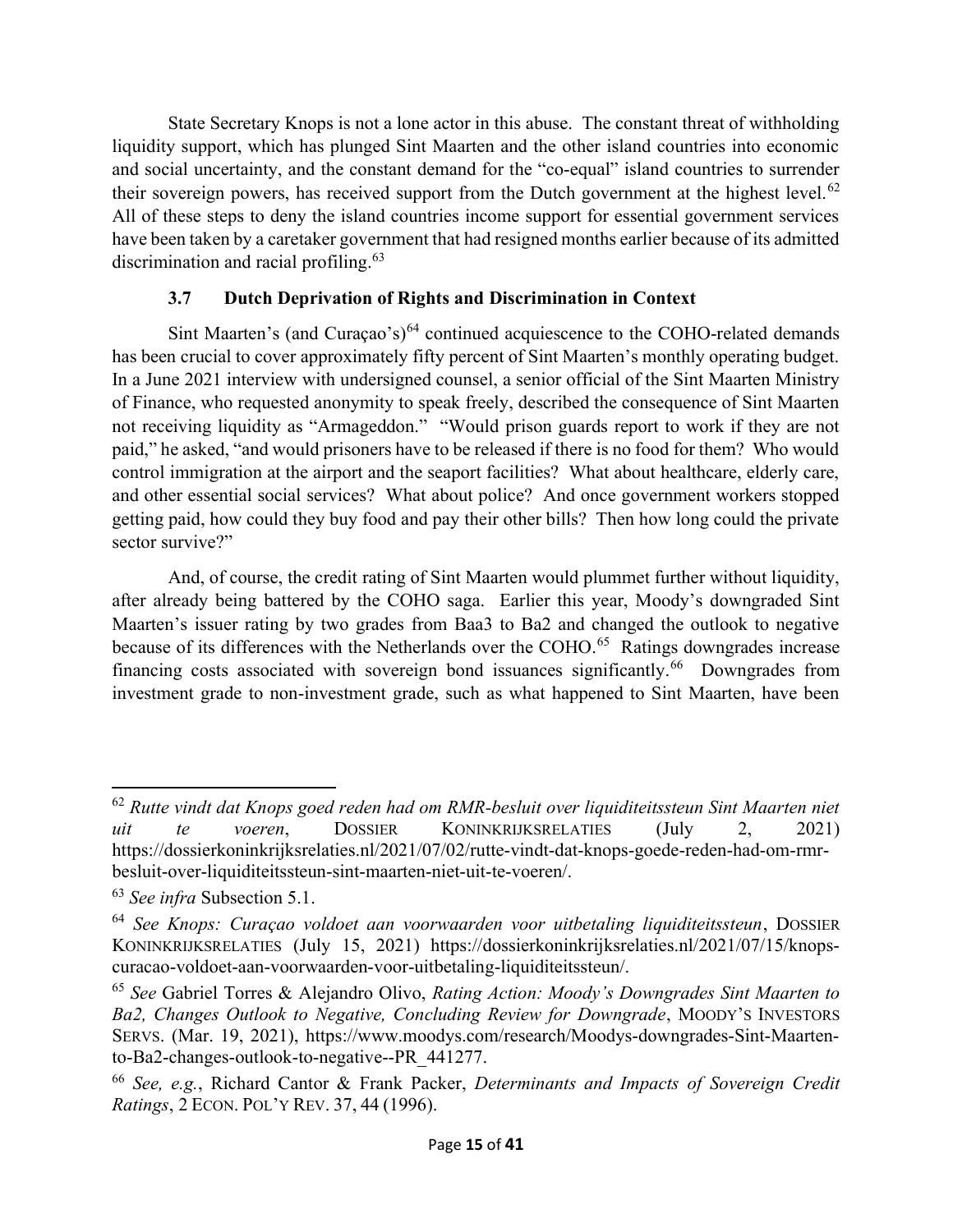associated with a 1.38% increase in sovereign yield spreads.<sup>67</sup> Central banks facing higher borrowing costs are less likely to provide stimulus packages or other growth incentives, with government funding being redirected to cover those costs. Thus, even if the Sint Maarten government wanted to pursue alternative financing at this point, actions by the Netherlands have foreclosed many borrowing options or made them less economical.

The Kingdom Charter obliges the Netherlands to either afford Sint Maarten "aid and assistance<sup>"68</sup> or assist in the conclusion of economic or financial agreements from alternative international sources.<sup>69</sup> Far from assisting Sint Maarten in concluding international economic or financial agreements, the Dutch government has actively prevented Sint Maarten from pursuing alternative sources of aid. Not only that, but the Dutch government has withheld hundreds of millions of dollars of unspent hurricane relief funds for Sint Maarten which are left languishing in a World Bank trust fund as the Netherlands micromanages its dispersal.<sup>70</sup> Although the Dutch government is free to impose conditions that are lawful on the provision of its aid, it is not free to bind the hands of the Sint Maarten government so that it has no alternative but to accept those conditions. And that is what the Dutch government has done—it has held a gun to the head of Sint Maarten to force it to surrender ever increasing degrees of its national sovereignty in exchange for essential funding.

The Netherlands' pretext that such extreme measures are necessary because of financial mismanagement by Sint Maarten's government is belied by the fact that the economic situation on the island remains under the absolute supervision of the CFT.<sup>71</sup> Further undermining the COHO draft legislation, the supporting Explanatory Memorandum cites a *single* report<sup>72</sup> about the reasons

 $67$  See Marek Hanusch et al., The Ghost of a Rating Downgrade: What Happens to Borrowing Costs When a Government Loses its Investment Grade Credit Rating? 16 (MFM Global Practice, Discussion Paper No. 13, 2016), http://documents1.worldbank.org/curated/en/241491467703596379/pdf/106667-NWP-MFM-Discussion-Paper-13-SARB-CreditRating-28-Jun-2016-PUBLIC.pdf.

<sup>68</sup> KINGDOM CHARTER, supra note 11, art. 36.

 $69$  *Id.* at art. 26.

<sup>&</sup>lt;sup>70</sup> See SINT MAARTEN NATIONAL RECOVERY AND RESILIENCE PLAN, *supra* 32 note at 17; ALGEMENE REKENKAMER, FOCUS ON THE DUTCH CONTRIBUTION TO THE RECONSTRUCTION OF SINT MAARTEN 21 (2018).

 $71$  See Tromp, supra note 26 ("The subsequent staggering increase in the debt-to-GDP ratio of both Curaçao and Sint Maarten was possible only with the explicit authorization of the Dutch government after due regard of the consent of the CFT. Therefore, the argument advanced not that the islands could not handle their financial autonomy is more a verdict on the failure of the Dutchengineered governance structure and the laxity of those entrusted with the compliance thereof than on the policymakers on the islands.").

<sup>&</sup>lt;sup>72</sup> PROPOSED CARIBBEAN REFORM ENTITY LEGISLATION, *supra* note 42, at Explanatory Memo., § 1.3 n.1 (citing "Small islands, big challenges; The Caribbean part of the Kingdom in regional perspective: performance, opportunities and solutions – Economic Bureau Amsterdam, May 2020" as the sole authority for the COHO).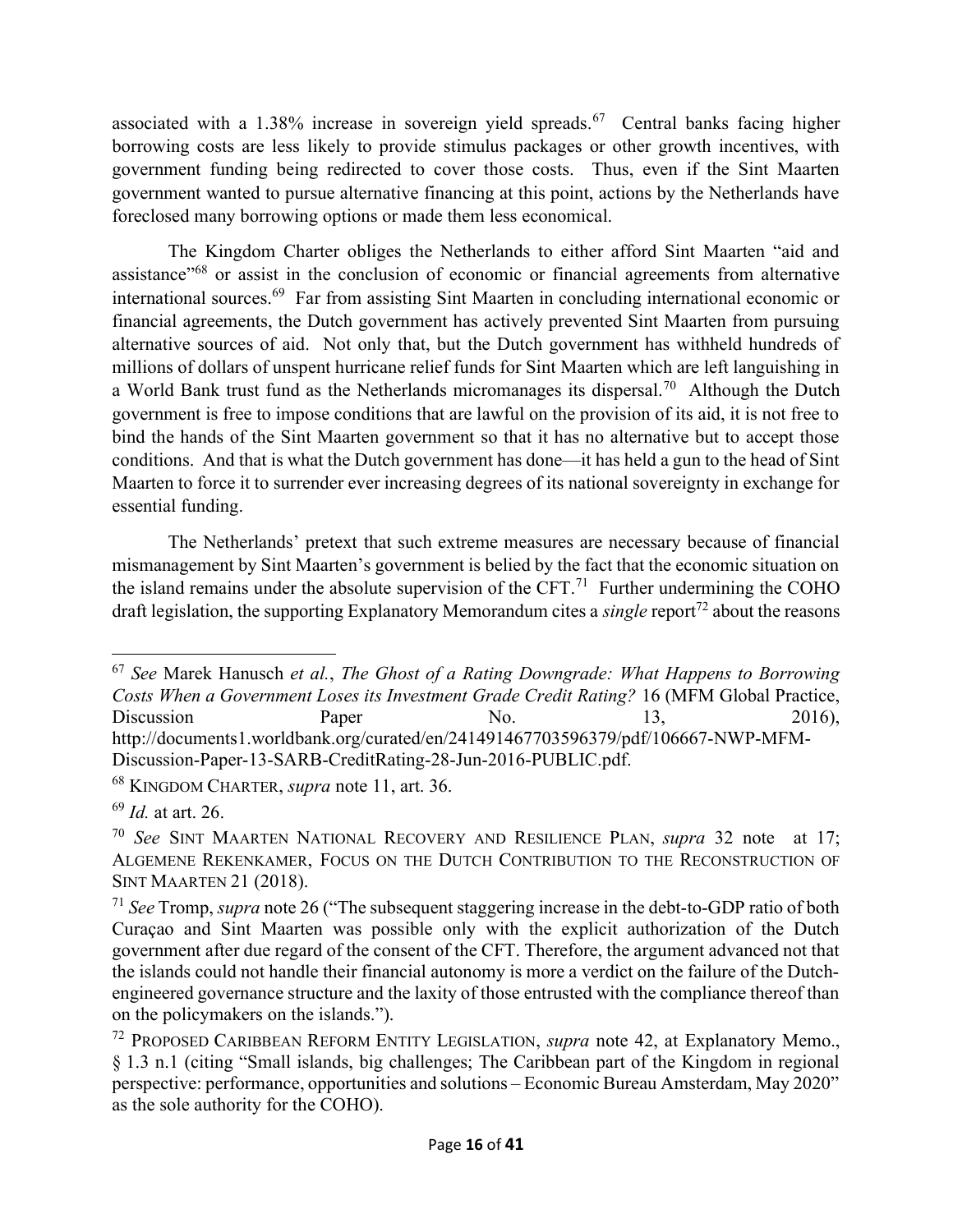underlying the islands' economic circumstances to justify the COHO's displacement of the elected island governments.<sup>73</sup> But of course, no evidence or circumstance can justify the Netherlands' denying its island citizens their basic human rights, including the right to a full measure of selfgovernance.

The discrimination by the Dutch government against its own island citizens becomes undeniable when the COHO's scheme of recessionary, balanced-budget policies that ensure the islands' ongoing indebtedness to the Netherlands, coupled with the Dutch government's imposition of neo-colonial authority over the islands, are contrasted with the Dutch government's actions towards its European citizens and those of other EU nations.

The Netherlands has only enjoyed a budget surplus since 2017 and has posted an average debt-to-GDP ratio of over 60% in the last ten years, having been above EU targets for six of the last ten years.<sup>74</sup> Meanwhile, the Government recently announced  $\epsilon$ 11 billion in additional support for businesses and employees in the Netherlands,<sup>75</sup> in addition to two previous stimulus packages totaling  $\epsilon$ 20 billion<sup>76</sup> and  $\epsilon$ 13 billion.<sup>77</sup> In July, the Dutch Government also agreed to  $\epsilon$ 750 billion

 $73$  The Explanatory Memorandum explains the economic problems confronting the island countries and their causes in the following manner:

<sup>[</sup>T]he countries lagged behind the development of the world economy, Latin America and the Caribbean region. Meanwhile, the debt ratios of all three countries rose sharply. The lagging economic performance has a structural character in addition to incidental and external causes (Venezuela, ISLA refinery, hurricanes). The International Monetary Fund (IMF) has observed for years that the rigid labour market and the unfavourable business environment in the countries are a barrier to economic growth and that the high costs of the public sector are too heavy a financial burden. There is also insufficient connection between education and the labour market, high and rising costs, and increasing risks in the financial sector.

Id. at Explanatory Memo., § 1.3.

<sup>74</sup> See Netherlands Government Budget, TRADING ECONOMICS, https://tradingeconomics.com/netherlands/government-budget (last visited July 16, 2021); Netherlands Government Debt to GDP, TRADING ECONOMICS, https://tradingeconomics.com/netherlands/government-debt-to-gdp (last visited July 16, 2021).

<sup>&</sup>lt;sup>75</sup> Press Release, Government Extends Coronavirus Support for Jobs and the Economy into 2021, GOV'T OF THE NETH. (Aug. 28, 2020), https://www.government.nl/latest/news/2020/08/28/government-extends-coronavirus-supportfor-jobs-and-the-economy-into-2021.

 $76$  Netherlands to Give up to \$22 Billion in Emergency Coronavirus Aid to Business, REUTERS (Mar. 17, 2020), https://www.reuters.com/article/us-health-coronavirus-netherlandsbusine/netherlands-to-give-up-to-22-billion-in-emergency-coronavirus-aid-to-businessidUSKBN2143FU.

 $^{77}$  Press Release, Coronavirus: Verlenging en Uitbreiding Noodpakket Banen en Economie, GOV'T OF THE NETH. (May 20, 2020), https://www.rijksoverheid.nl/actueel/nieuws/2020/05/20/coronavirus-verlenging-en-uitbreidingnoodpakket-banen-en-economie.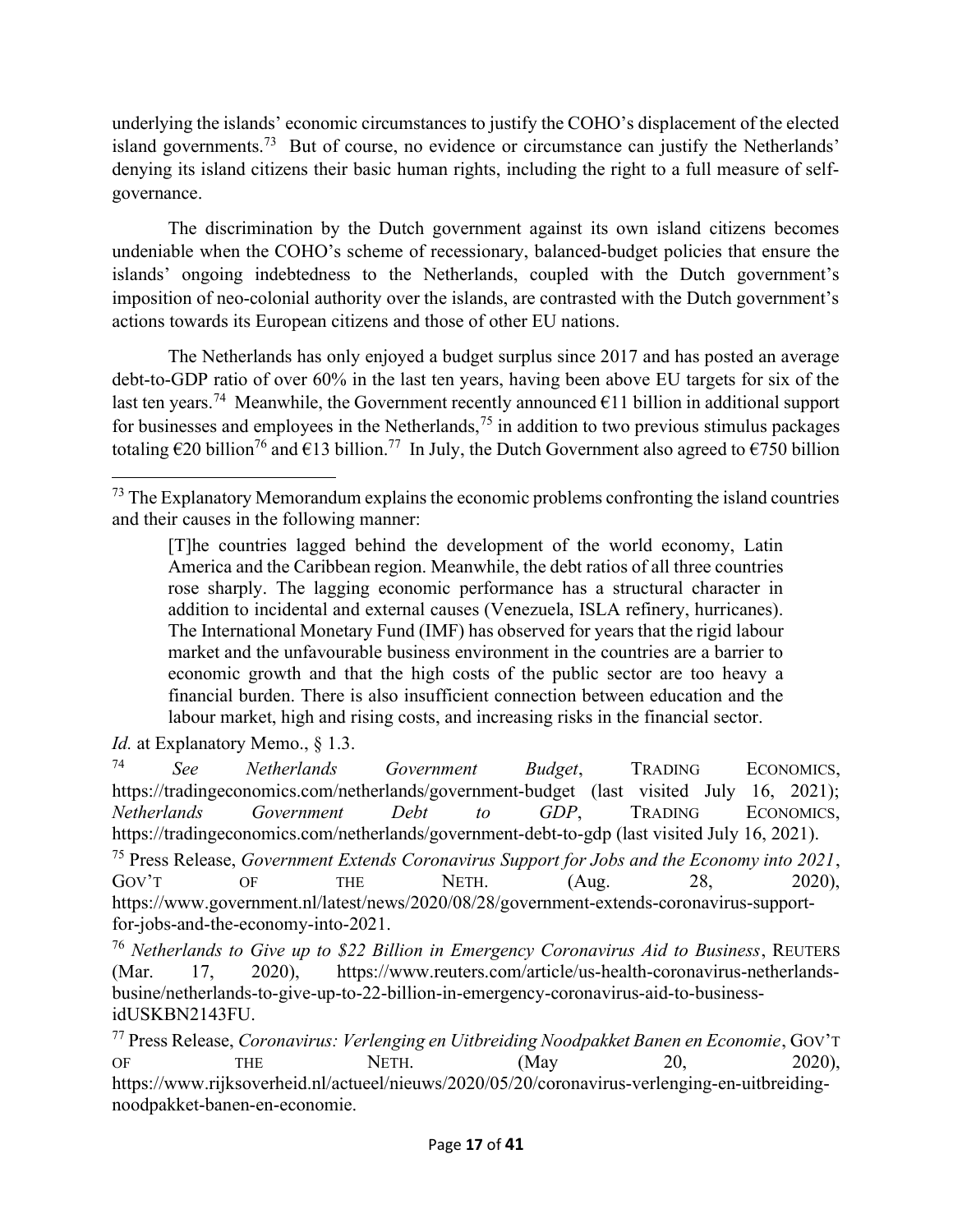in EU pandemic-related relief, split nearly evenly between grants and loans, for southern EU member states without forcing recipient states to meet artificial fiscal or budgetary benchmarks.<sup>78</sup> Following the port explosion in Beirut, Lebanon on August 4, 2020, the Netherlands committed €1 million to the Lebanese Red Cross and made another  $€3$  million available to various Dutch aid organizations responding to the disaster—without any demands for budgetary or other governmental reforms by the Lebanese government.<sup>79</sup> And the European Commission—with the support of the Dutch Government—pledged over  $\epsilon$ 60 million in unconditional humanitarian assistance to Lebanon—again without any Dutch demands for budgetary or other reforms by the Lebanese government.<sup>80</sup>

# 4.0 Deprivation of Human Rights

 There are numerous sources of international law applicable to the Netherlands that set forth: protections for populations which have not achieved full self-determination, the right to equality under the law and non-discrimination, and the right to meaningful political participation and self-governance. While there may be debate about some of them regarding their binding nature and means of enforceability, there can be no debate that at a minimum they set forth broad principles of international law to which the Netherlands continues to claim adherence and which arguably codify customary international law.

# 4.1 International Treaties and Instruments

The ICERD obligates State Parties such as the Netherlands among other things to

undertake to prohibit and to eliminate racial discrimination in all its forms and to guarantee the right of everyone, without distinction as to race, colour, or national or ethnic origin, to equality before the law, notably in the enjoyment of the following rights: []

(c) Political rights, in particular the right to participate in elections-to vote and to stand for election-on the basis of universal and equal suffrage, to take part in the

 $78$  See Arthur Sullivan, Unmasking the EU's Coronavirus Recovery Fund—The Fine Print, DEUTSCHE WELLE (July 21, 2020), https://www.dw.com/en/unmasking-the-eus-coronavirusrecovery-fund-the-fine-print/a-54255523.

 $^{79}$  See Press Release, Dutch Search and Rescue Team En Route to Lebanon, GOV'T OF THE NETH. (Aug. 5, 2020), https://www.government.nl/latest/news/2020/08/06/dutch-search-and-rescueteam-en-route-to-lebanon; Rotterdam Helpt bij Herstel Verwoeste Haven Beiroet, ALGEMEEN DAGBLAD (Aug. 9, 2020), https://www.ad.nl/buitenland/rotterdam-helpt-bij-herstel-verwoestehaven-

beiroet~ade953b7/?referrer=https%3A%2F%2Fwww.google.com%2F&referrer=https%3A%2F %2Fmail.google.com%2F.

<sup>&</sup>lt;sup>80</sup> See Lebanon: European Commission Pledges Additional  $\epsilon$ 30 Million in Immediate Support, EUROPA (Aug. 9, 2020), https://ec.europa.eu/echo/news/lebanon-european-commission-pledgesadditional-30-million-immediate-support\_en.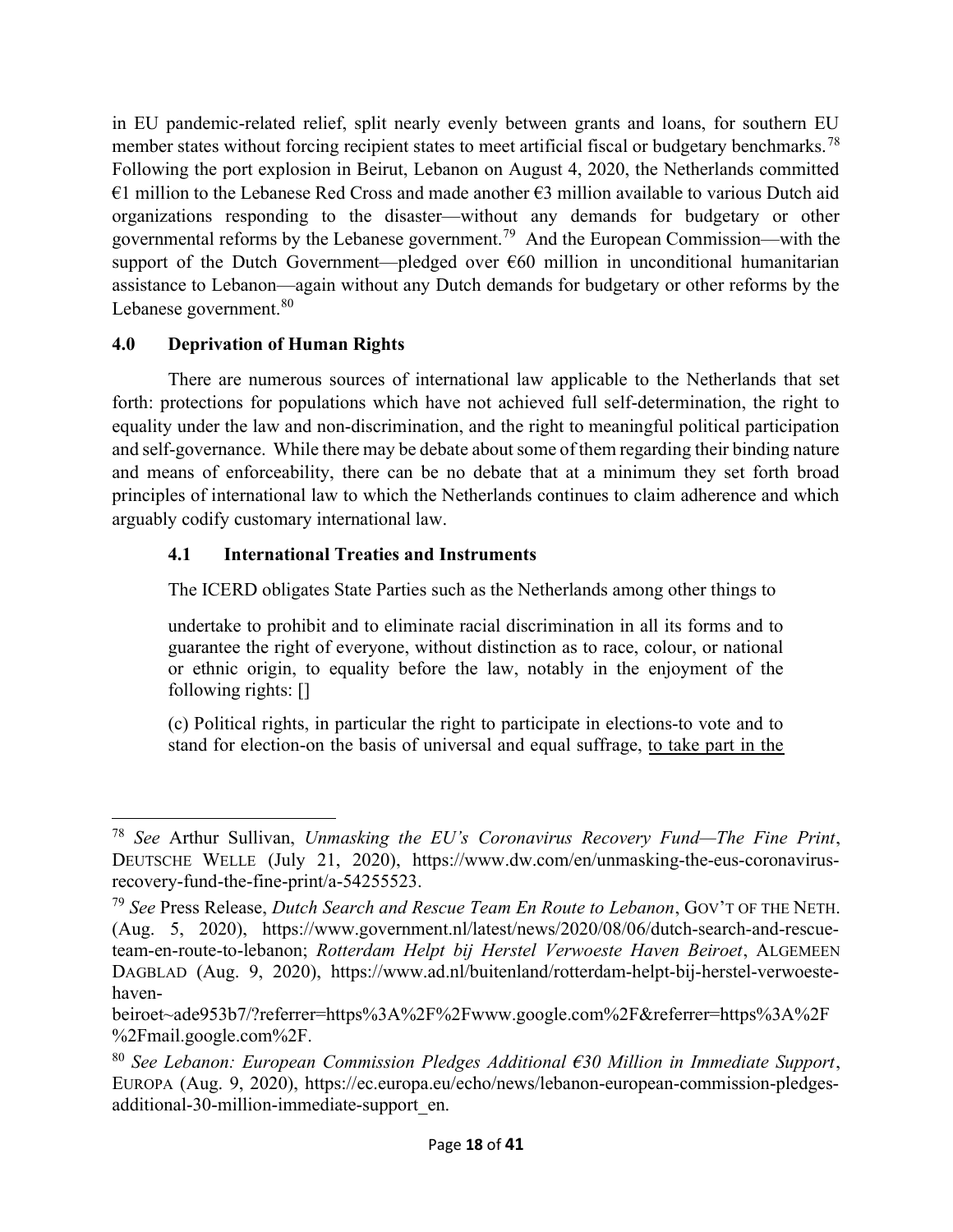Government as well as in the conduct of public affairs at any level and to have equal access to public service;  $81$ 

In addition, the ICERD obligates State Parties to

undertake to pursue by all appropriate means and without delay a policy of eliminating racial discrimination in all its forms and promoting understanding among all races, and, to this end: (a) Each State Party undertakes to engage in no act or practice of racial discrimination against persons, groups of persons or institutions and to ensure that all public authorities and public institutions, national and local, shall act in conformity with this obligation [and]

(c) Each State Party shall take effective measures to review governmental, national and local policies, and to amend, rescind or nullify any laws and regulations which have the effect of creating or perpetuating racial discrimination wherever it exists;  $82$ 

Under the United Nations Charter, Ch. XI, Article 73,<sup>83</sup> member states "recognize the principle that the interests of the inhabitants of these territories are paramount, and accept as a

 $81$  See supra note 1, art. 5 (underline added).

 $82$  *Id.*, art. 2 (a) and (c).

<sup>83</sup> U.N. Charter, Article 73 reads in full:

<sup>&</sup>quot;Members of the United Nations which have or assume responsibilities for the administration of territories whose peoples have not yet attained a full measure of self-government recognize the principle that the interests of the inhabitants of these territories are paramount, and accept as a sacred trust the obligation to promote to the utmost, within the system of international peace and security established by the present Charter, the well-being of the inhabitants of these territories, and, to this end:

a. to ensure, with due respect for the culture of the peoples concerned, their political, economic, social, and educational advancement, their just treatment, and their protection against abuses;

b. to develop self-government, to take due account of the political aspirations of the peoples, and to assist them in the progressive development of their free political institutions, according to the particular circumstances of each territory and its peoples and their varying stages of advancement;

c. to further international peace and security;

d. to promote constructive measures of development, to encourage research, and to cooperate with one another and, when and where appropriate, with specialized international bodies with a view to the practical achievement of the social, economic, and scientific purposes set forth in this Article; and

e. to transmit regularly to the Secretary-General for information purposes, subject to such limitation as security and constitutional considerations may require, statistical and other information of a technical nature relating to economic, social, and educational conditions in the territories for which they are respectively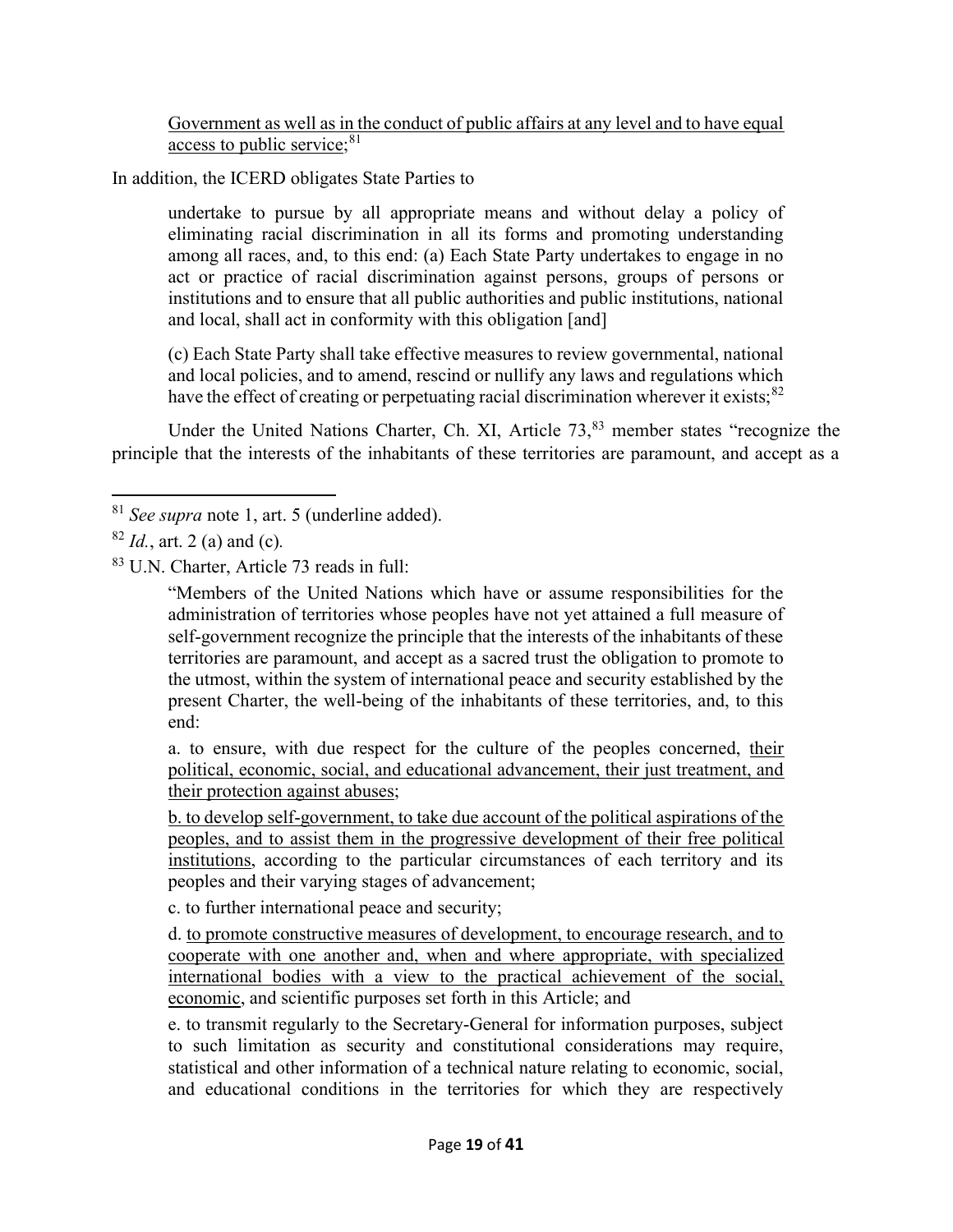sacred trust the obligation to promote to the utmost . . . the well-being of the inhabitants of these territories." Similarly, the Universal Declaration of Human Rights (1948) provides that "All are equal before the law and are entitled without any discrimination to equal protection of the law" (Art. 7) and that the "will of the people shall be the basis of the authority of government; this will shall be expressed in periodic and genuine elections" (Art. 21).<sup>84</sup> Art. 2 specifically provides that "no distinction . . . shall . . . be made on the basis of the political, jurisdictional or international status of the country or territory to which a person belongs, whether it be independent, trust, nonself-governing or under any other limitation of sovereignty."<sup>85</sup> The International Covenant on Civil and Political Rights (ICCPR), Article 1, provides that "States Parties to the present Covenant, including those having responsibility for the administration of Non-Self-Governing and Trust Territories, shall promote the realization of the right of self-determination, and shall respect that right, in conformity with the provisions of the Charter of the United Nations."<sup>86</sup> Article 25 guarantees the right to meaningful political participation, and Articles 2, 3, and 26 prohibit discrimination and guarantee equal protection of law.<sup>87</sup> This list of international legal instruments is not exhaustive.

Similarly, European treaties may also provide a basis for Sint Maarten's legal claims.<sup>88</sup> These would include the Convention for the Protection of Human Rights and Fundamental Freedoms, better known as the European Convention on Human Rights, which includes Article 14 (prohibition against discrimination) and Protocol 1, Art. 3 (right to free elections).<sup>89</sup> Moreover,

 $85$  Id.

responsible other than those territories to which Chapters XII and XIII apply." (emphasis added).

<sup>84</sup> Universal Declaration of Human Rights, UNITED NATIONS, https://www.un.org/en/aboutus/universal-declaration-of-human-rights (last visited July 15, 2021).

<sup>86</sup> International Covenant on Civil and Political Rights, UNITED NATIONS, https://www.ohchr.org/Documents/ProfessionalInterest/ccpr.pdf (last visited July 15, 2021).  $87$  See id.

<sup>&</sup>lt;sup>88</sup> The Communication contained in a note verbale from the Permanent Representation of the Netherlands, dated 27 September 2010, registered at the Secretariat General on 28 September 2010, provides among other things that:

The Kingdom of the Netherlands will accordingly remain the subject of international law with which agreements are concluded. . . . The agreements that now apply to the Netherlands Antilles will also continue to apply to these islands [Bonaire, Sint Eustatius and Saba]; however, the Government of the Netherlands will now be responsible for implementing these agreements.

Council of Europe, Communication contained in a note verbal from the Permanent Representation of the Netherlands, dated 27 September 2010, registered at the Secretariat General on 28 September 2010 – Or. Engl., Letter JJ7130C (2010), https://rm.coe.int/090000168064e695.

European Convention on Human Rights, European Court of Human Rights, https://www.echr.coe.int/Documents/Convention\_ENG.pdf (last visited July 15, 2021).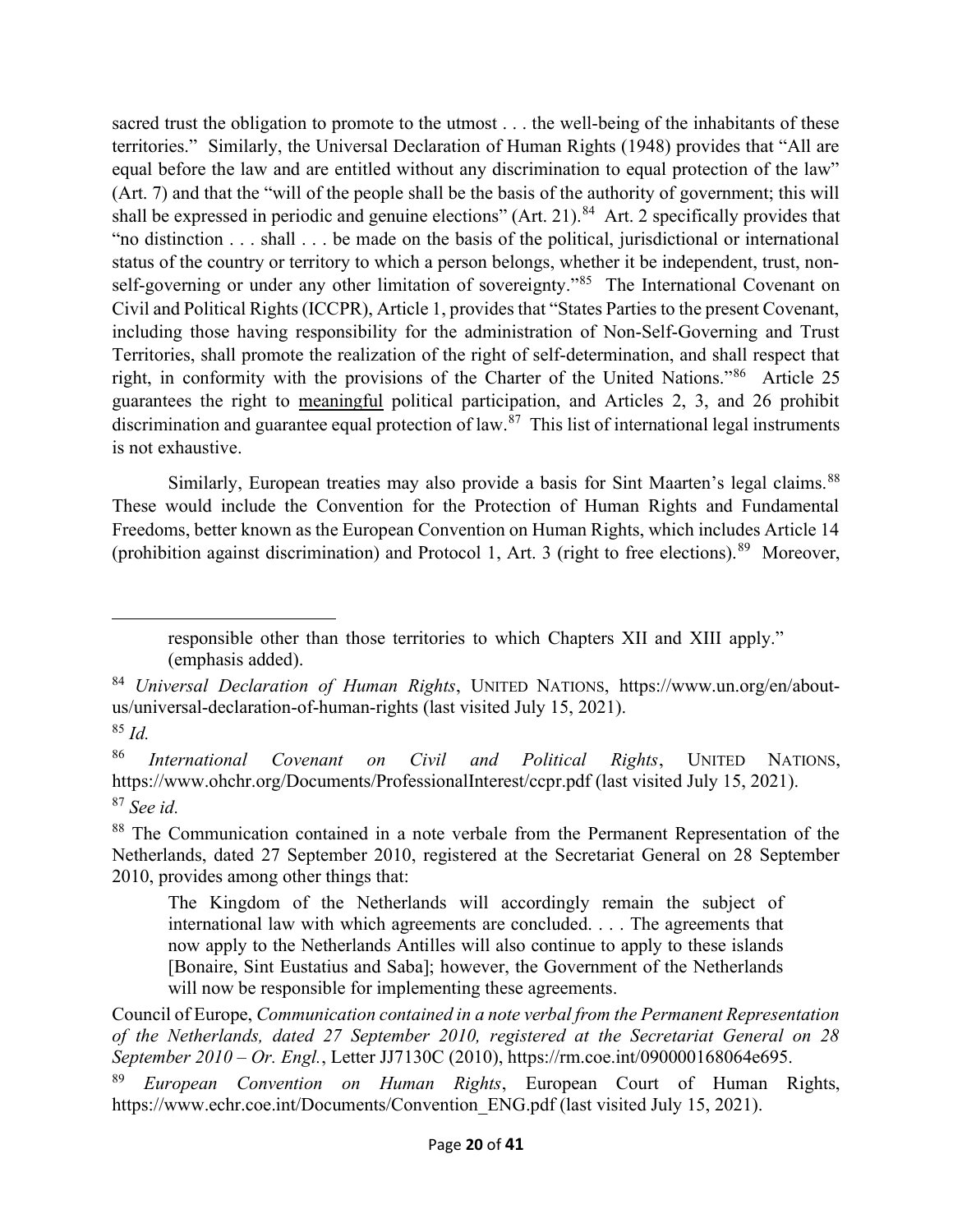while application of the Treaty on the Functioning of the European Union (TFEU)<sup>90</sup> to Sint Maarten as one of the overseas countries and territories ("OCTs") would seem to be restricted to Part 4,<sup>91</sup> the Overseas Association Decision Council also opined that "the special relationship between the Union and the OCTs should move away from a classic development cooperation approach to a reciprocal partnership;"<sup>92</sup> "the solidarity between the Union and the OCTs should be based on their unique relationship and their belonging to the same 'European family;"<sup>93</sup> and the "Union recognizes the importance of developing a more active partnership with the OCTs as regards good governance . . . ."<sup>94</sup>

#### 4.2 United Nations General Assembly Resolutions

 Although international law generally does not accord UN General Assembly ("UNGA") Resolutions the same status as other authorities, there are several UNGA resolutions that are relevant, including Resolution 742 (1953) (factors regarding attainment of self-governance) and Resolution 945(X) (1955) (opinion that it is appropriate for the Netherlands to cease providing information about the former Netherland Antilles under UN Charter Art. 73(e)). We emphasize that Resolution 945(X) was on its face limited to relieving the Dutch government from only the reporting requirement under Article 73(e); it did not even address, let alone affirmatively relieve, the Dutch government of the rest of its obligations under UN Charter Art. 73(a)–(d). In fact, it is arguable that the Dutch government is in violation of a subsequent resolution that imposed

<sup>90</sup> The TFEU provides in Part IV (Art. 198):

 The Member States agree to associate with the Union the non-European countries and territories which have special relations with Denmark, France, the Netherlands and the United Kingdom. These countries and territories (hereinafter called the 'countries and territories') are listed in Annex II.

 The purpose of association shall be to promote the economic and social development of the countries and territories and to establish close economic relations between them and the Union as a whole.

 In accordance with the principles set out in the preamble to this Treaty, association shall serve primarily to further the interests and prosperity of the inhabitants of these countries and territories in order to lead them to the economic, social and cultural development to which they aspire.

Treaty on the Functioning of the European Union, Dec. 13, 2007, 2012/C 326/01, https://eur-lex.europa.eu/legal-content/EN/TXT/?uri=celex%3A12012E%2FTXT.

 $92$  *Id.* at  $\P$  5.

<sup>93</sup> Id.

 $94$  *Id.* at  $\P$  20.

<sup>&</sup>lt;sup>91</sup> See Council Decision 2013/755/EU, ¶ 4 (25 Nov. 2013) ("Overseas Association Decision") (holding that the "TFEU and its secondary legislation do not automatically apply to the OCTs" and that the OCTs "must comply with the obligations imposed on third countries in respect of trade").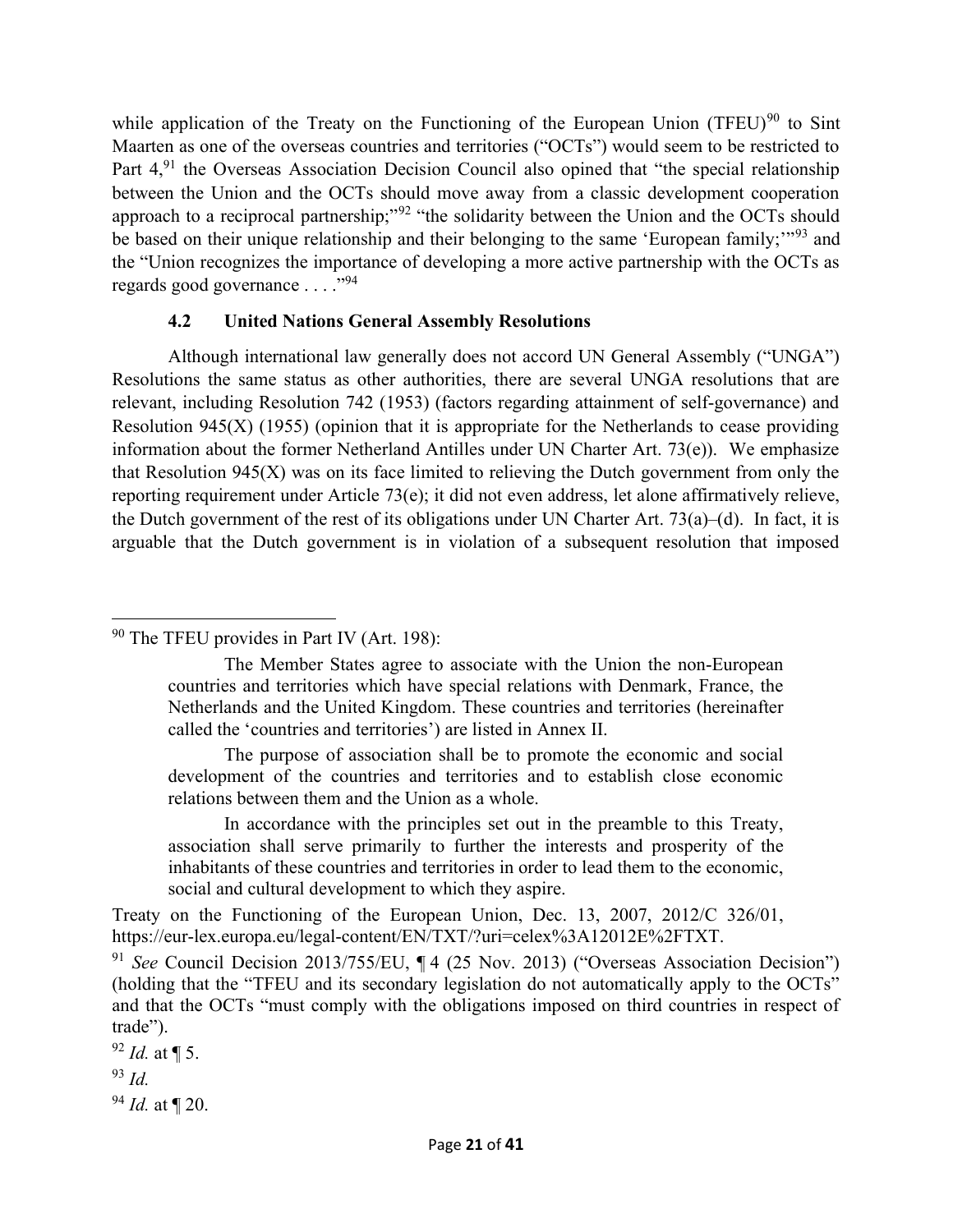reporting requirements under some circumstances.<sup>95</sup> Finally, although the island countries of the Kingdom of the Netherlands may not have the international legal status of "state parties" under the UN Declaration on Principles of International Law concerning Friendly Relations and Cooperation among States in accordance with the Charter of the United Nations, nonetheless, many of the Declaration's principles are instructive  $96$  and may be found in the Kingdom Charter, which governs the relations among the four "countries" of the Kingdom of the Netherlands.

# 4.3 Customary International Law

The International Court of Justice in the February 2019 Chagos Island case affirmed that, under international law, "the peoples of non-self-governing territories are entitled to exercise their right to self-determination."<sup>97</sup> In doing so, the ICJ relied heavily on UNGA Res. 1514 (XV) (1960), which the ICJ called a defining moment in decolonization.<sup>98</sup> That Resolution calls for immediate steps toward self-determination and affirms that "[i]nadequacy of political, economic, social or educational preparedness should never serve as a pretext for delaying independence."<sup>99</sup>

International legal scholars<sup>100</sup> have been at the forefront of arguing that customary international law affords OCTs additional rights of self-governance, equal treatment, and nondiscrimination from which the former colonial powers may not derogate. For example, with respect to Sint Maarten and similarly situated OCTs, some scholars argue that "the EU law of the EU's" OCTs extends rights established in other parts of the Treaty of the Functioning of the EU

<sup>&</sup>lt;sup>95</sup> See G.A. Res. 1541(XV) (1960) (principles for determining obligation to provide information called for by Art. 73e of the UN Charter); see also G.A. Res. 60/119 (18 Jan. 2006) ("Implementation of the Declaration on the Granting of Independence to Colonial Countries and Peoples"); Declaration on the Granting of Independence to Colonial Countries and Peoples, Resolution 1514 (XV) of 14 December 1960 (¶ 3) ("Inadequacy of political, economic, social or educational preparedness should never serve as a pretext for delaying independence.").

<sup>&</sup>lt;sup>96</sup> See G.A. Res. 2625 (XXV) (1970). These principles include (a) "that States shall refrain in their international relations from the threat . . . against the . . . political independence of any State, or in any other manner inconsistent with the purposes of the United Nations;" (c) the "duty not to intervene in matters within the domestic jurisdiction of any State;" (d) the "duty of States to cooperate with one another;" (e) the principle of equal rights and self-determination of peoples;" (f) the "principle of sovereign equality of States;" and (g) the "principle that States shall fulfil in good faith the obligations assumed by them in accordance with the [UN] Charter."

 $97$  Legal Consequences of the Separation of the Chagos Archipelago from Mauritius in 1965, Advisory Opinion, 2019 I.C.J. 95, ¶¶ 160, 180 (Feb. 25).

 $98$  Id.

 $99$  G.A. Res. 1514(XV) ¶ 3 (Dec. 14, 1960).

 $100$  Article 38(d) of the Statute of the International Court of Justice identifies "the teachings of the most highly qualified publicists of the various nations, as subsidiary means for the determination of rules of law" considered by the Court.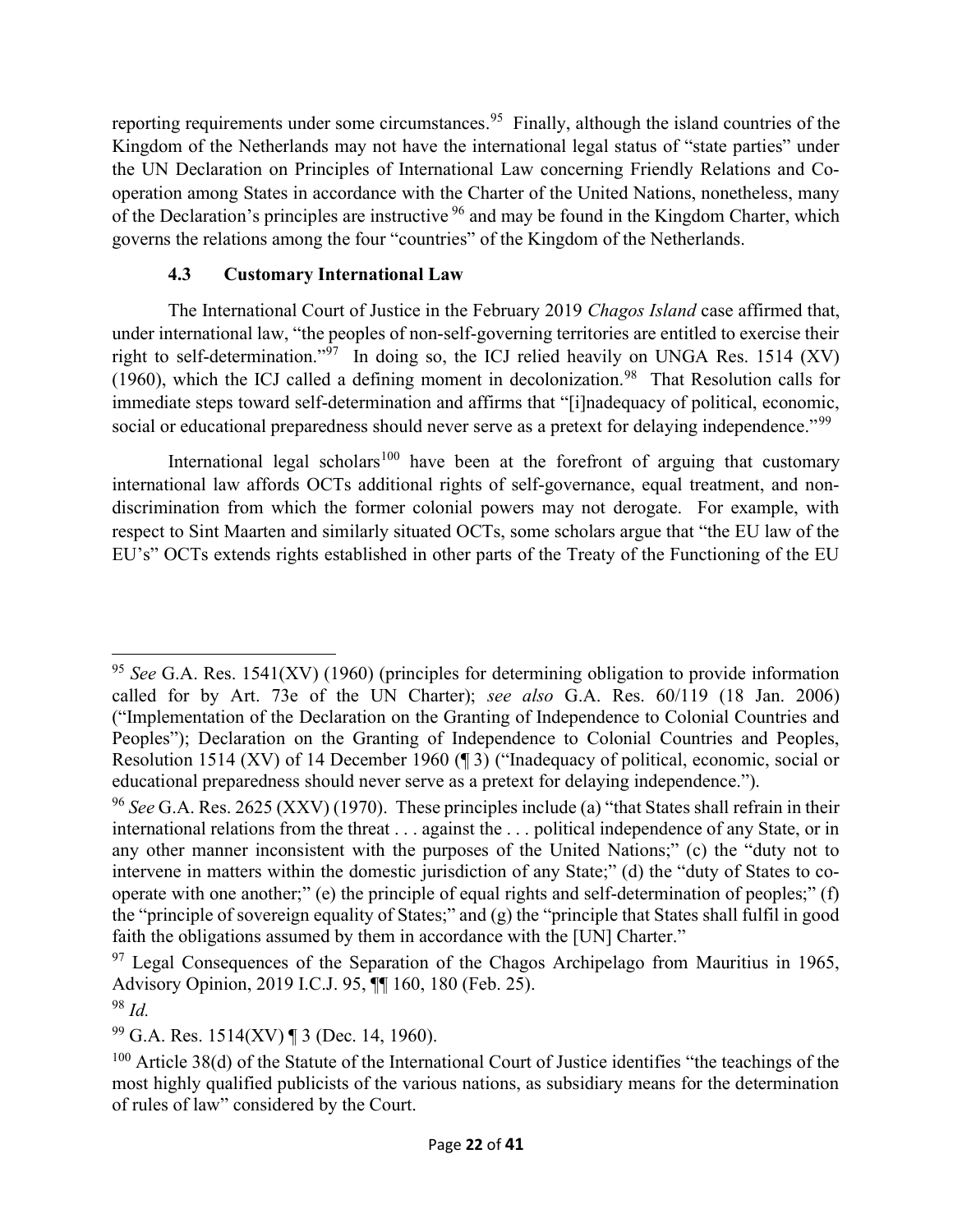("TFEU") to OCTs as well.<sup>101</sup> Based on this premise, many of the TFEU's provisions and protections should apply to Sint Maarten and other similarly situated OCTs irrespective of the Overseas Association Decision. These would include Art. 18 (barring discrimination based on nationality); Art. 20 (rights of EU citizenship); Art. 22 (right to vote and stand as a candidate in municipal elections); and perhaps Art. 24 (citizens' initiatives).  $102$ 

More generally, over the last quarter century, there has been an explosion of legal scholarship seeking to establish an international legal right to exercise democratic governance, beginning with the seminal work of Thomas Franck.<sup>103</sup> This body of scholarship posits not only that democratic governance is becoming the exclusive source of legitimacy for governments under international law, but also that there is an emerging international human right to be governed by state authorities that have been formed through democratic processes.

Finally, there is substantial legal authority for the proposition that the EU itself, as well as its Member States, are subject to customary international law that would include antidiscrimination protections, among others.

# 5.0 History of Dutch Discrimination Against Caribbean Islands

There is a long history of discrimination, particularly evident in the award of social benefits, against the Black Dutch citizens in the Caribbean "countries" of the Kingdom as compared to the Dutch in the Netherlands.<sup>104</sup> As a collection of Dutch NGOs observed in their submission to the CERD two years ago:

[T]he Dutch legislature has a discretion to differentiate between the BES islands and the European Netherlands when the size of the islands, geographical circumstances, climate or other factors permit. The legislature uses this discretion

<sup>&</sup>lt;sup>101</sup> See Dimitry Kochenov, The Application of EU Laws in the EU's Overseas Regions, Countries, and Territories after the Entry into Force of the Treaty of Lisbon, 20:3 MICH. ST. INT'L LAW REV. 669–743 (2012).

 $102$  Treaty on the Functioning of the European Union, 2012/C 326/01, Dec. 13, 2007, available at https://eur-lex.europa.eu/legal-content/EN/TXT/?uri=celex%3A12012E%2FTXT.

 $103$  See Thomas M. Franck, The Emerging Right to Democratic Governance, 86 AM. J. INT'L LAW, 46, 46 (1992) ("Democracy, thus, is on the way to becoming a global entitlement, one that increasingly will be promoted and protected by collective international processes.").

<sup>&</sup>lt;sup>104</sup> See generally DUTCH SECTION OF THE INT'L COMM'N OF JURISTS ET AL., DUTCH NGOS CONTRIBUTION PERTAINING THE TWENTY-SECOND TO TWENTY-FOURTH PERIODIC REPORT ON THE KINGDOM OF THE NETHERLANDS TO THE UN COMMITTEE ON THE ELIMINATION OF RACIAL DISCRIMINATION, 7–9, U.N. Doc. INT/CERD/NLD/41923/E (Mar. 2020) [hereinafter DUTCH NGO CERD REPORT] (describing Dutch discrimination against the Caribbean citizens of the Netherlands); Teresa E. Leslie, EIGHT YEARS ON STATIA: RACE, COLONIALITY AND DEVELOPMENT, \*31 (Uitgeverij Boekscout Soest 2020) ("(1) contributing to the literature examining the global problem of race and its relationship to inequity, injustice and white supremacy; and (2) providing a global approach when studying the impact of racial ideology by identifying how racism and white supremacy obstruct real development").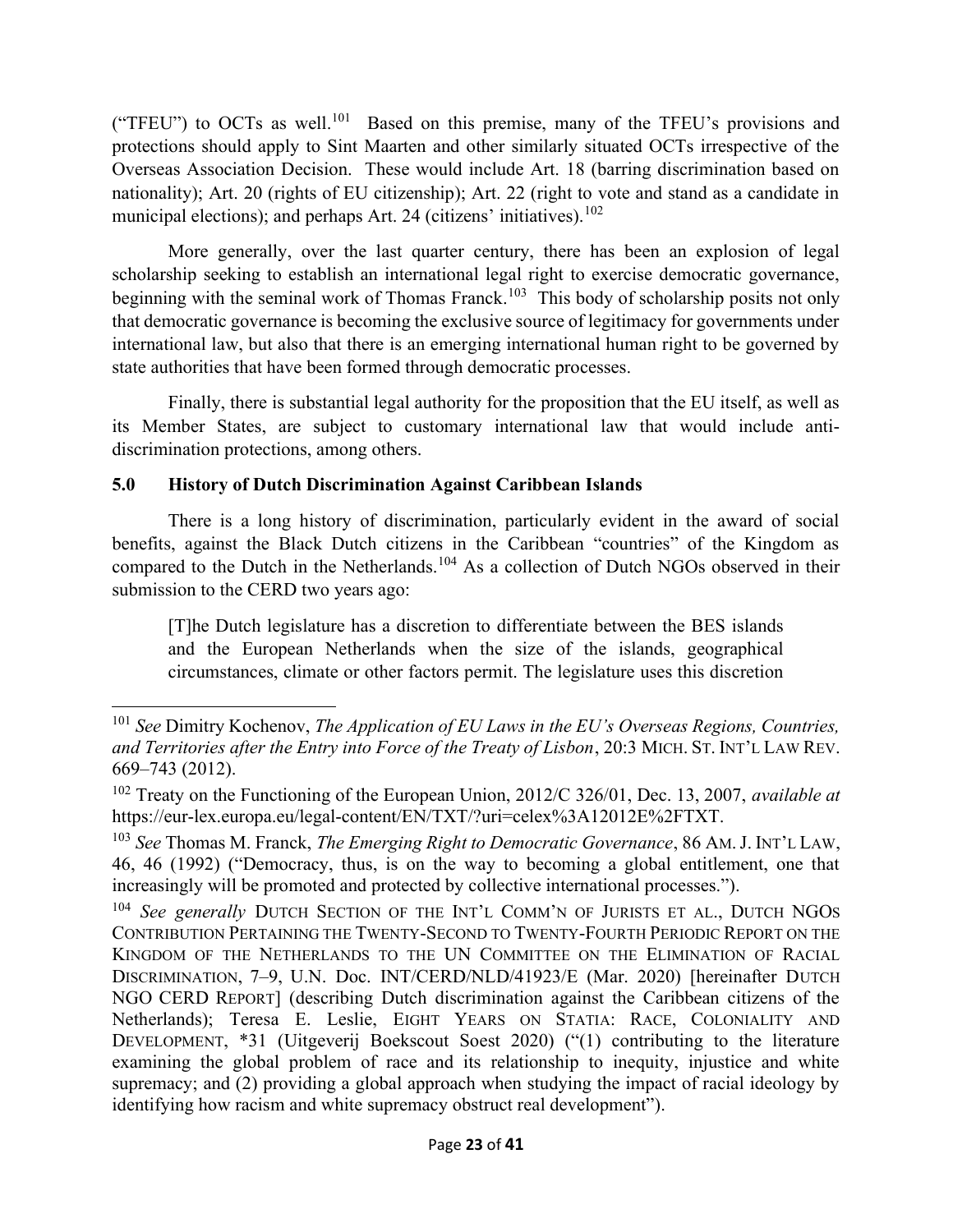to justify unequal rights to social welfare, which has led to (social) disparities between the BES islands and the European Netherlands. Such disparities have especially affected residents of these islands who, because of enduring racism, are often thought to be essentially distinct peoples from Dutch Europeans.<sup>105</sup>

# 5.1 Ongoing Racial Discrimination

Not only are the actions of the Dutch government consistent with their colonial past and recent history in the former Dutch Antilles, but they align with the pervasive racism and xenophobia that have permeated Dutch politics in recent years.<sup>106</sup> For example, the Special Rapporteur on Contemporary Forms of Racism also found in 2019 that:

The reality [in the Netherlands] therefore seems to be one in which race, ethnicity, national origin, religion and other factors determine who is treated fully as a citizen. To be more specific, in many areas of life – including in social and political discourse, and even in some laws and policies – different factors reinforce the view that to truly or genuinely belong is to be white and of Western origin.<sup>107</sup>

Similarly, the Human Rights Committee also recommended in 2019 that the Netherlands

should intensify its efforts to put in place a legislative, policy and institutional framework to ensure the protection of and to promote human rights in the Caribbean constituent countries and harmonize human rights protection standards across all its constituent countries and municipalities, including through funding programmes and institutions, with a view to addressing existing protection gaps.  $108$ 

But as the COHO saga in Section 3 illustrates, not only has the Netherlands ignored this recommendation, the Dutch government has increased its violations of the islanders' human rights and imposed more racist policies and neo-colonialism on the islanders during the last two years. In fact, the Dutch government recently *collapsed* over a racial profiling scandal in the Netherlands involving false allegations of fraud made by the Dutch Tax and Customs Administration, which had "withdrawn or tried to claw back child care subsidies from around 26,000 parents [with foreign- or ethnic-sounding names] without any evidence of fraud" between 2013 and 2019.<sup>109</sup> The allegations first emerged in September 2018 when journalists accused the government of racial

<sup>&</sup>lt;sup>105</sup> See DUTCH NGO CERD REPORT, supra note 104 at 8 (emphasis added).

 $106$  See Thijs Kleinpaste, *The New Dutch Disease Is White Nationalism*, FOREIGN POLICY (Mar. 20, 2018), https://foreignpolicy.com/2018/03/20/the-new-dutch-disease-is-white-nationalism/.

<sup>&</sup>lt;sup>107</sup> E. Tendayi Achiume (Special Rapporteur on Contemp. Forms of Racism, Racial Discrimination, Xenophobia, & Related Intolerance), Report on Visit to the Netherlands,  $\P$  8–9, U.N. Doc. A/HRC/44/57/Add.2 (July 2, 2020).

<sup>&</sup>lt;sup>108</sup> Concluding observations on the fifth periodic report of the Netherlands, Human Rights Committee, at 2, U.N. Doc. CCPR/C/NLD/CO/5 (2019).

 $109$  Eline Schaart, Mark Rutte Pulls Plug on Dutch Government, Plans Immediate Return, POLITICO (Jan. 15, 2021), https://www.politico.eu/article/dutch-government-resigns-over-childcare-benefitscandal/.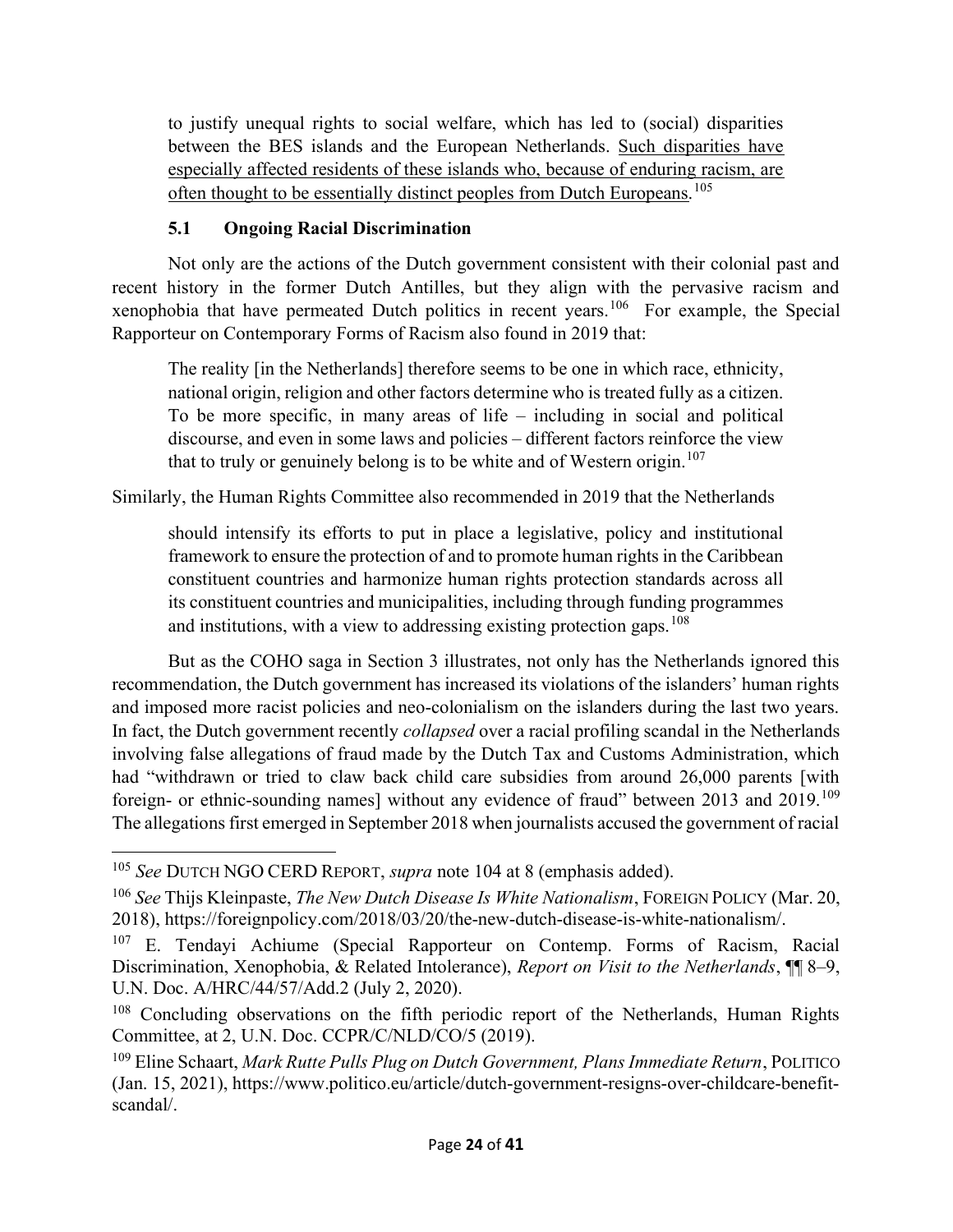profiling.<sup>110</sup> The tax authority subsequently admitted that many families were subjected to special scrutiny because of their ethnic origin or dual nationalities.<sup>111</sup> The Dutch government was forced to resign, however, after a December 2020 report from a parliamentary committee of inquiry found "unprecedented injustice" and violations of "fundamental principles of the rule of law."<sup>112</sup> "With some parents racially profiled during the investigation, the affair underscored criticisms of the Dutch state under Rutte, including an addiction to frugality and a failure to tackle systemic racism."<sup>113</sup> Yet in the islands of the former Netherland Antilles, similar discrimination, rampant for decades, seems to escape Dutch media attention and parliamentary scrutiny.

# 5.2 The Case of Sint Eustatius: Ongoing Denial of Democratic Rights and Self- Governance

 The Netherlands has a history of undermining the public participation rights of Dutch citizens on the BES islands.<sup>114</sup> Not only did the  $10/10/10$  constitutional reform proceed against the overwhelming disapproval of Sint Eustatius,<sup>115</sup> but the Netherlands has continued to discriminate against the special municipality of "Statia" by intervening in its local politics and governance in a way that it has never done with the European municipalities of the Netherlands.  $^{116}$ In February 2018, the Dutch Government dissolved Statia's Island Council for alleged "Neglect of Duties" and decapitated the island's executive branch then installed a Government

<sup>115</sup> See ESC 2008 Report, supra note 7, at 16, tbl.10.

<sup>116</sup> See Municipalities' Tasks, GOV'T OF THE NETH., https://www.government.nl/topics/municipalities/municipalities-tasks (last visited Mar. 2021).

<sup>110</sup> See, e.g., Jan Kleinnijenhuis, Belastingdienst Werkte Ouders die Recht Hadden op Kinderopvangtoeslag Bewust Tegen, TROUW (Sept. 4, 2018), https://www.trouw.nl/nieuws/belastingdienst-werkte-ouders-die-recht-hadden-opkinderopvangtoeslag-bewust-tegen~bf13daf9/.

<sup>&</sup>lt;sup>111</sup> Stephanie van den Berg, Dutch Government Quits Over 'Colossal Stain' of Tax Subsidy Scandal, REUTERS (Jan. 15, 2021), https://www.reuters.com/article/us-netherlands-politicsresignation/dutch-government-quits-over-colossal-stain-of-tax-subsidy-scandalidUSKBN29K1IO.

<sup>112</sup> TWEEDE KAMER DER STATEN-GENERAAL, ONGEKEND ONRECHT 7 (2020), https://www.tweedekamer.nl/sites/default/files/atoms/files/20201217\_eindverslag\_parlementaire \_ondervragingscommissie\_kinderopvangtoeslag.pdf.

 $113$  Dutch PM Rutte and his government quit over child welfare scandal. Some 10,000 families, some of whom were racially profiled, were forced to repay tens of thousands of euros of subsidies, AL JAZEERA (Jan. 15, 2021), https://www.aljazeera.com/news/2021/1/15/dutch-pm-rutte-and-hisgovernment-quit-over-child-welfare-scandal.

<sup>&</sup>lt;sup>114</sup> DUTCH NGO CERD REPORT, *supra* note 104, at 8. See also See also CHARLOTTE DJUIF & FRED SOONS, ZELFBESCHIKKINGSRECHT: BONAIRIANEN, STATIANEN EN SABANEN (2011) available at https://www.studeersnel.nl/nl/document/vrije-universiteit-amsterdam/volkenrecht/overige/duijfen-soons-zelfbeschikkingsrecht-bonairianen-statianen-en-sabanen-2011/15735947/view (research paper opining that the new constitutional status of Sint Eustatius "did (and still does) not meet the requirements of international laws on decolonization").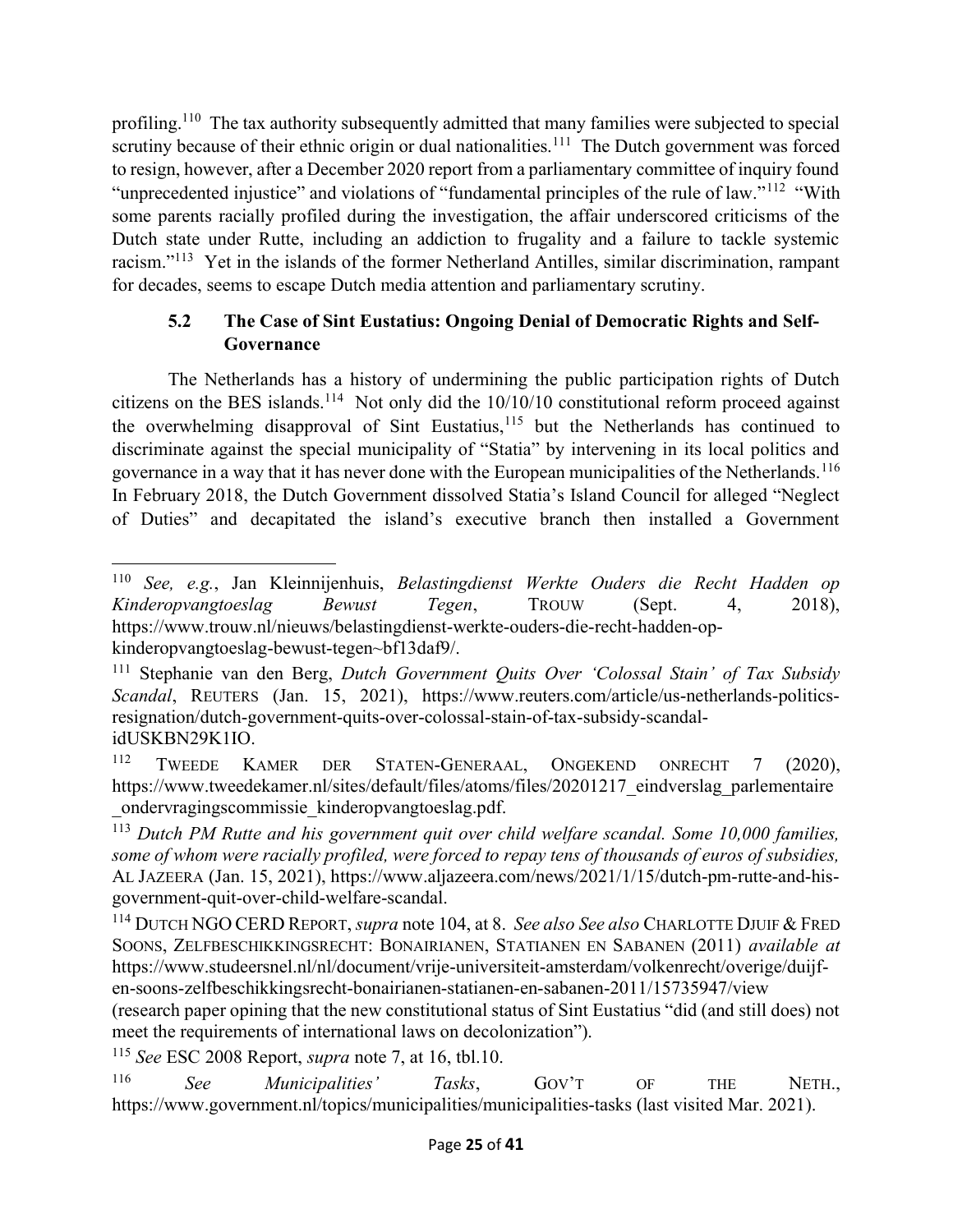Commissioner and Deputy Commissioner, bypassing the island's political process.<sup>117</sup> Full democracy will not be restored until at least late 2023.<sup>118</sup> This move by the Dutch came after the elected leaders on the island had pushed for greater autonomy and independence.<sup>119</sup> The Dutch State Secretary accused the Sint Eustatius administration of "lawlessness, financial mismanagement, discrimination and intimidation" on the basis of a report issued by a committee of wisemen who were unilaterally appointed by the Dutch government in the aftermath of the 2017 hurricanes.<sup>120</sup> The accusations ignored the limited authorities of the elected Statian government whose public expenditures were all subject to the scrutiny of an independent auditor, namely the BES Board of Supervision or CFT BES in Dutch.<sup>121</sup> Again, as set forth below, the predictable result of the Dutch government's ongoing denial of Statia's right to self-government has been deplorable living conditions, such as tap water that is not potable for the vast majority of islanders despite the Dutch government's overseer running the island for nearly three years.<sup>122</sup>

#### 6.0 The Effects of Racial Discrimination on the People of the Former Netherland Antilles

As the U.N. High Commissioner for Human Rights emphasized in a June 1, 2021 Report, people of African descent face "compounding inequalities" in "all areas of life," as a result of their marginalization and lack of equal access to opportunities, resources, and power stemming from systemic racism.<sup>123</sup> Systemic racism against people of African descent is rooted in "histories and legacies of enslavement, the transatlantic trade in enslaved Africans and colonialism,"<sup>124</sup> as in the case of the former Netherland Antilles.

Below are examples of harm suffered by the people of the former Netherland Antilles resulting from Dutch racist policies and systemically racist structures. These harms result from "interconnected, intersectional and compounded forms of racial discrimination, marginalization and exclusion" in the Kingdom of the Netherlands that can only be alleviated by the State's effort

 $118$  Sharina Henriquez, Regeringscommissaris: 'moet mogelijk zijn dat Statia sneller democratie terug krijgt,' CARIBISCH NETWERK (October 21, 2020), https://caribischnetwerk.ntr.nl/2020/10/21/regeringscommissaris-moet-mogelijk-zijn-dat-statiasneller-democratie-terug-krijgt/.

<sup>119</sup> See Bryan Miranda, Caribbean Island Seeks Freedom After Dutch 'Colonial Coup', WAGING NONVIOLENCE (Feb. 28, 2018), https://wagingnonviolence.org/2018/02/caribbean-islandfreedom-dutch-colonial-coup/.

<sup>124</sup> *Id.* at  $\P$  9.

 $117$  Governance, STATIA GOV'T, https://www.statiagovernment.com/governance (last visited Mar. 2021).

 $120$  See id.

<sup>&</sup>lt;sup>121</sup> See Organization, COLLEGES FINANCIEEL TOEZICHT, https://www.cft.cw/en/about-thecft/organization (last visited July 16, 2021).

<sup>&</sup>lt;sup>122</sup> See John Samson, GroenLinks-Kamerlid Nevin Özütok: 'Caribische problemen eindigen onderaan het lijstje,' CARIBISCH NETWERK (Nov. 27, 2020) https://caribischnetwerk.ntr.nl/2020/11/27/groenlinks-kamerlid-nevin-ozutok-caribischeproblemen-eindigen-onderaan-het-lijstje/; and Henriquez, supra note 118.

<sup>&</sup>lt;sup>123</sup> Report of the United Nations High Commissioner for Human Rights, at  $\P$  3, U.N. Doc. A/HRC/47/53 (2021).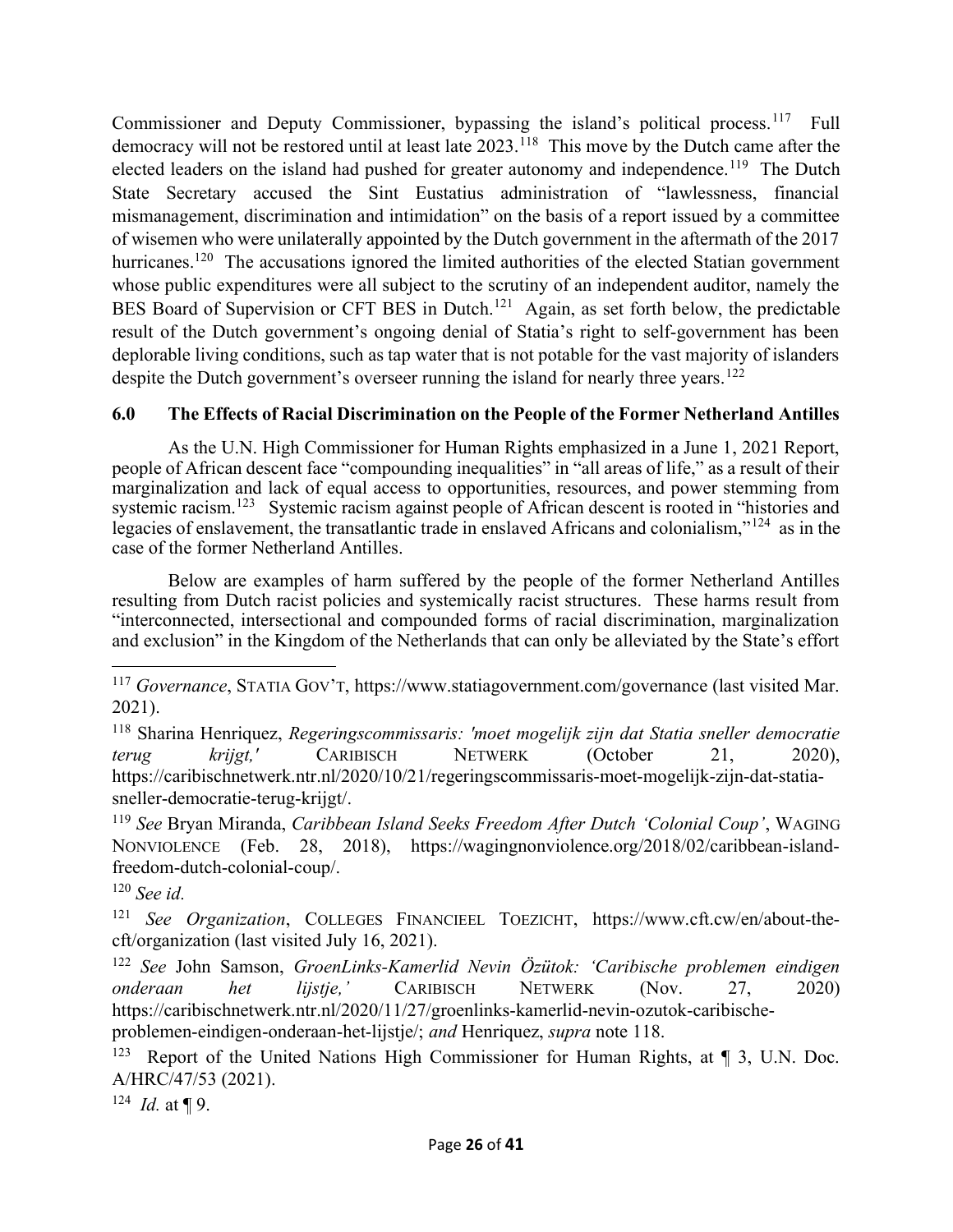of reversing the culture of denial, dismantling systemic racism and accelerating the pace of action.<sup>125</sup>

 Accordingly, and most respectfully, the challenge for the CERD is not simply to identify problems that may be rooted in racism or Dutch policies that have a racially disparate impact. The challenge is to recognize that the examples below of harms suffered by the islanders of the former Netherland Antilles are systemic in nature and reflect deeply rooted institutional frameworks public policy formation, government structures, power dynamics—that derive from centuries of slavery and colonialism. And while any list of harms will of course be limited, we have been constrained by the fact that there is a shocking lack of reliable data on the socio-economic wellbeing of the islanders of the former Netherlands Antilles. This lack of information about basic socioeconomic indicators is itself a reflection of decades of neglect by the Dutch government. For the purposes of distributing government resources, if a problem is unrecorded, it does not exist and will never be remedied. And the injuries will continue.

### 6.1 Overview: The Human Toll from Years of Human Rights Violations

The long history of Dutch human rights violations in the former Netherland Antilles has resulted in stark differences between the health and welfare of white, European Dutch citizens and the majority non-white Dutch citizens (or Dutch people of colour) of the Caribbean islands, including Sint Maarten. The average life expectancy at birth on Sint Maarten in 2012 was 77.1 years for women and 69.2 years for men, whereas the average life expectancy at birth in the Netherlands in 2012 was 83 years for women and 79.3 years for men—a difference of over 7% for women and nearly 15% for men.<sup>126</sup> As a further example, according to the Sint Maarten Anti-Poverty Platform, at least 94% of households on the island live in poverty with a household income of less than \$2,222 per month as of  $2015$ .<sup>127</sup> This was an increase of 19% in the first five years after the  $10/10/10$  Agreement.<sup>128</sup>

<sup>&</sup>lt;sup>125</sup> Supra note 123 at  $\P$  6. See also id. at  $\P$  10 ("[P]eople of African descent face interconnected, intersectional and compounded forms of racial discrimination, marginalization and exclusion that are shaped by historical legacies and mutually reinforced through cycles of structural inequalities that have lasted for generations, affecting the enjoyment of human rights in every part of life. Systemic racism persists, in large part, due to misconceptions that the abolition of slavery, the end of the transatlantic trade in enslaved Africans and colonialism, and measures taken by States to date, have removed the racially discriminatory structures built by those practices and created equal societies.").

 $126$  See Life Expectancy at Birth, Female (Years)—Netherlands, WORLD BANK DATA, https://data.worldbank.org/indicator/SP.DYN.LE00.FE.IN?locations=NL (last visited Mar. 2021); Life Expectancy at Birth, Male (Years)—Netherlands, WORLD BANK DATA, https://data.worldbank.org/indicator/SP.DYN.LE00.MA.IN?locations=NL (last visited Mar. 2021).

 $127$  Anti-Poverty Platform Says 94% Households in Poverty, SXM TALKS (Feb. 26, 2018), https://www.sxm-talks.com/the-daily-herald/anti-poverty-platform-says-94-householdsinpoverty/.

 $128$  *Id.*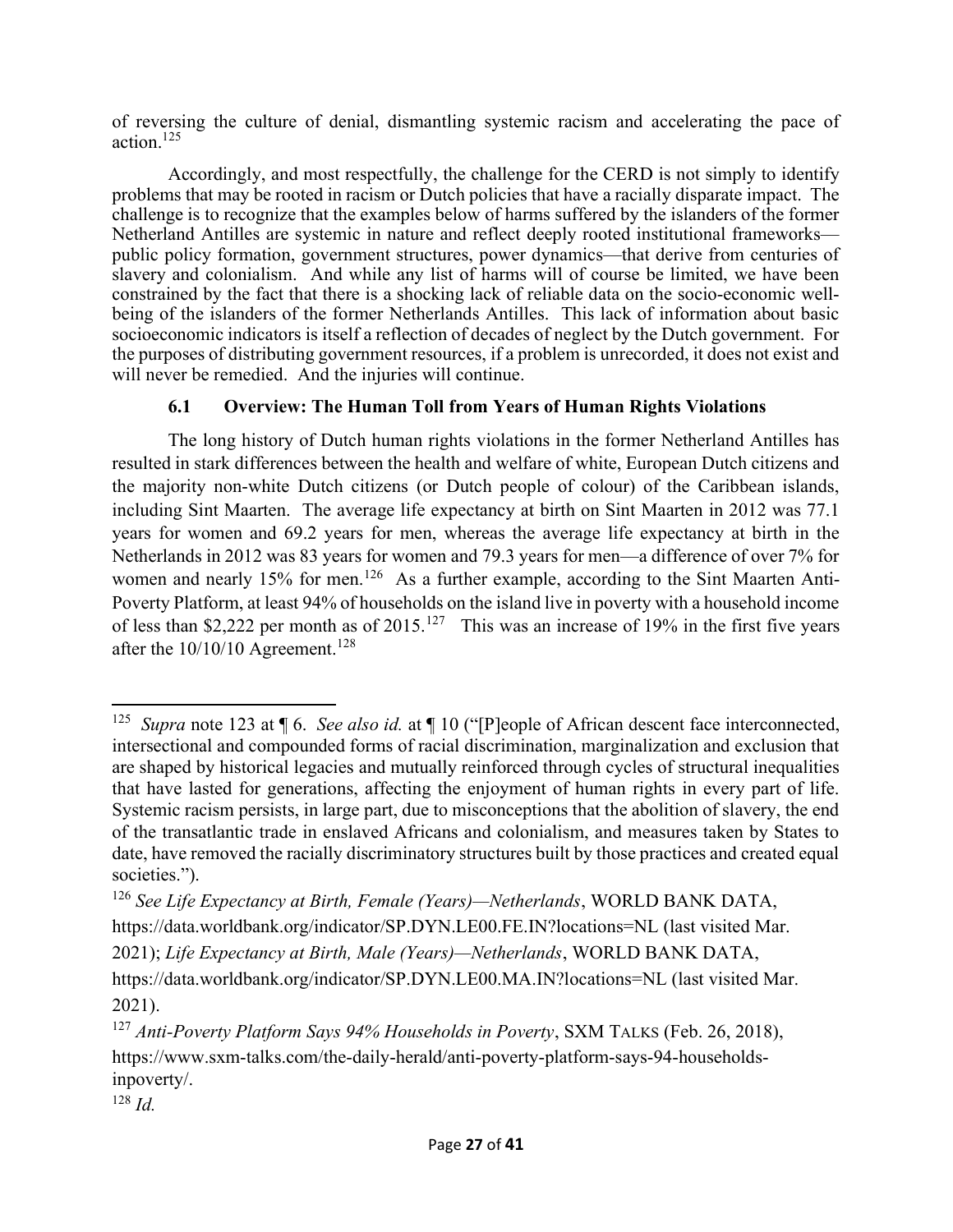To be sure, the 2017 hurricanes and the financial impact of the COVID-19 pandemic have devastated Sint Maarten's economy. But while the hurricanes and pandemic may have caused the economic devastation facing the islands, as documented in Section 3 supra, the Dutch government's response has exacerbated the damage. Not only has the money disbursed from the World Bank trust fund amounted to a fraction of what was promised by the Netherlands and a tiny fraction of what was needed for hurricane recovery, but the recessionary policies and overwhelming debt inflicted on the three island countries by the Dutch government during the pandemic have compounded the economic misery. Again, this is in stark contrast to the Dutch government's treatment of its own, predominantly white citizens, municipalities, and businesses and of those in the overwhelmingly white EU generally—all of whom have cumulatively received hundreds of billions of euros in grants. The root cause of this disparate treatment is not some policy by a government official; the real cause is centuries of racism and racist structures that embolden and enable Dutch officials to treat their citizens of color on the Caribbean islands so poorly.

 There is no serious dispute that these social and economic disparities are the result of "enduring racism" in the words of the Dutch NGO report to the CERD.<sup>129</sup> During a November 2020 interview, a former Dutch Member of Parliament who was on the Kingdom Relations portfolio was similarly frank about the poverty stemming from a denial of the islanders' human rights. Referring to Bonaire, which has recently enjoyed substantial largesse from the Dutch government compared to what the other islands have received, she reported that, "Poverty is shocking. But the islands are seen as a small part. And how do you tackle poverty? As an MP, you have to look for a hook in the beginning and for me that is: poverty from human rights."<sup>130</sup> She was also candid about the longstanding history of racial discrimination against the islanders reaching back to slavery: "I have always dealt with issues of discrimination and equality. And the history of slavery also needs to be put on the map."<sup>131</sup> Finally, the MP admitted that the Dutch government's ostensible adherence to human rights does not extend to its island citizens. "Well, what really stays with me is that in the beginning I was more or less scorned in the Chamber. 'Because in the Netherlands human rights are well regulated!' That is not the case. Only when you start listing all the things you see or read there on the island, will something change."<sup>132</sup>

#### 6.2 Child Support and Education

All citizens of the constituent country of the Netherlands—regardless of income levels are entitled to receive a quarterly child allowance, but the benefit was only extended on a monthly basis to citizens living in the Caribbean municipalities in 2016.<sup>133</sup> Even still, Dutch citizens living in Bonaire receive \$1,224 per child per year and Dutch citizens living in Saba and Sint Eustatius

<sup>&</sup>lt;sup>129</sup> DUTCH NGO CERD REPORT, *supra* note 104, at 8.

<sup>130</sup> Samson, supra note 122.

 $^{131}$  *Id*.

 $132$  *Id.* 

<sup>&</sup>lt;sup>133</sup> See UNICEF, SITUATION ANALYSIS: CHILDREN AND ADOLESCENTS IN THE CARIBBEAN NETHERLANDS 54 (2019).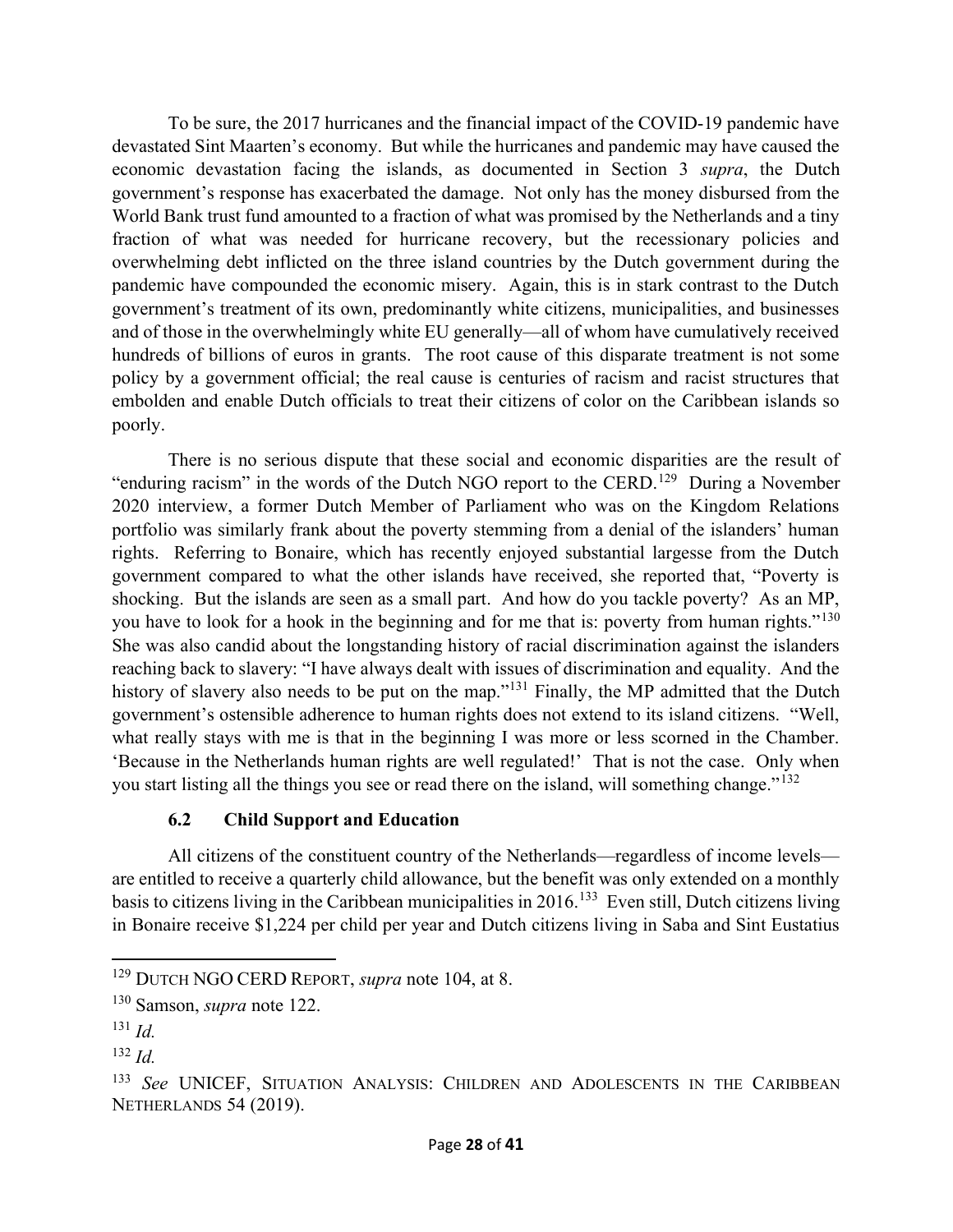received  $$1,248$  per child per year,<sup>134</sup> while Dutch citizens living in European municipalities receive up to \$1,500 per child per year depending on the child's age.<sup>135</sup>

The blatant disparity in child allowance amounts is directly contrary to Article 2 of the United Nations Convention on the Rights of the Child, which provides that States should "respect and ensure the rights" of each child "without discrimination of any kind" and to "take all appropriate measures to ensure that the child is protected against all forms of discrimination," including on the bases of race, colour, ethnic or social origin.<sup>136</sup>

As another example, while budgets for public education are not reported the same in Sint Maarten and the Netherlands—making direct comparisons difficult—roughly speaking the national budget allocation in Sint Maarten's Ministry for Education, Culture, Youth and Sports in 2019 equaled \$70 million (ANG 123,677,186), $^{137}$  while Dutch expenditures in 2019 totaled \$43.2 billion ( $\epsilon$ 79.7 billion) for education, culture and science.<sup>138</sup> This works out to roughly \$9,508 per student in Sint Maarten<sup>139</sup> compared to roughly \$15,341 per student in the Netherlands.<sup>140</sup>

# 6.3 Healthcare

Public disclosures for the healthcare and other social welfare budgets of Sint Maarten and the Netherlands are also not reported the same. However, it appears that the entire 2019 budget for the Sint Maarten Ministry of Health, Social Development and Labor Affairs was \$36.7 million (ANG  $64,782,192$ ), which equals approximately \$901 per person.<sup>141</sup> Meanwhile, Dutch government expenditures in 2019 totaled \$89.4 billion for healthcare alone, which amounts to

 $134$  See id.

<sup>135</sup> Child Benefit Amounts, SOCIALE VERZEKERINGSBANK, https://www.svb.nl/en/childbenefit/amounts-and-payment-dates/child-benefit-amounts (last visited Mar. 2021) (The Social Insurance Bank (SVB) is the Dutch public institution that implements the various Dutch social security programs).

<sup>&</sup>lt;sup>136</sup> United Nations Convention on the Rights of the Child art. 2, Sept. 2, 1990, E/CN.4/RES/1990/74.

<sup>137</sup> See LAND SINT MAARTEN: ONTWEPBEGROTING DIENSTJAAR 2020 [SINT MAARTEN: DRAFT 2020 BUDGET] at 40 (on file with undersigned counsel) (calculated using a 2019 exchange rate of: 1  $ANG = 0.56646$  USD).

<sup>&</sup>lt;sup>138</sup> See SUMMARY OF THE 2019 BUDGET MEMORANDUM, GOV'T OF THE NETH. 6 (2020) (calculated using a 2019 exchange rate of:  $1$  EUR =  $1.1220$  USD).

<sup>&</sup>lt;sup>139</sup> See Sint Maarten (Dutch Part): Education System, UNESCO, http://uis.unesco.org/country/SX (last visited Mar. 2021) (calculated by the pre-primary, primary, and secondary student populations).

<sup>&</sup>lt;sup>140</sup> See Netherlands: Education System, UNESCO, http://uis.unesco.org/en/country/nl (last visited Mar. 2021) (calculated by the pre-primary, primary, and secondary student populations).

<sup>&</sup>lt;sup>141</sup> SINT MAARTEN: DRAFT 2020 BUDGET, *supra* note 137, at 42 (calculated using a 2019 exchange rate of:  $1 \text{ ANG} = 0.56646 \text{ USD}$ .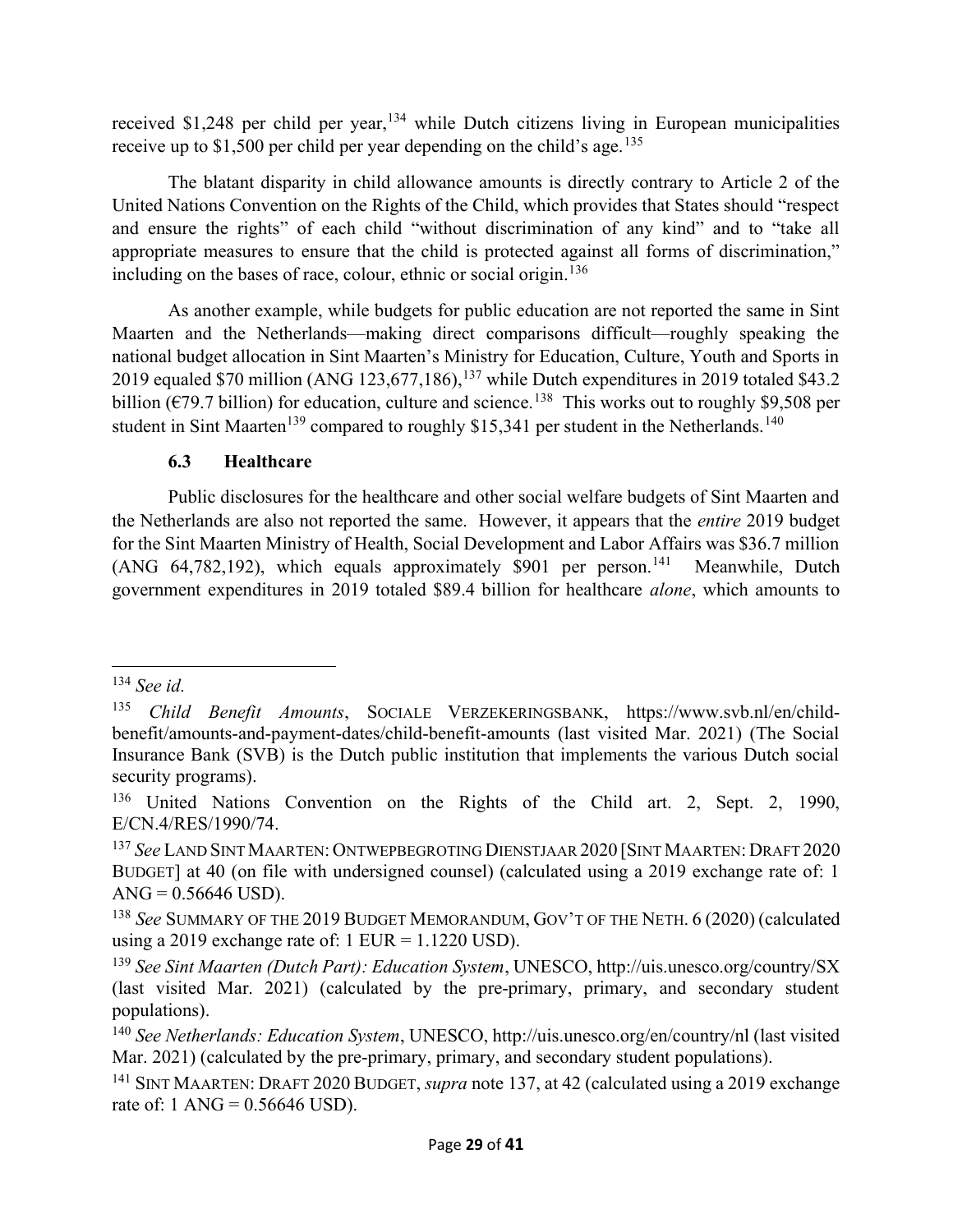about \$5,159 per person.<sup>142</sup> The healthcare systems in Sint Maarten<sup>143</sup> and the Netherlands<sup>144</sup> are both privately managed, with government oversight; but while Sint Maarten has primary and secondary health services, patients requiring complex care services generally must seek treatment outside of Sint Maarten.<sup>145</sup> With an estimated 30% of the population uninsured<sup>146</sup> and high general poverty rates, these services may be unattainable for many on Sint Maarten. Dutch citizens, meanwhile, enjoy universal health insurance and one of best health care systems in the world.<sup>147</sup>

Far from trying to remedy these disparities and the acute shortage of affordable healthcare on the island countries, the Netherlands is actually trying to force these countries to slash their healthcare budgets by fifteen percent (15%) as another condition of receiving the seventh tranche of liquidity in order to pay for essential services on the island.<sup>148</sup>

# 6.4 The Extensive Neglect of the Elderly on Statia

There is a similar difference of over \$500 per year in the retirement benefits afforded to the elderly on the BES islands and on Sint Maarten compared to what is afforded to the elderly in the Netherlands, equivalent to a disparity of  $41-42\%$  and  $51\%$  respectively.<sup>149</sup> These disparities are especially egregious considering that the cost of living is substantially higher on the islands<sup>150</sup>

<sup>&</sup>lt;sup>142</sup> See SUMMARY OF THE 2019 BUDGET MEMORANDUM, *supra* note 138, at 6 (calculated using a 2019 exchange rate of: 1 EUR = 1.1220 USD).

<sup>&</sup>lt;sup>143</sup> SINT MAARTEN COUNTRY COOPERATION STRATEGY 2015 – 2019, PAN AM. HEALTH ORG., 18– 19 (2015), https://www.paho.org/en/file/50168/download?token=uupJEK0G.

<sup>&</sup>lt;sup>144</sup> See Dylan Scott, The Netherlands Has Universal Health Insurance—And It's All Private, VOX (Jan. 17, 2020 8:00AM), https://www.vox.com/policy-andpolitics/2020/1/17/21046874/netherlands-universal-health-insurance-private.

 $^{145}$  *Id.*  $146$  *Id.* 

 $147$  See id.

<sup>148</sup> See Medical care cutbacks condition for liquidity support  $7<sup>th</sup>$  tranche, THE DAILY HERALD (July 12, 2021)("A drastic reduction in the cost of medical care in St. Maarten is a precondition for the seventh tranche of liquidity support from the Dutch government. Healthcare reform on the island must follow the advice of the Committee for Financial Supervision CFT, said [State Secretary] Knops.") (on file with undersigned counsel).

 $149$  St. Maarten: Anti-Poverty Platform Insists on a Pension Equal to the Netherlands', CURAÇAO CHRONICLE (July 21, 2020), https://www.curacaochronicle.com/post/local/st-maarten-antipoverty-platform-insists-on-a-pension-equal-to-the-netherlands/; see also Hundreds of Elderly Starving in Caribbean Netherlands: Ombudsman, NL TIMES (Sept. 11, 2019), https://nltimes.nl/2019/09/11/hundreds-elderly-starving-caribbean-netherlands-ombudsman.

<sup>&</sup>lt;sup>150</sup> See St. Maarten: Anti-Poverty Platform, supra note 149; Esther Henry, High Cost of Living Remains an Issue for Young Families on Saba, CARIBBEAN NETWORK (Dec. 11, 2017), https://caribbeannetwork.ntr.nl/2017/12/11/high-cost-of-living-remains-an-issue-for-youngfamilies-on-saba/.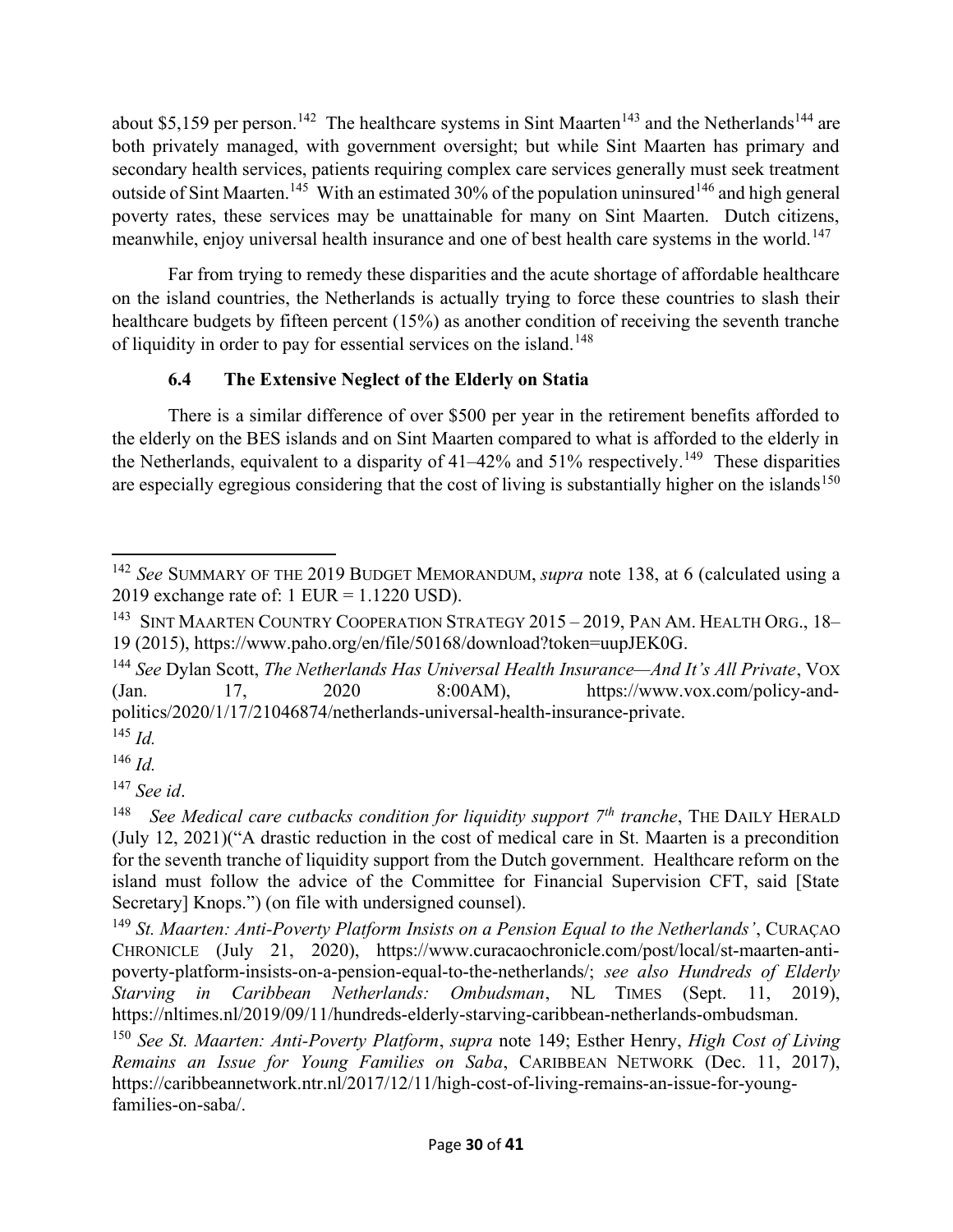and the tax rates are comparable or higher.<sup>151</sup> (The cost of living monthly in Sint Maarten is roughly \$1,500 whereas the cost of living monthly in the Netherlands is roughly \$1,011, excluding rent). $152$ 

For example, a September 10, 2019, National Ombudsman report, "Focus on the elderly in the Caribbean islands,"<sup>153</sup> summarized its findings about the extreme poverty faced by the elderly on the islands versus those in the Netherlands:

 The fact that nobody seems to care for the elderly on these islands, that after all form part of our Dutch Kingdom, is all the more painful because these people, these elderly, are Dutch citizens. It seems as if hardly anyone is paying attention to this issue. It may be that there are elderly on these islands whose situation is perfectly fine, but that does not make these people's stories any less painful. It is a fundamental social right to be able to cover one's basic needs, and apparently there are citizens in the Caribbean Netherlands that do not have this guarantee. This is an issue the Netherlands Institute for Human Rights and I myself have emphasized before. Fortunately, the current Cabinet acknowledges that something must be done. The problem of poverty on the islands has – at last – landed a spot on the political agenda. Even so, I am still worried.

 Among the heartbreaking stories documented by the National Ombudsman were from a social worker in Statia:

Not too long ago, the public health service asked us to please check on an elderly gentleman. He was visually impaired and hearing impaired, yet still cooked his own meals – that could possibly lead to hazardous situations. We went to check on him, and we were shocked by what we found. The house was practically inhabitable, and the stench was tremendous. The restroom was outside, and as the gentleman not only had a poor eyesight but also reduced mobility, he relieved himself on his mattress – which was also the place where he ate his meals. There were buckets full of filth everywhere in the house. It was so sad to find this gentleman in these

<sup>&</sup>lt;sup>151</sup> Compare Caribbean Netherlands – Other Taxes and Levies, KPMG (Jan. 1, 2017), https://home.kpmg/xx/en/home/insights/2017/05/caribbean-netherlands-other-taxes-levies.html, with INTERNATIONAL TAX: NETHERLANDS HIGHLIGHTS 2020, DELOITTE (2020).

<sup>&</sup>lt;sup>152</sup> See Cost of Living in Sint Maarten, ROCAPPLY, https://www.rocapply.com/study-in-sintmaarten/about-sint-maarten/cost-of-living.html (last visited Jul. 15, 2021); Cost of Living in Netherlands, NUMBEO, https://www.numbeo.com/cost-ofliving/country result.jsp?country=Netherlands (last visited Jul. 15, 2021).

<sup>&</sup>lt;sup>153</sup> Focus on the elderly in the Caribbean Netherlands: A study of poverty-related problems of those entitled to AOV who live on or below the poverty threshold in the Caribbean Netherlands, NATIONALE OMBUDSMAN 4 (Sep. 10, 2019), https://www.nationaleombudsman.nl/system/files/rapport/Report%20Focus%20on%20the%20el derly%20in%20the%20Caribbean%20Netherlands\_0.pdf.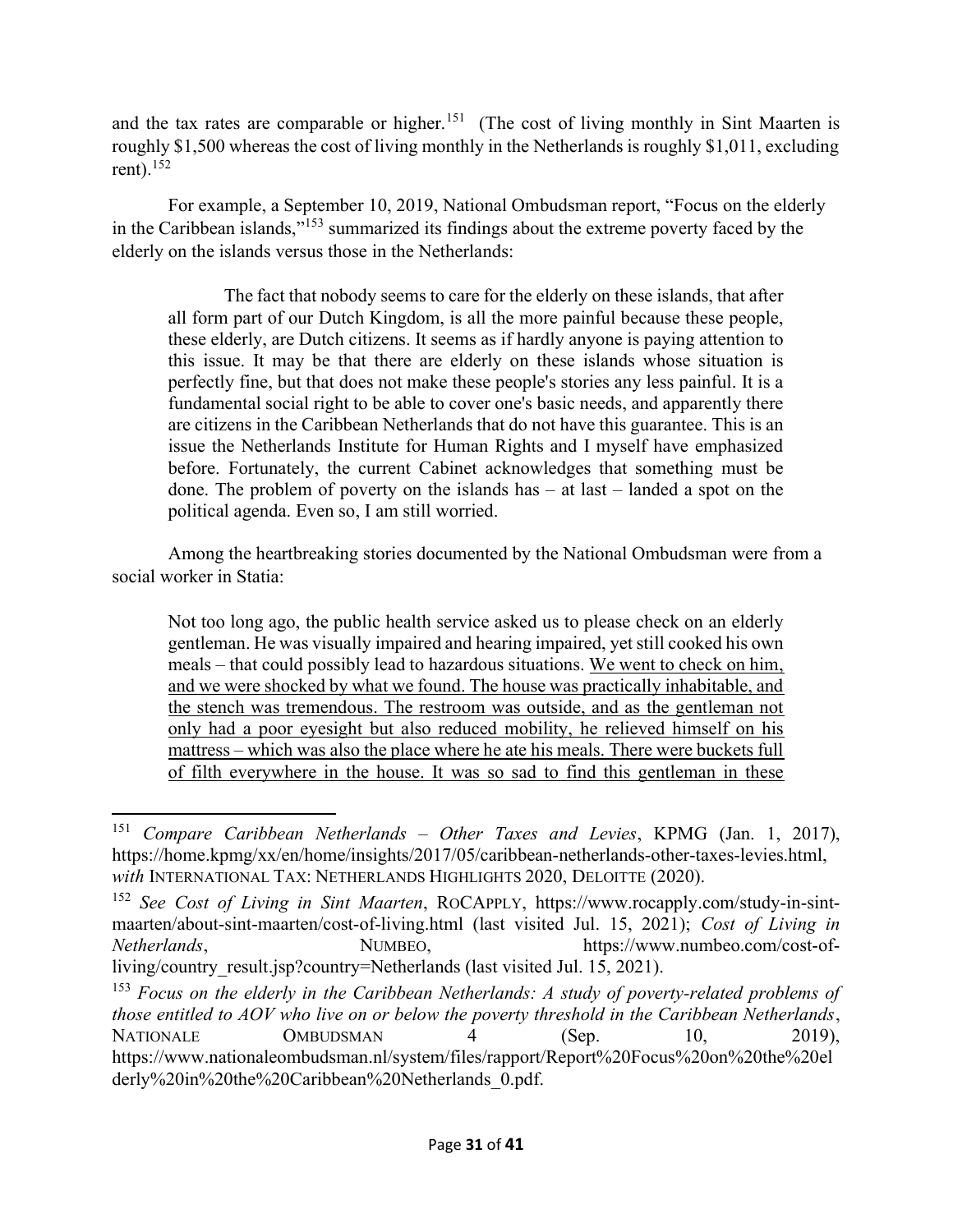inhumane conditions. What made the situation worse, was that a couple of years ago, this gentleman was robbed and beaten up in his own home. He had become so anxious, that only one person was allowed to visit him in his home. This lady did what she could, and visited him every once in a while, with a hot meal, but she wasn't able to do so at all times. The gentleman also suffered from diabetes, which is concerning because the medication may not be taken on an empty stomach. Sometimes he made himself a sandwich, but there were also days that he didn't. It was obvious that his gentleman had been living in these very bad circumstances for many years. We had him admitted immediately. It's something of a miracle that we managed to do so, as all the nursing homes are full.<sup>154</sup>

### 6.5 Prison Conditions

The prison conditions in Aruba, Curaçao, and Sint Maarten are the subject of scrutiny by several international organizations. Amnesty International has reported generally appalling conditions in asylum detention centers in particular, including "overcrowding, a lack of privacy, poor hygiene in shower and bathroom areas, and a lack of suitable bedding."<sup>155</sup> The Council of Europe's Committee for the Prevention of Torture has put in place enhanced supervision procedures in the islands since 2015 because the prison conditions do not meet the standards of the European Court of Human Rights.<sup>156</sup> The island governments have also permitted independent monitoring by the International Committee of the Red Cross, the UN Subcommittee on Prevention of Torture, and the UN Working Group of Experts on People of African Descent.<sup>157</sup> In addition to the pre-existing challenges with the prison conditions, nearly half of Sint Maarten's prison cells have been deemed unsuitable since they were damaged by Hurricane Irma, so the government has taken to transferring dozens of prisoners to the Netherlands.<sup>158</sup> This practice not only draws on Sint Maarten's already limited resources for post-hurricane reconstruction and pandemic relief, but it also deprives prisoners of access to their families as required under international standards. <sup>159</sup> Again, the Dutch government has sought \$15 million to enhance the Public Prosecutor's Office,

 $154$  *Id.* at p. 4 (underline added).

<sup>&</sup>lt;sup>155</sup> AMNESTY INT'L, THE NETHERLANDS: SUBMISSION TO THE UNITED NATIONS HUMAN RIGHTS COMMITTEE 14 (2019).

<sup>&</sup>lt;sup>156</sup> Leoni Schenk, Prison System on Sint Maarten: 'Human Rights Are Violated on a Daily Basis', CARIBBEAN NETWORK (July 13, 2019), https://caribbeannetwork.ntr.nl/2019/07/13/prison-systemon-sint-maarten-human-rights-are-violated-on-a-daily-basis/.

<sup>&</sup>lt;sup>157</sup> The Netherlands, in 2019 COUNTRY REPORTS ON HUMAN RIGHTS PRACTICES, U.S. DEP'T OF STATE 3 (2019).

<sup>&</sup>lt;sup>158</sup> Schenk, *supra* note 156.

<sup>&</sup>lt;sup>159</sup> See OFF. OF U.N. HIGH COMM'R FOR HUMAN RIGHTS & INT'L BAR ASS., HUMAN RIGHTS IN THE ADMINISTRATION OF JUSTICE: A MANUAL ON HUMAN RIGHTS FOR JUDGES, PROSECUTORS AND LAWYERS 356–59 (2003).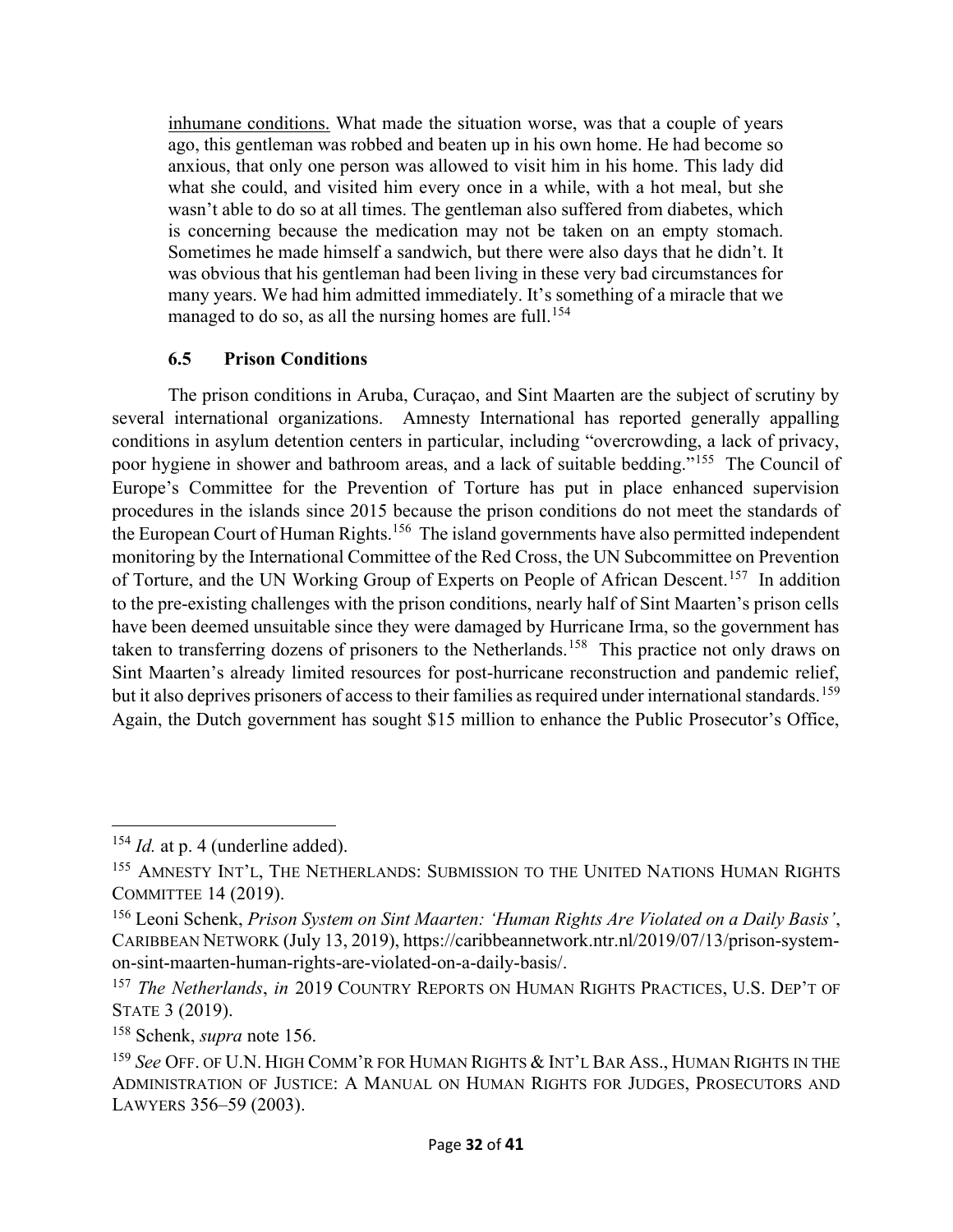who is appointed by the Netherlands government,<sup>160</sup> but no funds have been designated to improve the dilapidated prisons that enhanced prosecutions would presumably further overcrowd.

Unfortunately, despite the international attention, the prison conditions have not seen much improvement. In 2018, the European Court of Human Rights unanimously held in the case of Corallo v. the Netherlands that the conditions at a detention facility in Sint Maarten were so seriously substandard as to constitute a violation of Article 3 of the European Convention on Human Rights.<sup>161</sup> In the instant case, Mr. Corallo was detained in Sint Maarten's Philipsburg Police Station, where the conditions of detention were deemed "extremely poor" by a report by the Committee for the Prevention of Torture and Inhuman or Degrading Treatment or Punishment (CPT).<sup>162</sup> These conditions include, among others, "inadequate ventilation and many of the sanitary annexes in the cells emitted a foul smell," and "leakage from the sanitary annexes, which were not fully partitioned from the rest of the cell."<sup>163</sup> Moreover, the cells were often overcrowded, and many of the mattresses "consisted of broken pieces of foam held together by a sheet."<sup>164</sup> Furthermore, staff confirmed that "detained persons were not provided with sheets, a pillow or a towel," for the first ten days of detention, and several people were held in these conditions for several months.<sup>165</sup>

Thirty-seven inmates in the Point Blanche prison in Sint Maarten were subjected to similar inhumane conditions, according to a March 20, 2020 lawsuit that they brought against the Sint Maarten government, claiming that the "conditions under which they have to live are inhuman."<sup>166</sup> This lawsuit should come as no surprise. Two years ago, the Human Rights Committee expressed its concern about

<sup>160</sup> See RIJKSWET OPENBARE MINISTERIES VAN CURAÇAO, VAN SINT MAARTEN EN VAN BONAIRE, SINT EUSTATIUS EN SABA [KINGDOM ACT ON PUBLIC MINISTRIES OF CURAÇAO, SINT MAARTEN, AND BONAIRE, SINT EUSTATIUS AND SABA] art. 5(3) (Neth.); Press Release, Judiciary Appointments Aruba, Sint Maarten and the BES-Islands, GOV'T OF THE NETH. (Oct. 8, 2010), https://www.government.nl/latest/news/2010/10/08/judiciary-appointments-aruba-sint-maartenand-the-bes-islands.

<sup>&</sup>lt;sup>161</sup> Eur. Court. H.R., *Case of Corallo v. the Netherlands*, 29593/17, Judgment of 9 October 2018, ¶56(2); see generally Communication with Regard to the Execution of the Judgment of the European Court of Human Rights in the Case of Corallo v. the Netherlands (29593/17), NETHERLANDS INSTITUTE FOR HUMAN RIGHTS (Feb. 14, 2019), https://mensenrechten.nl/en/publicatie/5c751b88e19c2154958b1048.

<sup>&</sup>lt;sup>162</sup> Eur. Court. H.R., *Case of Corallo v. the Netherlands* at  $\P$  29.

 $163$  *Id.* 

 $164$  *Id.* 

 $165$  *Id.* 

<sup>&</sup>lt;sup>166</sup> Pointe Blanche Prison Remains a Major Headache, ST. MAARTEN NEWS (Mar. 15, 2020), available at: https://stmaartennews.com/justice/pointe-blanche-prison-remains-major-headache/ (last visited Jul. 15, 2021).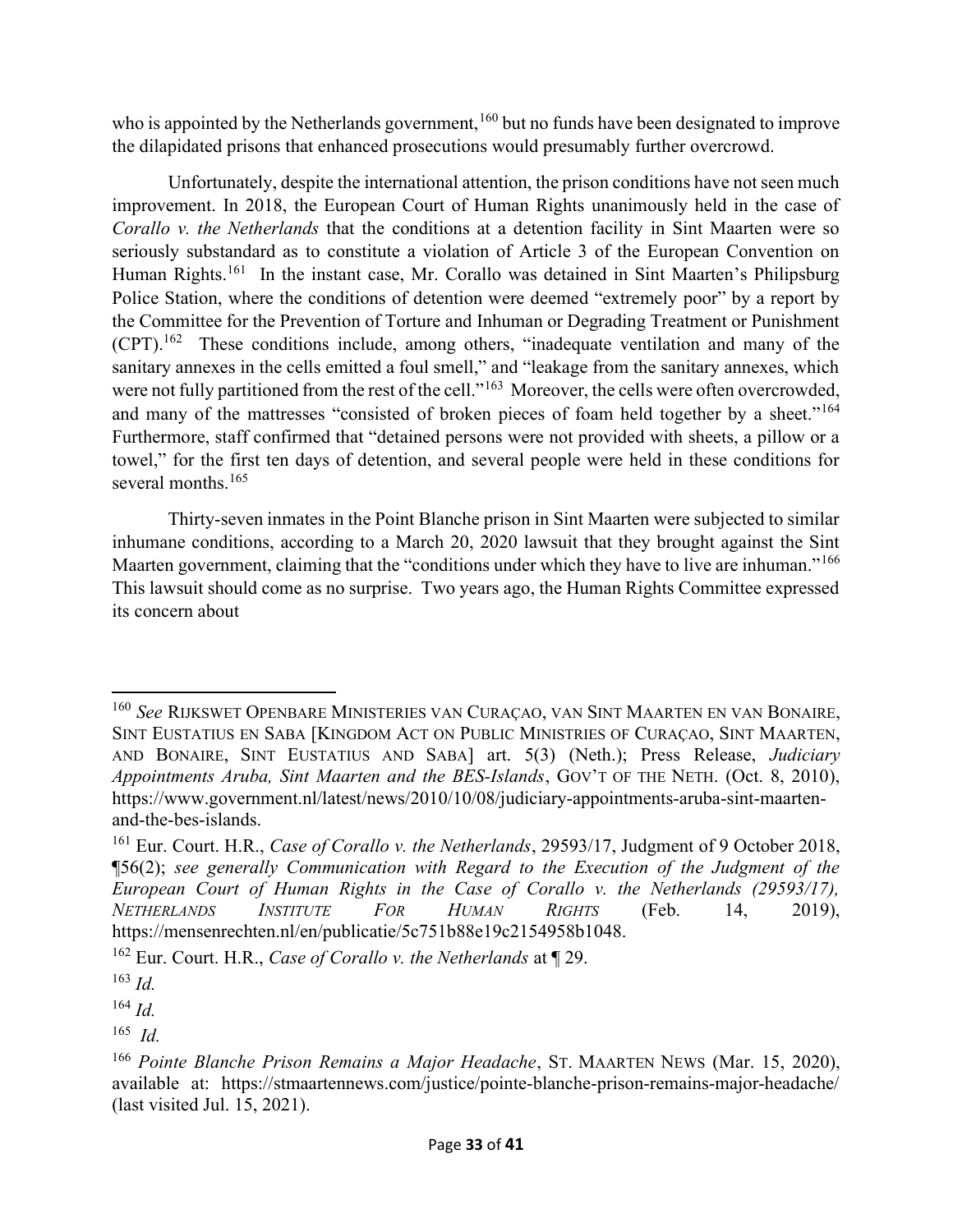the poor conditions of some detention facilities in the Caribbean constituent countries, including the Point Blanche and the Philipsburg police stations in St Maarten, the correctional institution in Aruba and Block 1 of the Centre for Correction and Detention in Curaçao. It is also concerned by reportedly frequent incidents of inter-prisoner violence. It is further concerned about the insufficient health-care services, including psychiatric services, provided in detention facilities as well as inadequate health care provided to drug-dependent inmates.<sup>167</sup>

The unsanitary and unsafe conditions that the Point Blanche inmates describe are far different than what prisoners are accustomed to in the Netherlands' prisons like the Penitentiary Institution Haaglanden or the De Kijvelanden Forensic Care Institution. In these institutions, prisoners are given a "fair amount of control over their daily lives, including the opportunity to wear their own clothes and prepare their own meals."<sup>168</sup> Further, the facilities have "moderate temperatures, lots of windows and light, and wide hallways." Clearly, while the Netherlands' prisons flourish, the prisoners in Sint Maarten suffer in hazardous conditions.

### 6.6 Damage to the Environment and the Health Consequences

As noted by the High Commissioner of Human Rights, in countries where there are sizeable communities of people of colour, people of African descent are "more likely to lack access to adequate housing and to live in segregated, disadvantaged and hazardous neighborhoods."<sup>169</sup> Moreover, "in several countries they also suffer disproportionately from environmental pollution and lack of access to clean water."<sup>170</sup> The residents living in and by the dumps and landfills in Philipsburg, Sint Maarten are a vivid example of such structural and institutional racism against people of African descent.

"The dump and surrounding land overlooking Philipsburg in St Maarten is home to about two hundred people living in shacks and shipping containers."<sup>171</sup> An increase in the amount of garbage . . . coupled with worrisome management practices, have led to an alarming 32 (and counting) fires on the landfill  $\left[\text{in } 2018\right]$  alone.<sup>172</sup> As described by the National Institute for Public Health and the Environment (RIVM), the conditions of various locations around the dump are

<sup>&</sup>lt;sup>167</sup> Concluding observations on the fifth periodic report of the Netherlands, Human Rights Committee, at 8, U.N. Doc. CCPR/C/NLD/CO/5 (2019).

<sup>&</sup>lt;sup>168</sup> Ram Subramanian & Alison Shames, Sentencing and Prison Practices in Germany and the Netherlands Implications for the United States, Federal Sentencing Reporter, Vol. 27, No. 1, Ideas from Abroad and Their Implementation at Home (Oct. 2014), pp. 33-45, 37, available at https://www.jstor.org/stable/10.1525/fsr.2014.27.1.33.

<sup>&</sup>lt;sup>169</sup> Report of the U.N. High Comm'r. for Human Rights, *supra* note 123 at  $\P$  11.  $170$  *Id.* 

 $171$  Residents Living Near Sint Maarten's Dump Have to Move, CARIBBEAN NETWORK (Sep. 16, 2020), https://caribbeannetwork.ntr.nl/2020/09/16/people-of-pond-island-have-to-move-butnobody-knows-where-and-how/.

 $172$  Dump has Minister Giterson's Full Attention, GOV'T OF SINT MAARTEN (Sep. 20, 2018), http://www.sintmaartengov.org/PressReleases/Pages/DUMP-HAS-MINISTER-GITERSONS-FULL-ATTENTION.aspx.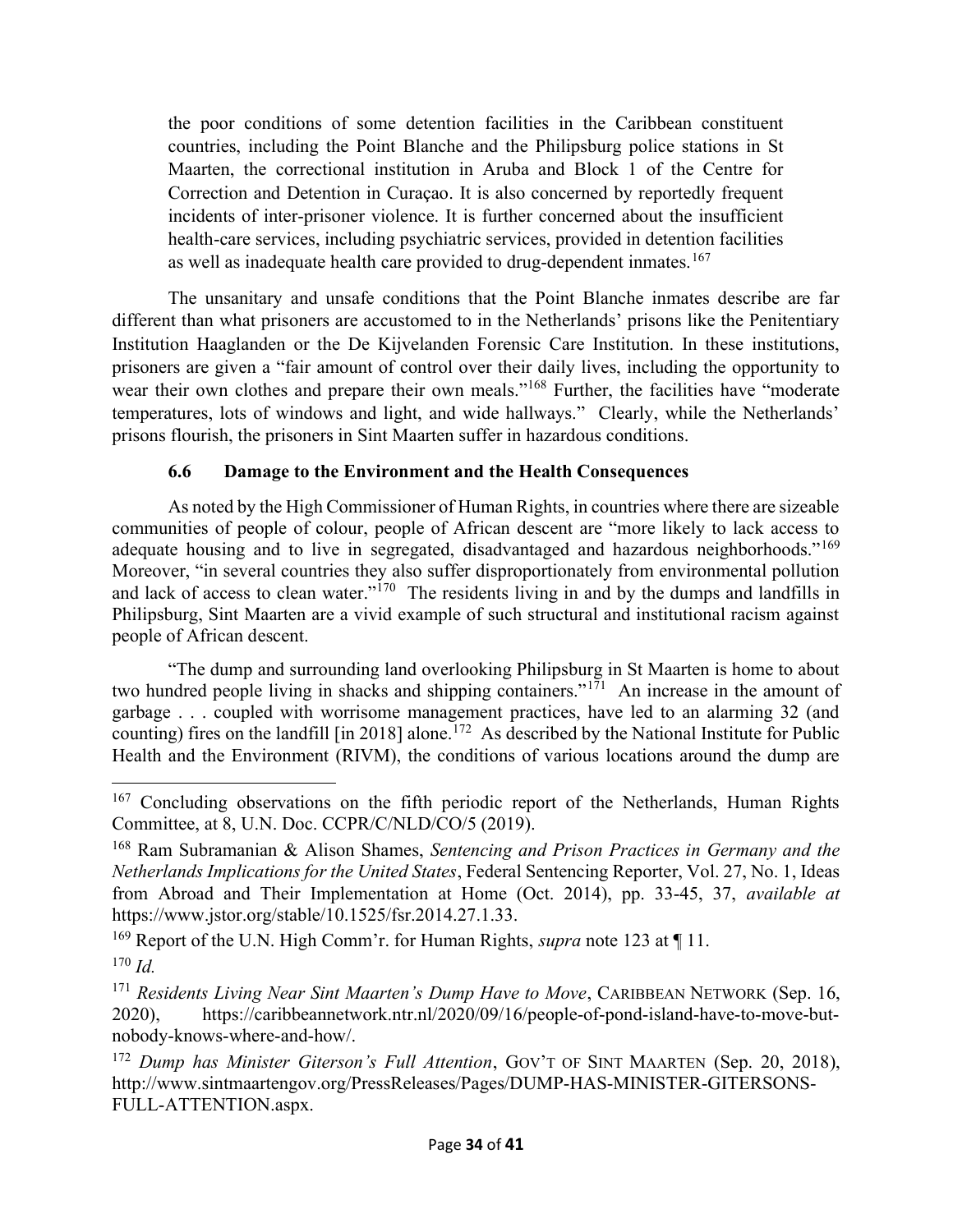deplorable and pose potential risks to the health of the people living in the vicinity.  $173$  According to the RIVM, "[f]ires are a regular occurrence at the landfill," and "dense clouds of smoke generated by smoldering fires and occasional outbreaks of fire at the landfill affect many people in the vicinity. $174$  The large volume of smoke drifting into neighboring districts carried an "undesirable odor," and "called for persons with respiratory illness to close doors and windows."<sup>175</sup>

Conditions have only worsened in the recent years. Sint Maarten

has major waste problems due to the poor state of the landfill, frequent toxic landfill fires, low waste separation, insufficient recycling and inadequate waste management practices and policies. The landfill was close to its maximum capacity already in 2008, but is still continued to be used. The ineffective disposal of waste causes grave concerns on the island such as health hazards, air pollution, and water and soil contamination. After Hurricane Irma in September 2017, the landfill input increased exponentially, and a second dump was created in order to dispose the large amounts of hurricane debris.<sup>176</sup>

Some residents have "lived by the landfill for over twenty years," and the "community continues to live in limbo" because "a completion date for the proposed Resettlement Action Plan has not been confirmed" as of September 2020.<sup>177</sup> One resident who has lived by the dump for over fifteen years explained that "[t]he people who live here are Dutch people. They were born in this country. I'm Dutch, I have a Dutch passport."<sup>178</sup> Similarly, research by the Law Enforcement Council (De Raad voor de Rechtshandhaving) shows that there is little monitoring in the enforcement of nature and environmental legislation in Bonaire, Sint Eustatius and Saba. In Bonaire, for example, "more and more waste has been dumped and the ban on it is barely enforced in practice."<sup>179</sup>

The environmental damage and resulting risks to human health in Sint Maarten interfere with a wide range human rights, including the rights to health, food, water, and sanitation.<sup>180</sup>

 $175$  Supra note 172.

 $177$  Supra note 171.

 $178$  *Id.* 

<sup>&</sup>lt;sup>173</sup> Assistance RIVM Sint Maarten Landfill, NATIONAL INSTITUTE FOR PUBLIC HEALTH AND THE ENVIRONMENT MINISTRY OF HEALTH, WELFARE AND SPORT, https://www.rivm.nl/en/sxm (last visited Jul. 14, 2021).

 $174$  *Id.* 

 $176$  Drowning in Waste – Case Saint Martin, WOIMA, https://woimacorporation.com/drowningin-waste-case-saint-martin/ (last visited July 17, 2021); see also https://nos.nl/artikel/2215822 brand-op-vuilstortplaatsen-sint-maarten.

 $179$  Handhaving Natuur- En Milieuwetgeving in Caribisch Nederland, RAAD VOOR DE RECHTSHANDHAVING, p. 14 (Oct. 2019), https://www.raadrechtshandhaving.com/wpcontent/uploads/2020/01/Eind-rapport-Handhaving-natuur-en-milieu-wetgeving-2.pdf.

 $180$  Enhancing the Role of National Human Rights Institutions to Advance Environmental Rights in Asia and the Pacific, LEARNING NEEDS ASSESSMENT OF NHRI ON ENVIRONMENTAL RIGHTS, 4 (2021).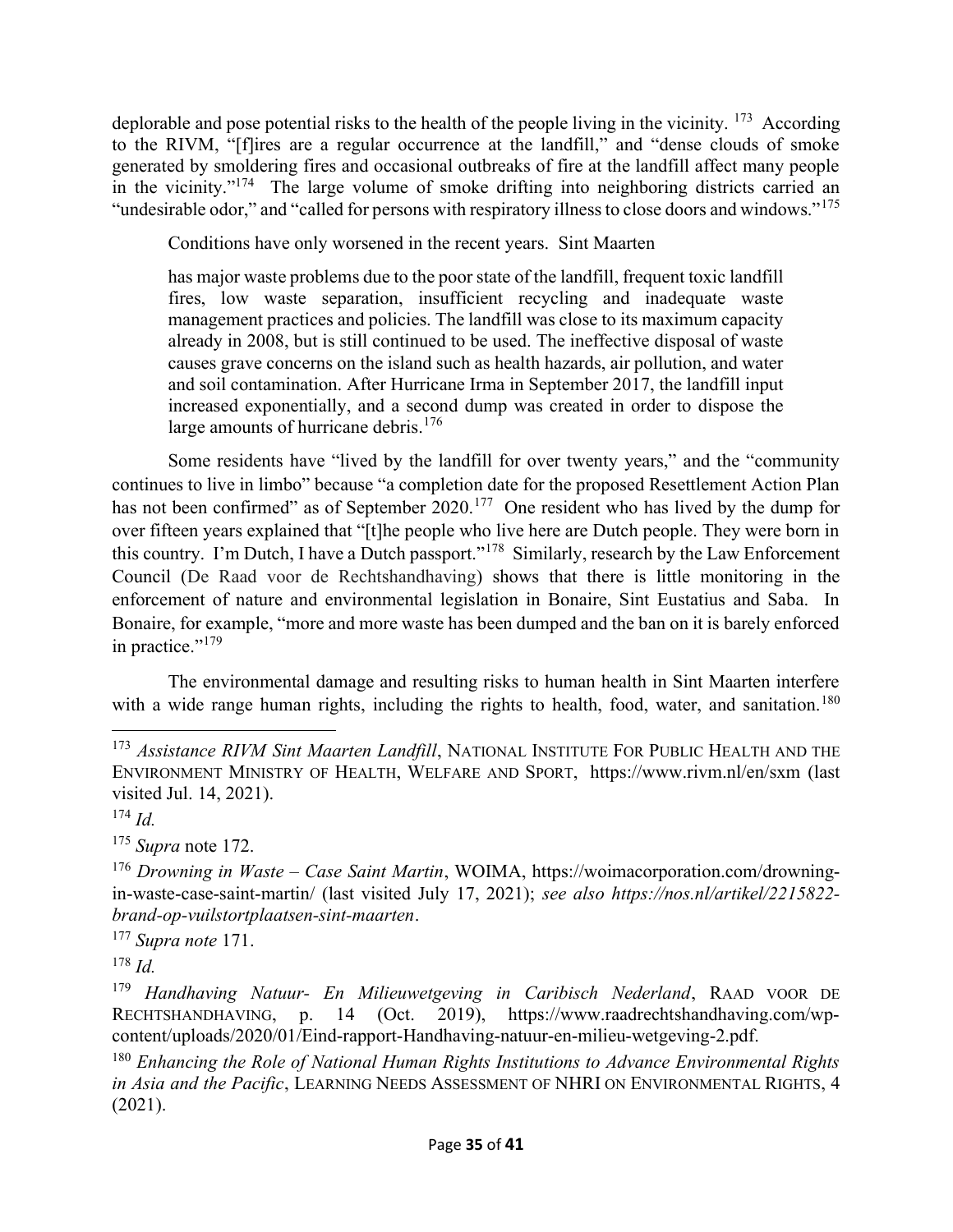"[W]ithout a healthy environment, enjoying the minimum standards of human dignity and fundamental rights could not be possible."<sup>181</sup>

# 6.7 Denial of Democracy and Development

The examples above of social and economic deprivations are not simply a result of the global recession or a historic lack of capital or infrastructure or some other economic circumstance. Rather, they are a direct result of ongoing deprivation of political, social, and economic liberty. This denial of freedom, in turn, is a direct result of racially discriminatory policies, laws, and public and private institutions that have existed in the Netherlands for years and that did not change after the new Kingdom Charter was adopted in 2010.

In his classic "Development as Freedom," Nobel Laureate Amartya Sen argued that development is best understood "as a process of expanding the real freedom that people enjoy. Focusing on human freedoms contrasts with narrower views of development, such as identifying development with the growth of gross national product, or with the rise in personal incomes, or with industrialization . . . . "<sup>182</sup> Sen wrote:

Development requires the removal of major sources of unfreedom: poverty as well as tyranny, poor economic opportunities as well as systematic social deprivation, neglect of public facilities as well as intolerance or overactivity of repressive states. Despite unprecedented increases in overall opulence, the contemporary world denies elementary freedoms to vast numbers—perhaps even the majority—of people. Sometimes the lack of substantive freedoms relates directly to economic poverty . . . . In other cases, the unfreedom links closely to the lack of public facilities and social care, such as the absence of epidemiological programs, or of organized arrangements for health care or educational facilities . . . . In still other cases, the violation of freedom results directly from a denial of political and civil liberties by authoritarian regimes and from imposed restrictions on the freedom to participate in the social, political and economic life of the community.<sup>183</sup>

Clearly the Dutch government is not a totalitarian state that deprives all its citizens of fundamental freedoms. But as the detailed discussion of the COHO in Section 3 supra established, far from living up to its international legal obligations—or complying with the legal determination of its own Council of State that substantial portions of the COHO legislation are unlawful—the Dutch government continues to impose debt instead of development aid, to demand the surrender of executive and legislative authorities from democratically-elected governments in exchange for this debt, and to undermine the credit and stability of the island countries by holding their budgets and finances—in short, their ability to govern—hostage. And it continues to rule Statia like a vassal state, depriving the Dutch citizens of Statia of their rights to self-determination and freedom. In doing so, the current caretaker government of the Netherlands has deprived these

 $181$  *Id.* at 3.

<sup>182</sup> Amartya Sen, DEVELOPMENT AS FREEDOM 1 (Anchor Books, First Ed. 2000).

 $183$  *Id.* at 1–2.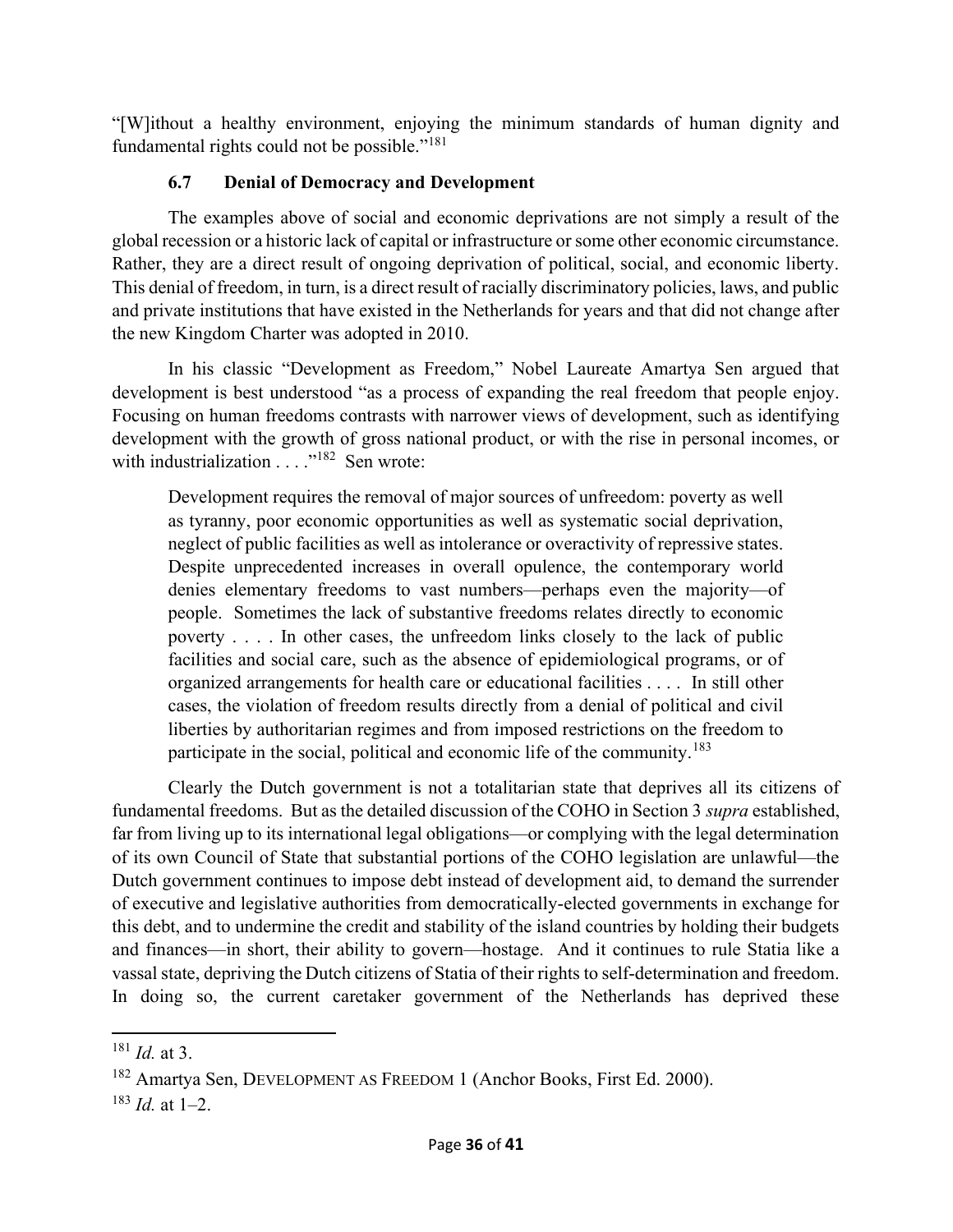overwhelmingly Dutch citizens of color of their ability not only to govern themselves, but to secure their own economic and physical well-being. In short, instead of promoting development and freedom, the Dutch government is methodically depriving the islanders of both—just as they had for centuries, especially prior to 2010.

# 7.0 Request for Remedies

 Just as we noted in Section 6 supra regarding harms, and again most respectfully, the challenge for the CERD is not to identify specific problems and endorse discrete solutions. The challenge is to endorse remedies that address the systemic nature of the racial discrimination suffered by the islanders of the former Netherland Antilles, remedies that target the deeply rooted institutional frameworks derived from centuries of slavery, colonialism, and neglect. The remedies that we request, therefore, are not narrow in scope. Rather, the remedies we propose seek fundamental reforms of government structures and power dynamics in the Netherlands that will benefit all of the Kingdom's people. As the U.N. High Commissioner recently advised (when citing the CERD):

Systemic racism needs a systemic response. States should adopt a systemic approach to combating racial discrimination through the adoption and monitoring of whole-of-government and whole-of-society responses that are contained in comprehensive and adequately resourced national and regional action plans and that include, where necessary, special measures to secure for disadvantaged groups, notably Africans and people of African descent, the full and equal enjoyment of human rights.<sup>184</sup>

# 7.1 Decolonization Process to End a Government Structure That Enables and Perpetuates Systemic Racial Discrimination Against the Netherlands Antilles

Submitters request that the CERD support a formal decolonization process and reform the Kingdom's constitutional framework that enables and perpetuates systemic racial discrimination against the countries and other islands of the former Netherland Antilles. Similar to the 10/10/10 roundtable process described in Section 3.1 above, these reforms should begin with working groups and then "roundtable" discussions among the Netherlands and the islands of the former Netherland Antilles with the goal of restructuring the Kingdom Charter to finalize decolonization and eliminate systemic racial discrimination.

# 7.2 Monetary Reparations

Submitters request that the CERD endorse monetary and other forms of reparations for the islands of the former Netherlands Antilles from the Dutch government for its (1) gross violations of human rights committed during the transatlantic slave period; (2) harms and exploitation committed during the colonial period; and (3) for the post-WWII period, failure to fulfill its legal obligations under Article 73 of the UN Charter.<sup>185</sup>

<sup>&</sup>lt;sup>184</sup> Report of the U. N. High Comm'r. for Human Rights, *supra* note 123 at  $\P$  19.

 $185$  See Art. 73, supra note 83.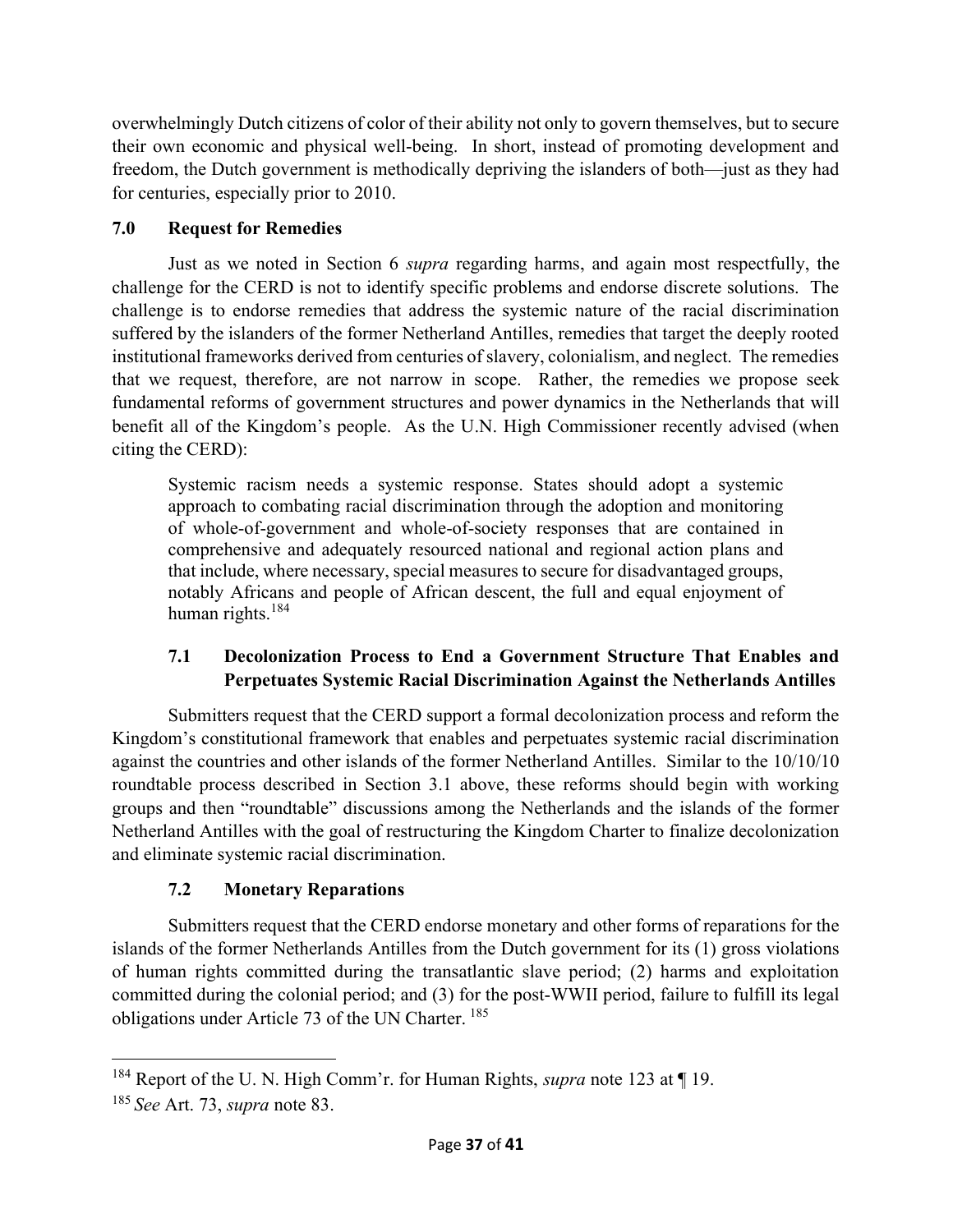Reparations for Dutch slavery, colonialism, systemic racism, discrimination, and ongoing hindrance of self-governance and local development would benefit the Kingdom of the Netherlands as a whole, not just those of African descent. As the High Commissioner for Human Rights recently explained,

[r]eparations are essential for transforming relationships of discrimination and inequity and for mutually committing to and investing in a stronger, more resilient future of dignity, equality and non-discrimination for all. Reparatory justice requires a multipronged approach that is grounded in international human rights law. Reparations are one element of accountability and redress. For every violation, there should be repair of the harms caused through adequate, effective and prompt reparation. Reparations help to promote trust in institutions and the social reintegration of people whose rights may have been discounted, providing recognition to victims and survivors as rights holders.<sup>186</sup>

 Recent examples of reparations include Germany's announcement that it "will support Namibia and the descendants of the victims with  $\epsilon$ 1.1 billion (\$1.3 billion) for reconstruction and development and ask for forgiveness for the 'crimes of German colonial rule,' German Foreign Minister Heiko Maas said," although "victims groups have rejected the deal."<sup>187</sup> And in 2020, King Willem-Alexander of the Netherlands apologized for the "excessive violence" inflicted upon Indonesia during Dutch colonial rule.<sup>188</sup>

# 7.3 Debt Forgiveness and Conversion of Debt to Grants

Submitters also request the CERD to endorse the immediate cancellation of all debt owed by the former Netherland Antilles islands to the Dutch Government and, in place of debt, monetary and in-kind grants to these islands during the COVID-19 pandemic recovery period. Common to other Caribbean island countries, the "pressure development has driven governments to carry the burden of public employment and social policies designed to confront colonial legacies. This process has resulted in states accumulating unsustainable levels of public debt that now constitute their fiscal entrapment."<sup>189</sup> But in addition to the public debt that Curacao, Aruba, and Sint Maarten incurred confronting their colonial legacies, they have been forced by the Dutch government to take on COHO loans of more than  $E1$  Billion with hundreds of millions more to

<sup>&</sup>lt;sup>186</sup> Report of the U.N. High Comm'r. for Human Rights, *supra* note 123 at  $\P$  63.

<sup>&</sup>lt;sup>187</sup> Nadine Schmidt, et al., *Germany will pay Namibia \$1.3bn as it formally recognizes colonial*era genocide, CNN (May 28, 2021), https://www.cnn.com/2021/05/28/africa/germanyrecognizes-colonial-genocide-namibia-intl/index.html.

 $188$  Dutch king apologizes for 'excessive violence' in colonial Indonesia, REUTERS (Mar. 10, 2020), https://www.reuters.com/article/us-indonesia-netherlands/dutch-king-apologizes-for-excessiveviolence-in-colonial-indonesia-idUSKBN20X15L.

<sup>&</sup>lt;sup>189</sup> CARICOM Ten Point Plan for Reparatory Justice, CARICOM, https://caricom.org/caricomten-point-plan-for-reparatory-justice/ (last visited July 17, 2021).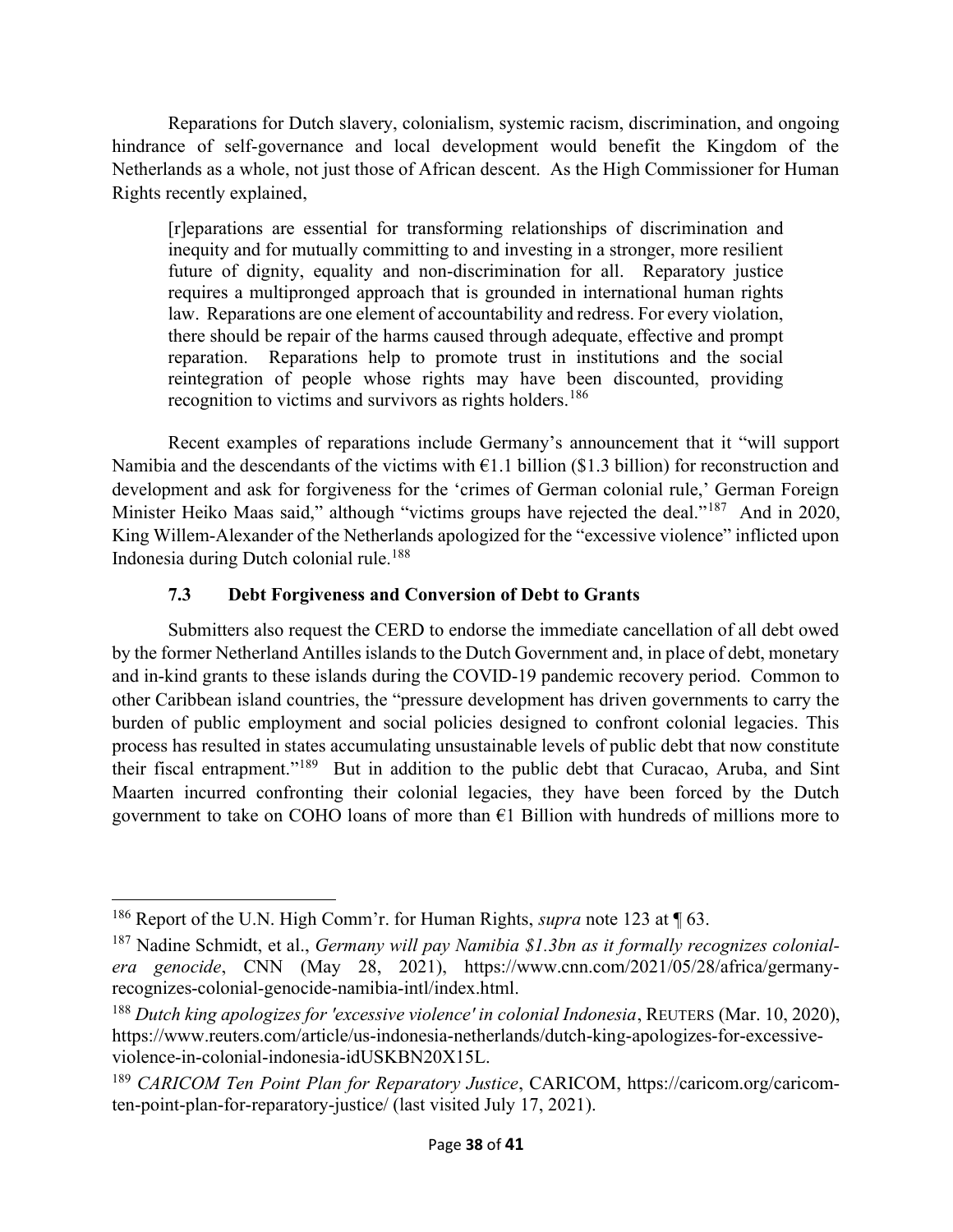come in the coming months.<sup>190</sup> Submitters believe that all COHO loans should be forgiven and that forthcoming loans be provided as grants instead. But at a minimum, "all loans that exceed the debt/GDP ratio of 40 percent used by the IMF and the CFT [should] be considered as a donation, in order to be able to explicitly realize the pursuit of sustainab[ility] and sustainable public finances."<sup>191</sup>

# 7.4 Immediate Restoration of Democracy in Statia

Submitters also request that the CERD call for the immediate restoration of democracy in Statia; specifically, the reinstatement of government authorities to the Island Council. As explained above, in February 2018, the Dutch government unilaterally dissolved Statia's Island Council and Executive Council,<sup>192</sup> in violation of the ICERD<sup>193</sup> and other international legal authorities that guarantee the Statian people's right to self-determination and democracy. See supra Section 4.2. The Dutch Parliament passed a law on June 10, 2021 that would "gradually" phase out "Dutch supervision" and restore democracy in Statia, but not until September 2023, if not later.<sup>194</sup> There is no legal justification for this ongoing deprivation of the Statian people's right to self-governance and certainly none that would justify violating their human rights for nearly five years.

# 7.5 Formal apology from the Netherlands

Submitters request that the CERD support their call for a formal apology from the Netherlands. The Netherlands should formally apologize for the suffering and damage caused by the transatlantic slave trade and the colonization of the islands of the former Netherland Antilles. "The healing process for victims and the descendants of the enslaved and enslavers requires as a precondition the offer of a sincere formal apology" by the Netherlands.<sup>195</sup> A public apology is one element of the United Nations Basic Principles and Guidelines on the Right to a Remedy and Reparation for Victims of Gross Violations of International Human Rights Law and Serious

<sup>&</sup>lt;sup>190</sup> See In oktober besluit over aflopende coronaleningen Caribische landen, DOSSIER KONINKRIJKSRELATIES (July 1, 2021) https://dossierkoninkrijksrelaties.nl/2021/07/01/in-oktoberbesluit-over-aflopende-coronaleningen-caribische-landen/.

<sup>&</sup>lt;sup>191</sup> See supra note 22.

<sup>&</sup>lt;sup>192</sup> Miranda, *supra* note 119; Henriquez, *supra* note 118.

<sup>&</sup>lt;sup>193</sup> The dissolution of the Island Council was a violation of Statians' "[p]olitical rights, in particular the right to participate in elections-to vote and to stand for election-on the basis of universal and equal suffrage, to take part in the Government as well as in the conduct of public affairs at any level and to have equal access to public service." International Convention on the Elimination of All Forms of Racial Discrimination art. 5(c), December 21, 1965, available at https://www.ohchr.org/en/professionalinterest/pages/cerd.aspx (last visited July 13, 2021).

 $194$  Unanimous support for law to restore Statia democracy, THE DAILY HERALD (June 10, 2021), https://www.thedailyherald.sx/islands/unanimous-support-for-law-to-restore-statia-democracy; Henriquez, supra note 118.

 $195$  *Id.*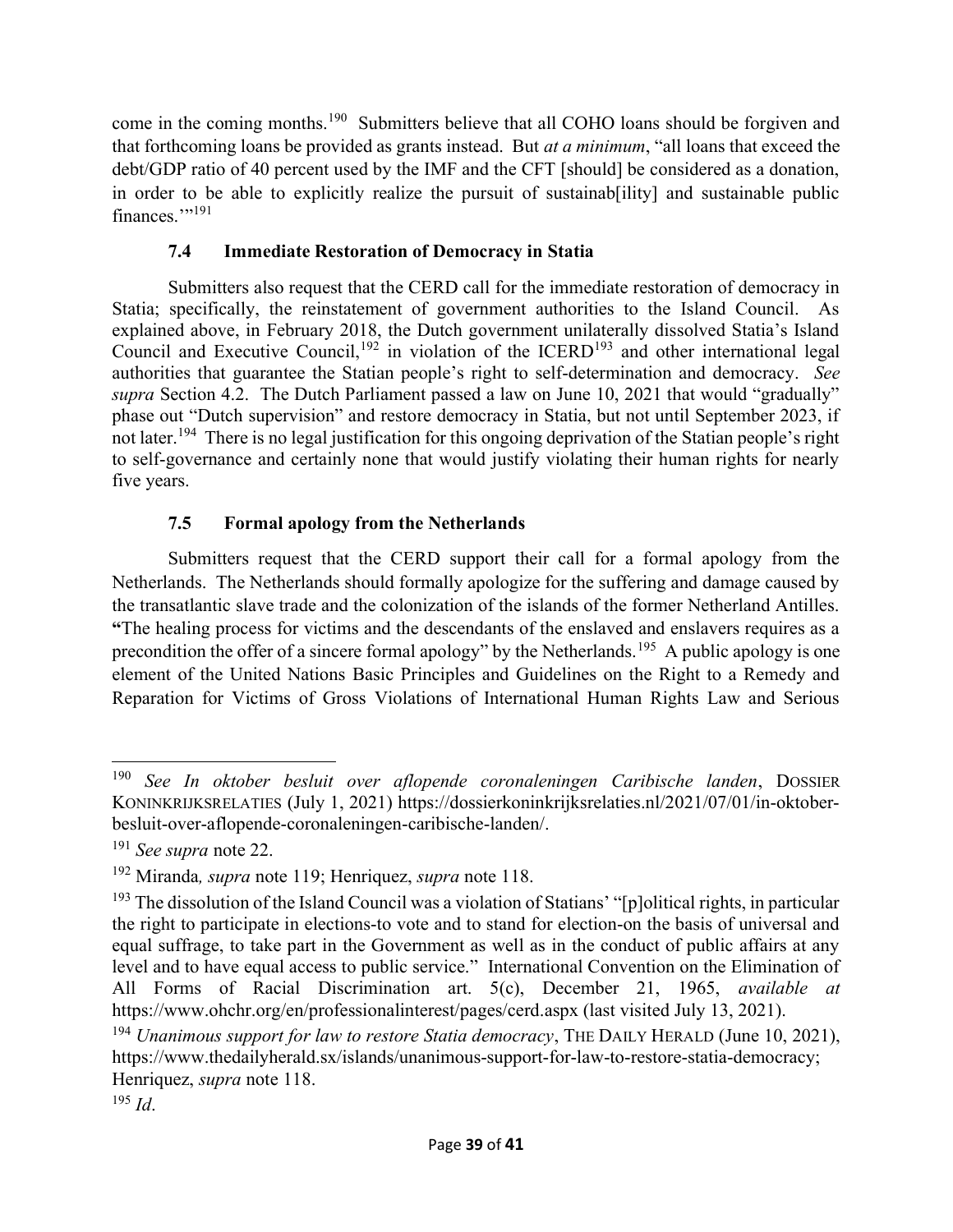Violations of International Humanitarian Law.<sup>196</sup> Properly conveyed, a public apology is not some token gesture without consequences. To the contrary, a proper, comprehensive apology can play an important role in combatting racism: "Behind today's systemic racism, racial violence, dehumanization and exclusion, however, lies the lack of a formal acknowledgement of the responsibilities of States, institutions, religious groups, universities, business enterprises and individuals that engaged in or profited from, and that continue to profit from, the legacy of enslavement, the transatlantic trade in enslaved Africans and colonialism."<sup>197</sup>

# 7.6 Educational and Cultural Institutions Documenting Dutch Slavery and Colonialism

 Submitters request that the CERD endorse the establishment by the Dutch government of cultural and educational institutions in the Netherlands and on each island of the former Netherlands Antilles to document the history of Dutch slavery and colonialism. Currently, Dutch people of African descent on the former Netherland Antilles "lack relevant institutional systems through which their experience can be scientifically told."<sup>198</sup> A reparatory justice approach to truth and education would also begin the process of societal psychological rehabilitation.<sup>199</sup>

# 7.7 Public Health Crisis Stemming from Systemic Discrimination and Slavery

Submitters request that the CERD support directed public health funding from the Dutch government to address the impaired health conditions of people of African descent exacerbated by the stressors caused by systemic discrimination and racism. "The African-descended population in the Caribbean has the highest incidence in the world of chronic diseases in the forms of hypertension and type two diabetes."<sup>200</sup> This is a direct result of the "nutritional experience, physical and emotional brutality, and overall stress profiles associated with slavery, genocide, and apartheid."<sup>201</sup> Instead of demanding that Sint Maarten implement a 15% reduction in public health spending in order to qualify for a seventh tranche of debt, the Netherlands should substantially increase funding to remedy the public health vestiges of slavery and colonialism—especially now, during the COVID-19 pandemic.

# 8.0 Conclusion

For centuries, slave owners and traders convinced themselves of the moral acceptability (or even necessity) of slavery—and all its concomitant torture, rape, exploitation, and other horrors—with the belief that those being bought and sold were morally and intellectually inferior, not human beings but human chattel. At best, they thought of slaves as children, in need of white supervision; at worst, they considered slaves as dangerous or criminal, requiring white domination.

- $^{200}$  *Id.*
- $^{201}$  *Id*.

<sup>196</sup> G.A. Res. A/RES/60/147 \*22e (March 21, 2006).

<sup>&</sup>lt;sup>197</sup> See CARICOM Ten Point Plan, supra note 189.

 $198$  Id.

 $199$  *Id.*